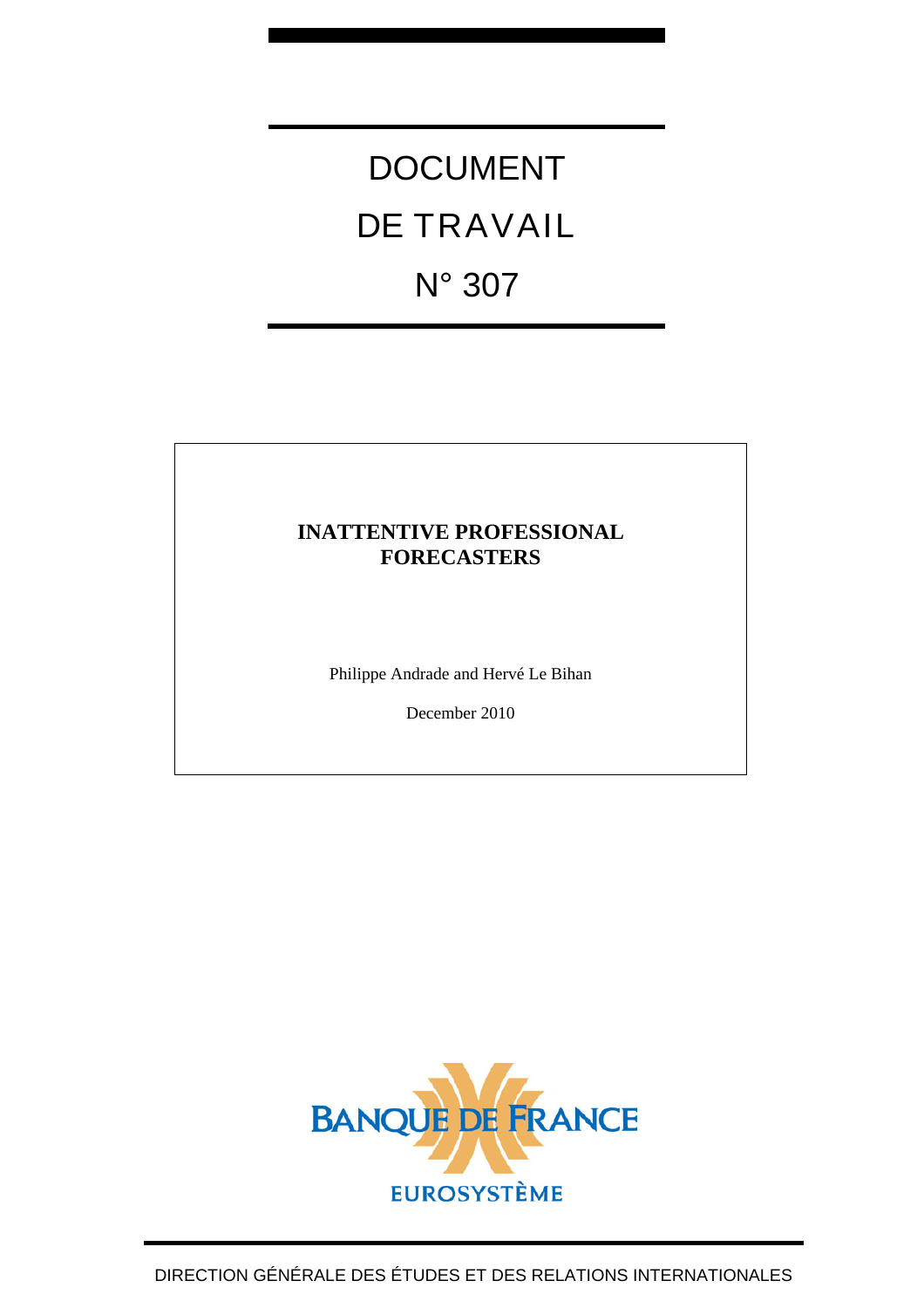## DIRECTION GÉNÉRALE DES ÉTUDES ET DES RELATIONS INTERNATIONALES

## **INATTENTIVE PROFESSIONAL FORECASTERS**

Philippe Andrade and Hervé Le Bihan

December 2010

Les Documents de travail reflètent les idées personnelles de leurs auteurs et n'expriment pas nécessairement la position de la Banque de France. Ce document est disponible sur le site internet de la Banque de France « [www.banque-france.fr](http://www.banque-france.fr/) ».

Working Papers reflect the opinions of the authors and do not necessarily express the views of the Banque de France. This document is available on the Banque de France Website "[www.banque-france.fr](http://www.banque-france.fr/)".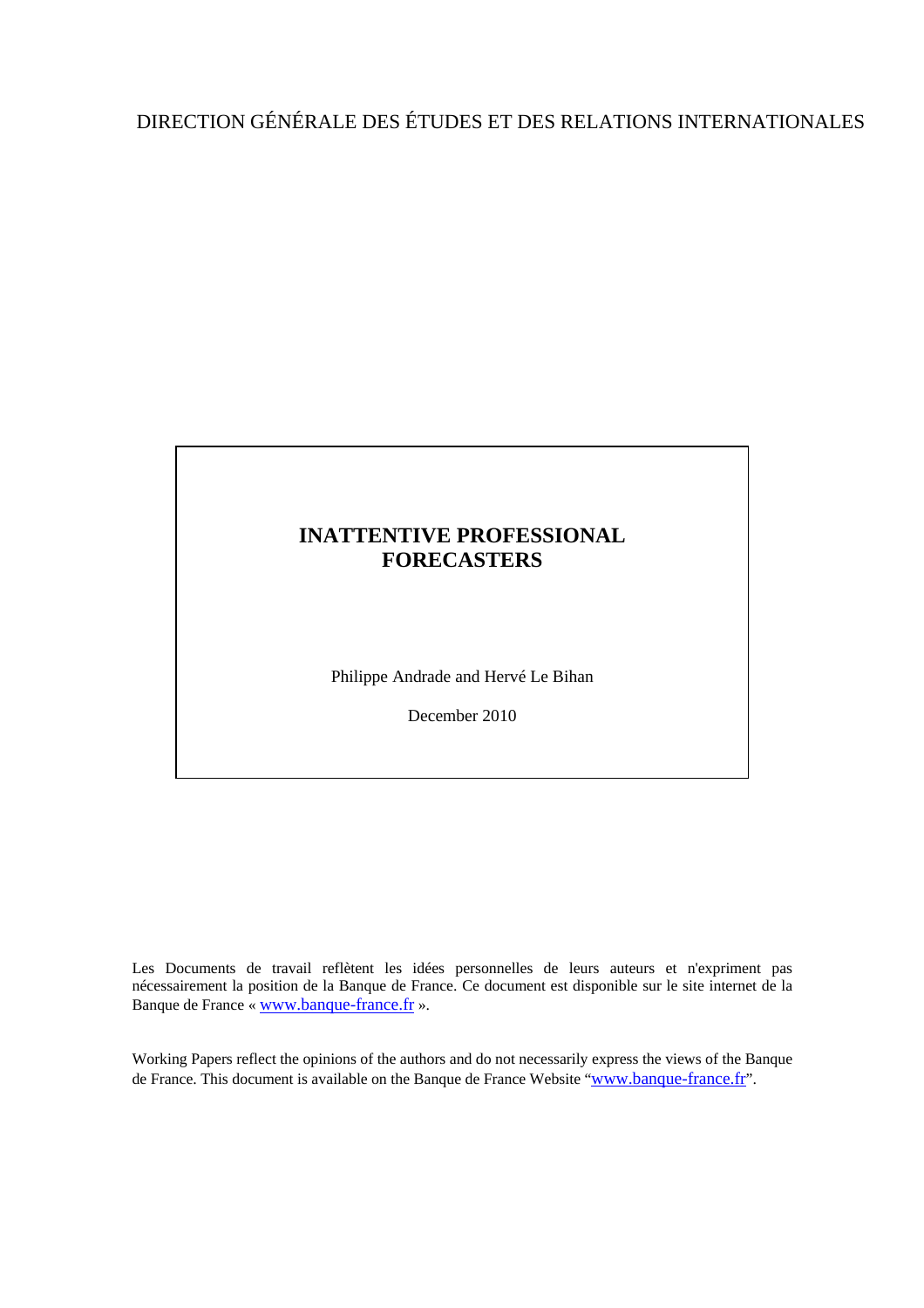# Inattentive professional forecasters<sup>∗</sup>

Philippe Andrade Banque de France & CREM

Hervé Le Bihan Banque de France

<sup>∗</sup>We thank our discussants Bartosz Ma´ckowiak and Ernesto Past´en as well as Carlos Carvalho, Olivier Coibion, Christian Hellwig, Anil Kashyap, Noburo Kiyotaki, Juan Pablo Nicolini, Giorgio Primiceri, Sergio Rebelo, Jonathan Willis, Alexander Wolman, Michael Woodford, Tao Zha and seminar participants at the Banque de France, ECB, New-York Fed, Philadelphia Fed, San-Francisco Fed, University Paris 1 and at the conferences ESEM 2009, AFSE 2010, CESIfo on "Macroeconomics and Survey Data" and SED 2010 for useful comments. All remaining errors are ours. We are also grateful to Sylvie Tarrieu for superb research assistance as well as to Claudia Marchini and Ieva Rubene for their help with the SPF data. This paper does not reflect necessarily the views of the Banque de France. e-mails: philippe.andrade@banque-france.fr, herve.lebihan@banque-france.fr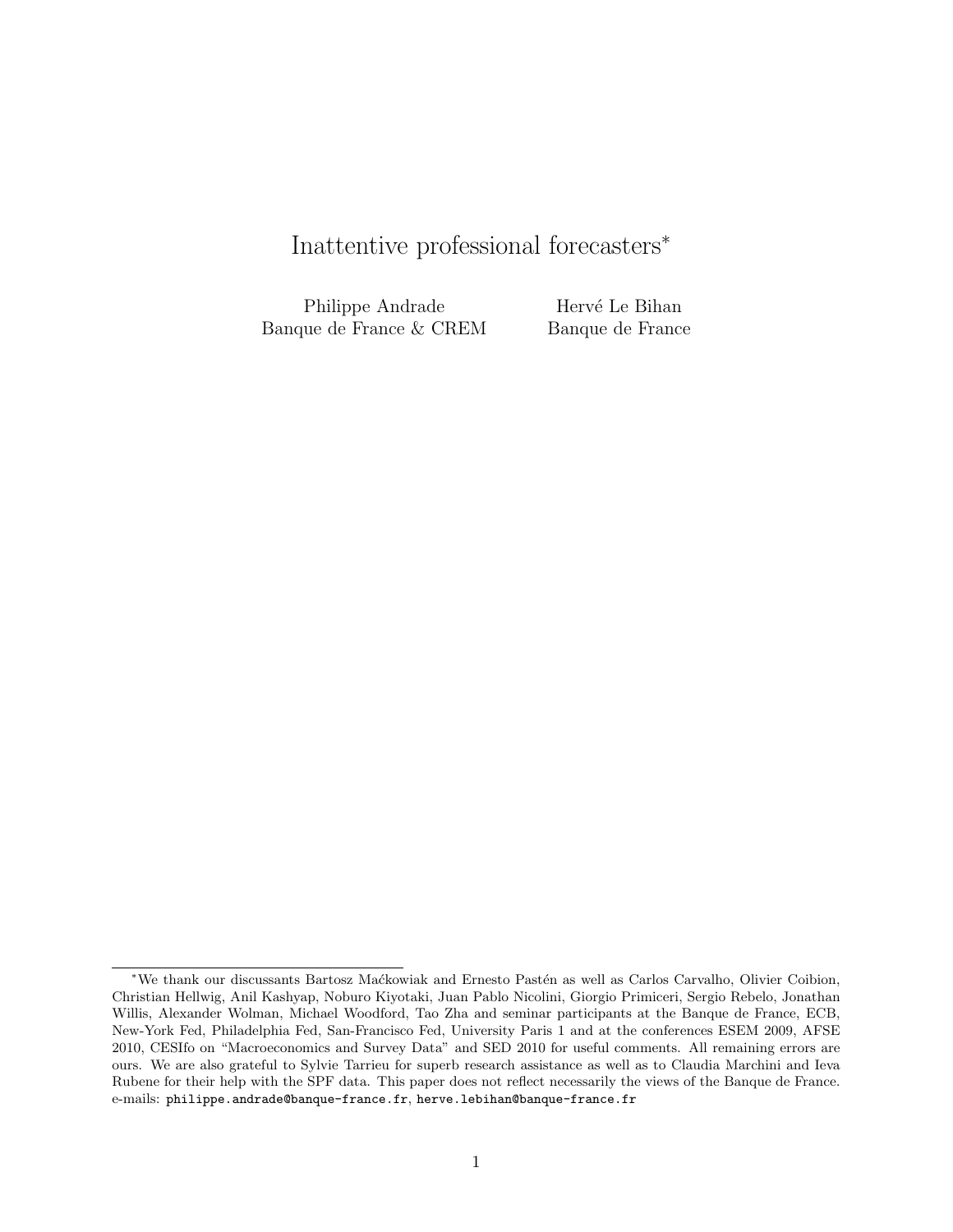#### **Abstract**

We use the ECB Survey of Professional Forecasters to characterize the dynamics of expectations at the micro level. We find that forecasters (i) have predictable forecast errors; (ii) disagree; (iii) fail to systematically update their forecasts in the wake of new information; (iv) disagree even when updating; and (v) differ in their frequency of updating and forecast performances. We argue that these micro data facts are qualitatively in line with recent models in which expectations are formed by inattentive agents. However building and estimating an expectation model that features two types of inattention, namely sticky information à la Mankiw-Reis and noisy information à la Sims, we cannot quantitatively generate the error and disagreement that are observed in the SPF data. The rejection is mainly due to the fact that professionals relatively agree on very sluggish forecasts.

**Keywords:** Expectations, imperfect information, inattention, forecast errors, disagreement, business cycle

**JEL** Classification: D84, E3, E37

#### **Résumé**

Nous utilisons l'enquête « Survey of Professional Forecasters » conduite par la BCE, un panel trimestriel, afin de caractériser la formation des anticipations des prévisionnistes professionnels. Nous mettons en évidence plusieurs faits : (i) le caractère prévisible des erreurs de prévision; (ii) un degré significatif de désaccord entre prévisionnistes; (iii) l'absence de révision systématique : chaque trimestre, environ un quart des prévisions ne sont pas révisées; (iv) un niveau de désaccord significatif même parmi les experts qui révisent leurs prévisions (v) une hétérogénéité entre les experts du panel dans la fréquence de révision des anticipations et dans leur performance prédictive. Ces faits sont qualitativement cohérents avec les modèles théoriques reposant sur l'hypothèse d'"inattention" comme ceux de Mankiw et Reis, ou de Sims.

Dans un second temps, nous élaborons et estimons un modèle empirique qui englobe ces deux types de spécification de l'inattention. Nous obtenons toutefois que ce modèle est quantitativement rejeté : il ne permet pas de rendre compte simultanément du niveau de désaccord et du niveau de persistance de l'erreur de prévision présents dans les données. Compte tenu du degré de désaccord observé, le modèle prédit des prévisions beaucoup moins inertes que celle observées : à l'origine de ce rejet est donc un certain consensus des experts sur des prévisions inertes.

**Mots-clefs:** Anticipations, prévisions d'experts, information imparfaite, inattention, erreur de prévision, désaccord, cycle macroéconomique.

Codes **JEL**: D84, E3, E37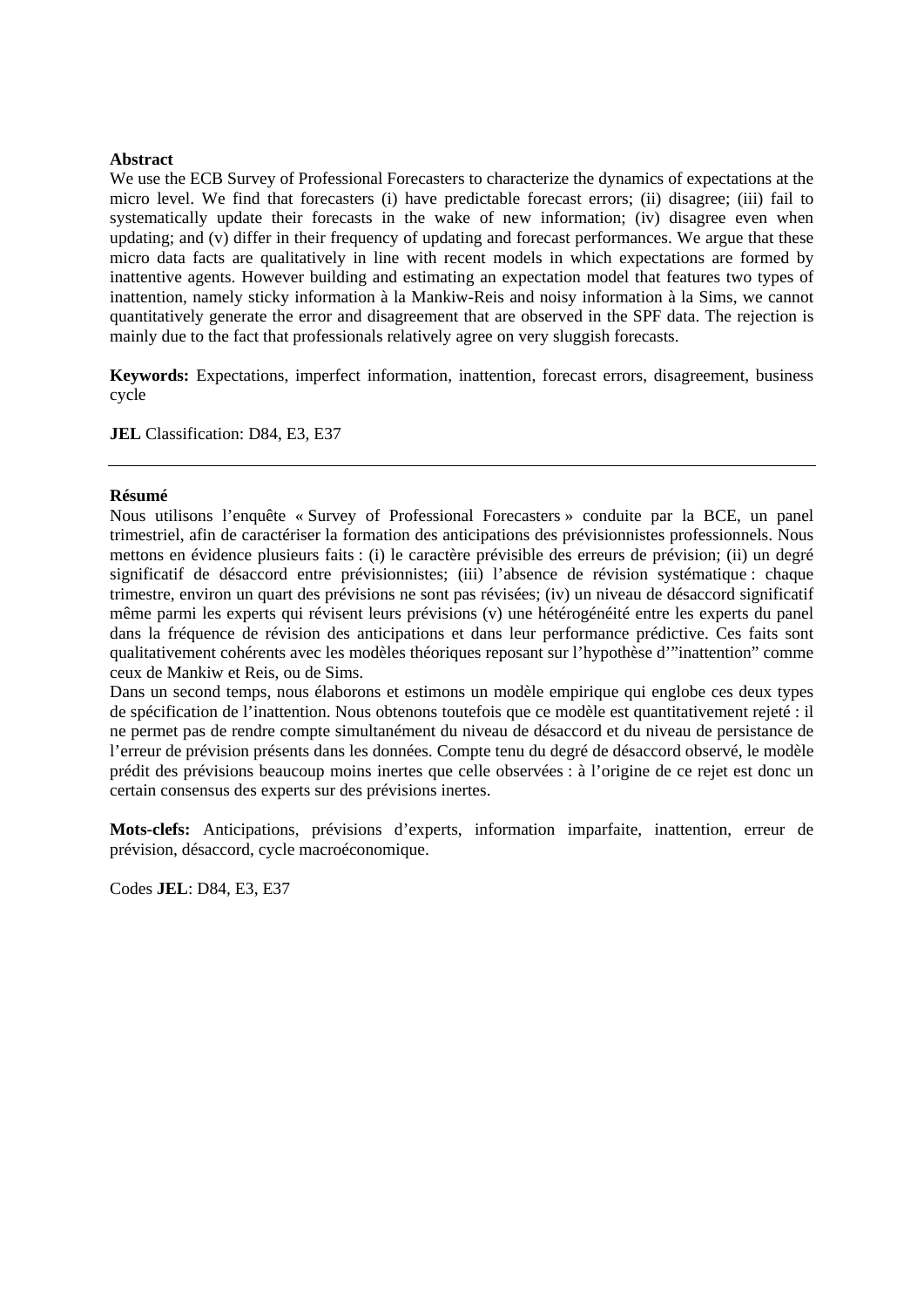## 1 Introduction

Models in which imperfect information and the formation of expectations act as a transmission mechanism of economic fluctuations—in the spirit of Friedman (1968), Phelps (1968) and Lucas (1972)—have recently regained interest in the macroeconomic literature.<sup>1</sup> Imperfect information has, in particular, been related to the inattention of agents to new information, a behavior that can be rationalized by costly access to information and limited processing capacities.<sup>2</sup> One appeal of these models is to provide an alternative channel to sticky prices to explain the persistent effects of transitory shocks, and in particular monetary shocks, on the economy. Moreover, this approach can parsimoniously account for patterns of individual expectations observed in survey data that are at odds with the standard perfect information rational expectation framework, namely that forecast errors are predictable and forecasts differ across forecasters.<sup>3</sup>

In this paper, we exploit the panel dimension of such a survey of forecasts, namely the ECB Survey of Professional Forecasters (SPF), to produce new micro facts characterizing the formation of expectations. We then elaborate on those characteristics to assess whether models of inattention accurately describe the behavior of forecasters and thus may contribute to a better understanding of business cycle fluctuations. To be consistent with the recent literature we consider two types of inattention models. On the one hand, sticky information models developed by Mankiw & Reis (2002) and Reis (2006a,b) in which agents update their information set infrequently but get perfect information once they do. On the other hand *noisy information* models proposed by Woodford (2002), Sims (2003) and Ma´ckowiak & Wiederholt (2009) in which agents continuously update their information but have an imperfect access to it at each period.

The ECB-SPF is a quarterly panel starting in 1999 surveying around 90 forecasting units in either public or private institutions. Professional forecasters may not be representative of less sophisticated agents, since professionals obviously allocate substantially more time, human, collecting and computing resources to the task of forecasting macroeconomic variables. However professionals'

<sup>1</sup>See, among others, Woodford (2002), Hellwig & Veldkamp (2008), Angeletos & La'O (2009) and Lorenzoni (2009). Imperfect information is also crucial in the recent welfare analysis of information. See, among others, Morris & Shin (2002), Angeletos & Pavan (2007) or Adamor & Weill (2009). Veldkamp (2009) and Mankiw & Reis (2010) provide surveys.

<sup>&</sup>lt;sup>2</sup>See Mankiw & Reis (2002), Sims (2003), Reis (2006a,b) and Mackowiak & Wiederholt (2009).

<sup>3</sup>See for example Mankiw, Reis & Wolfers (2003).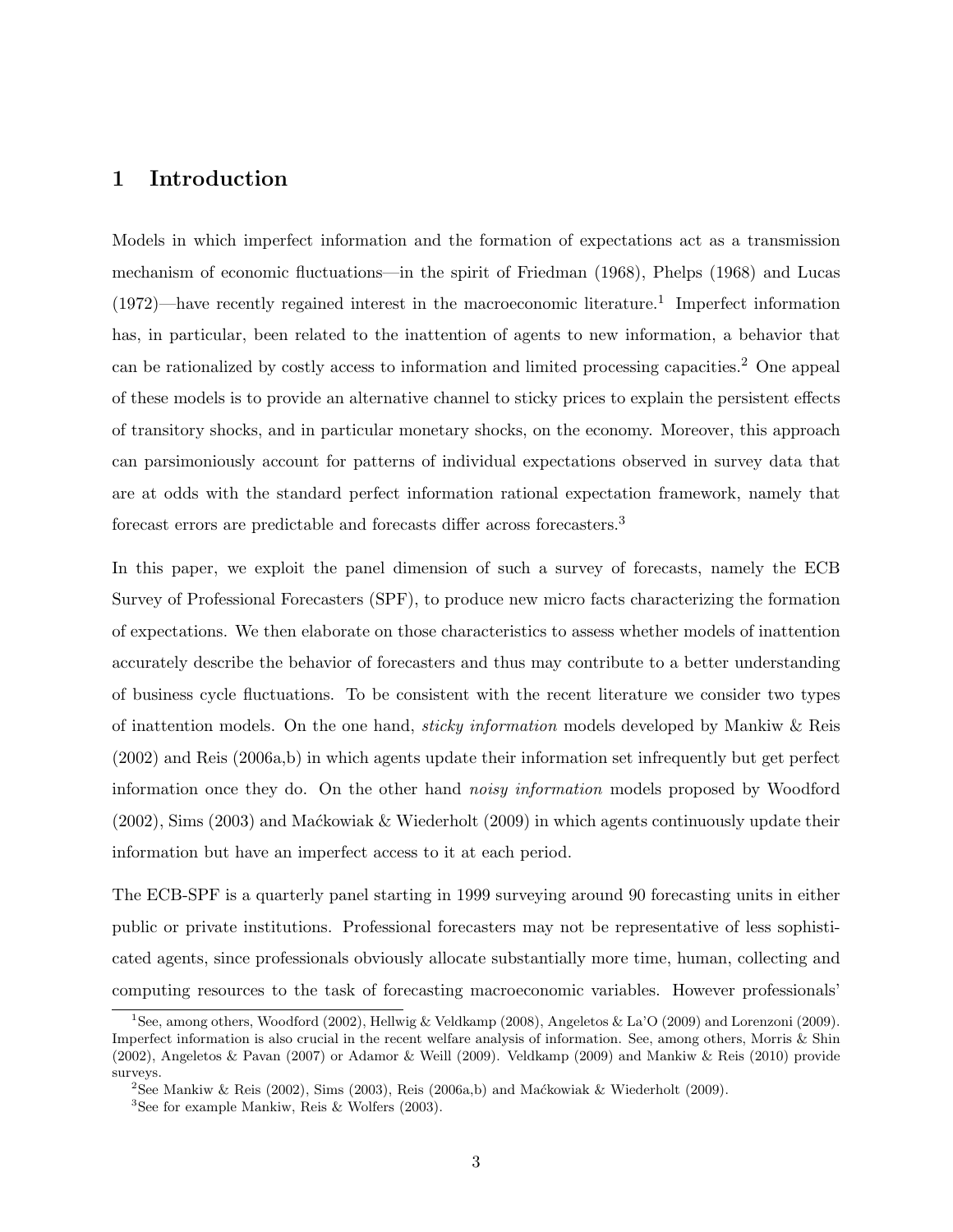opinion has been shown to spread to other types of agents and therefore influence expectations and decisions of firms and households (Carroll, 2003). Furthermore we may expect professional forecasters to be the agents in the best position to pay attention to the relevant macroeconomic information. As a result, the extent of attention to news among professional forecasters can be seen as an upper bound for other agents' attention to aggregate conditions.

We highlight five main categories of micro facts from these SPF data that we argue are consistent with professional forecasters behaving as if they were inattentive. First, the forecasts of experts exhibit predictable errors and systematic bias. Second, experts disagree as they report different predictions for the same variable at the same forecast horizon. Moreover, the disagreement between forecasters evolves over time. Third, agents do not systematically update their forecasts even when new information is released. Fourth, the forecasters who update also disagree on their forecasts. Five, the frequency of updating a forecast, the average forecast error and the revision of forecast vary across individuals.

To our knowledge, the present study is the first to document infrequent updating in survey forecasts. The originality of our approach is to exploit the fact that the European SPF provides sequences of individual forecasts for the same event (variable and date). We can therefore construct a direct micro-data estimate of the frequency of updating a forecast. The results show that, on average, each quarter, only 75% of professional forecasters do update their 1-year or 2-year forecasts while the macroeconomic environment evolves. The frequency of updating has a structural interpretation: it corresponds to the degree of attention, a key parameter in a sticky-information type of model. Furthermore, identifying forecasters that update their forecasts, we also uncover that they too disagree. Thus the lack of information updating is not the sole responsible for disagreement among experts. Even when updating their forecasts, they may not have access to the same information. This result is in line with the predictions of a noisy-information model. Lastly, the individual dimension of the data allows us to analyze the cross section distribution of the degree of attention. We find a minimum at 50% and a maximum at 100%. Moreover, the shape of the distribution reveals that the implied average inattention is not driven by a specific group of professional forecasters.

We then turn to a formal empirical assessment of inattention models. More precisely, we argue that the previous results *qualitatively* support a model featuring two types of inattention namely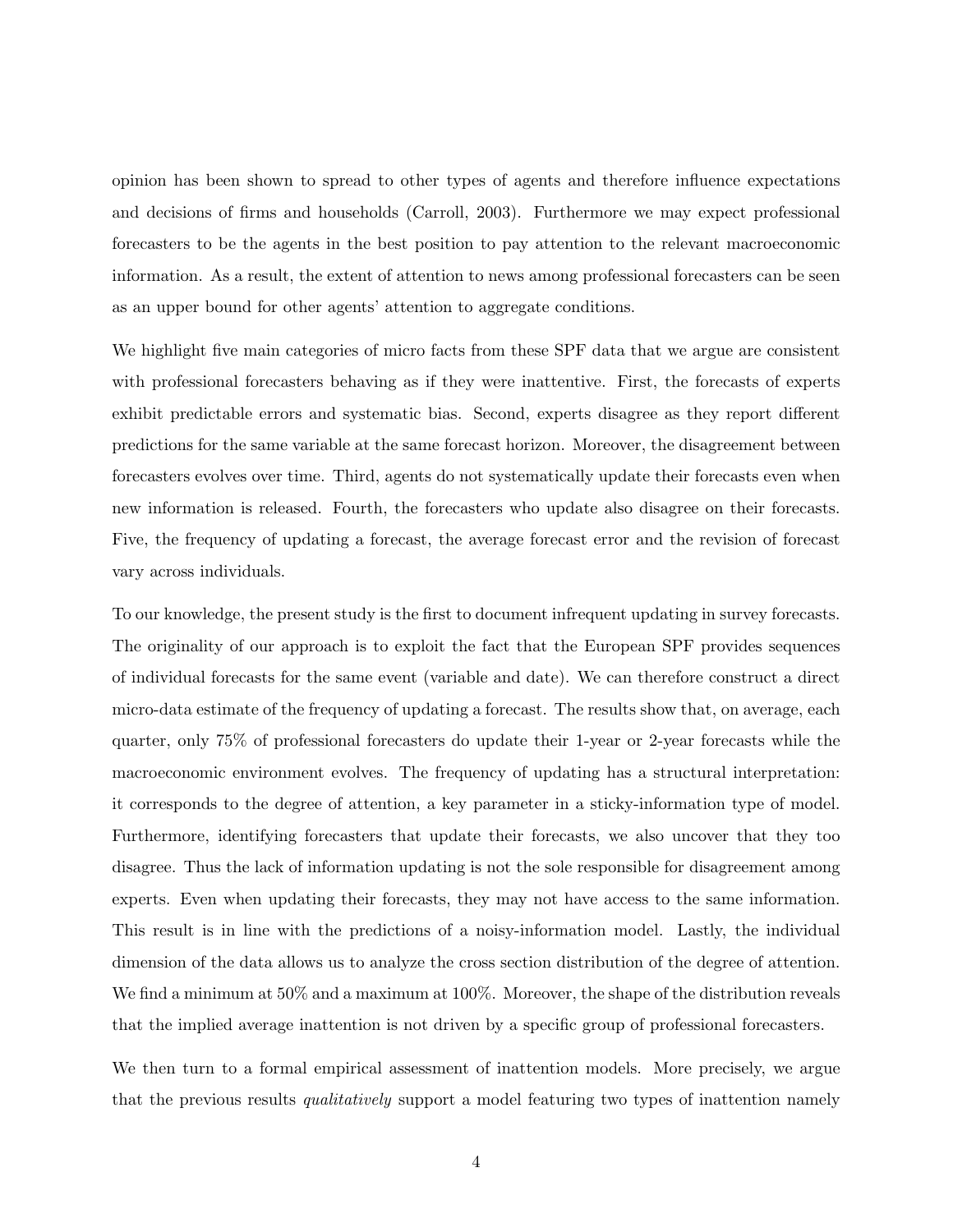sticky-information  $\dot{a}$  la Mankiw-Reis and noisy-information  $\dot{a}$  la Sims. We therefore develop such an expectation model and then use it along with the SPF data to carry out a Minimum Distance Estimation (MDE). We find that this inattention model fails to quantitatively reproduce the observed persistence of the average forecasting errors together with the relatively small disagreement between forecasters. Moreover, the smoothness observed in the average SPF forecasts would require a much lower attention degree than our micro data estimates. Such a low attention would in turn lead to much more disagreement than observed in the SPF data. Therefore, elements others than the mere inattention included in our expectation model are needed to reconcile both the relatively low disagreement among professionals and the relatively high persistence of the aggregate forecasting error.

Our paper relates to the vast literature, mostly relying on US data, that studies the behavior of survey forecasts and compares it with the implications of theoretical expectation models. Numerous studies (see Pesaran & Weale, 2006 for a recent survey) found systematic aggregate forecast errors and disagreement in these data, at odds with the perfect information rational expectation framework. We confirm these results for a recent sample period and for European SPF data. We also complement these results by providing new empirical micro evidence on individual expectations.

Our work is also related to Mankiw et al. (2003), Branch (2007), Coibion & Gorodnichenko (2008) or Patton & Timmermann (2009) who rely on the characteristics of survey expectations to assess inattention and, more generally, imperfect information theories. Mankiw et al. (2003) and Branch (2007) focus on the cross-section distribution of forecasts to calibrate the sticky-information attention parameter mentioned above. By comparison, we underline the importance of investigating the consistency of this parameter values with both the cross-section dispersion of forecasts and the aggregate forecast errors. Furthermore, we improve on their approach by considering a model which can explain the disagreement among forecasters who update their information set. Lastly, rather than calibrate it, we estimate the attention parameter using either micro-data estimates or a MDE procedure. Coibion & Gorodnichenko (2008) look at the conditional response to various structural shocks of the aggregate error and disagreement implied by surveys to disentangle the sticky-information and the noisy-information models of inattention. They find mixed support in favor of the two, as we do. The distinctive feature of our analysis is that we estimate a model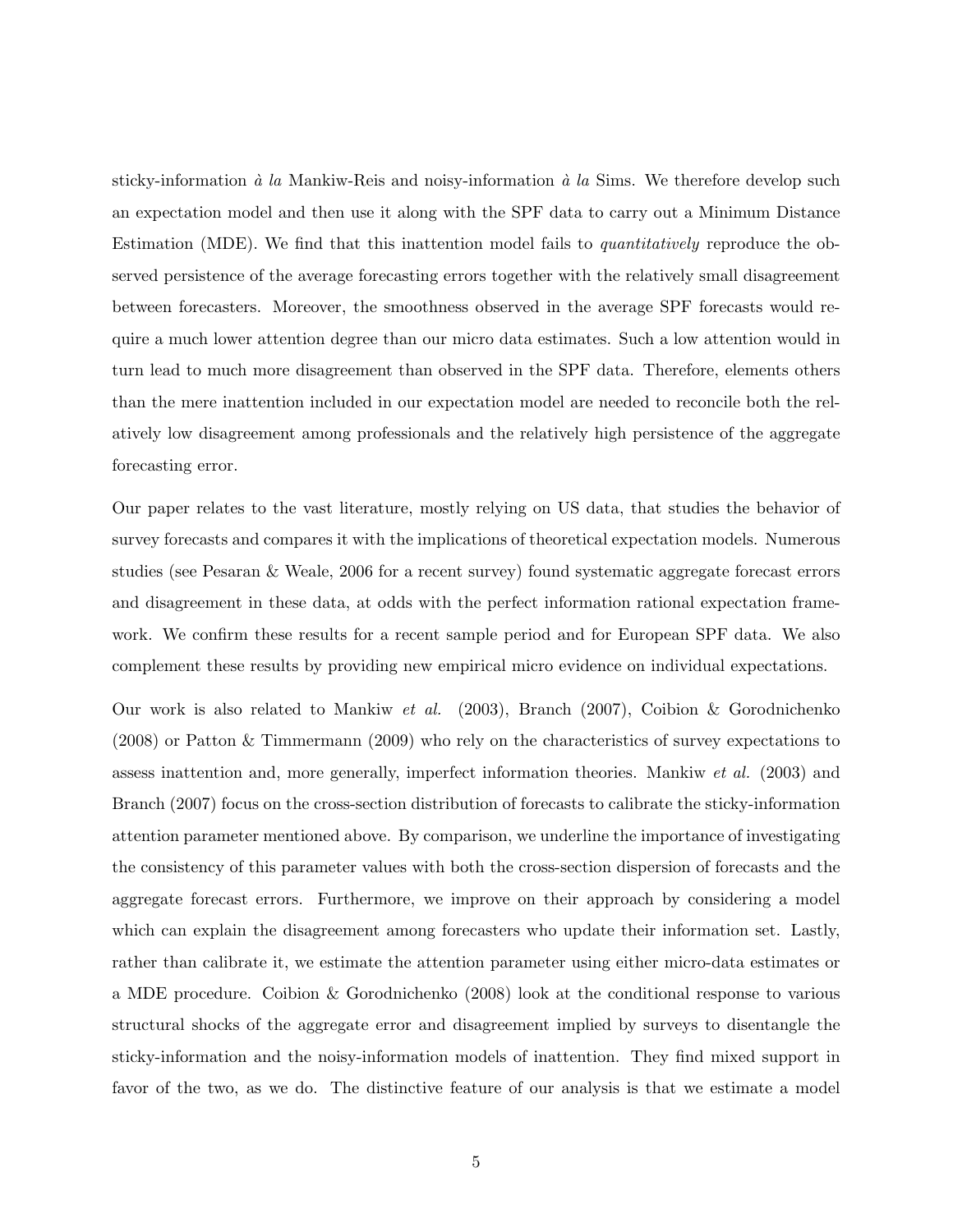featuring simultaneously the two types of inattention. Patton & Timmermann (2009) rely on the evolution of forecasts over different forecast horizons to stress that differences in the interpretation of information, rather than different information sets are the main culprit for forecasters' disagreement. They leave the source of these different interpretations unexplained. The model we consider is an alternative approach to generate disagreement, that does not rely on "deep" heterogeneity among forecasters.

Our paper is moreover closely linked to several recent contributions that rely on aggregate time series to estimate the attention degree in a sticky-information model of inflation dynamics (Kiley 2007, Döpke *et al.* 2008, Coibion 2010). When significant, the results imply a frequency of updating a forecast ranging from 10% to 30%, well below the figure of 75% we obtain. That we rely on a panel of professionals could explain part of the discrepancy, since these agents may update more frequently their forecasts than other types. However many of these recent studies (for instance Döpke *et al.*) 2008, Coibion, 2010) also use professional forecasters' expectations to perform their estimation. The discrepancy is thus also related to the methodology. Studies that use macroeconomic time series typically rely on auxiliary assumptions on the economy and are subject to aggregation biases. By contrast, we provide a direct, arguably more reliable, micro-data estimate of this parameter that is key in sticky information models. Even if we find an attention degree that is much higher than these previous works, it still remains remarkable that professionals do not systematically update their forecasts.

Finally, our work is related to Klenow & Willis (2007) and Mackowiak *et al.* (2009). They rely on structural models of price setting under inattention and show that several of the distinctive implications of these models are supported by the dynamics of individual prices (Klenow & Willis, 2007) or sectoral price index data (Mackowiak *et al.*, 2009). By comparison, looking at the characteristics of expectations, we find more direct evidence in favor of inattention theories. We also stress some quantitative limits of the existing inattention models.

The rest of the paper is organized as follows. In section 2, we describe the European SPF data. We turn to the facts in section 3. In section 4, we develop a model of expectations that incorporate both sticky and noisy information and put it to a test. We give some concluding remarks in section 5.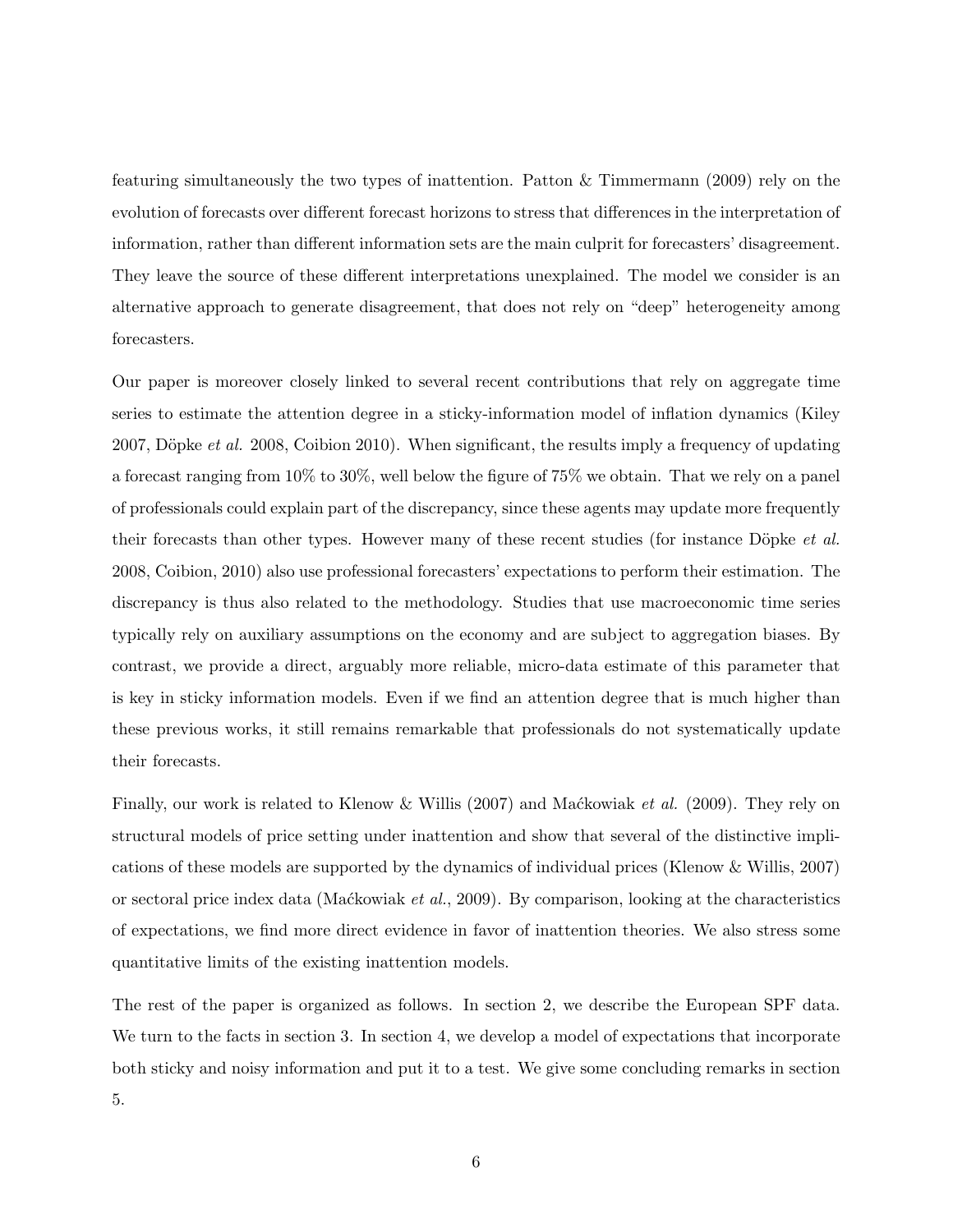## 2 Data: the ECB Survey of Professional Forecasters

The ECB's survey of professional forecasters has been conducted every quarter since 1999. The survey covers around 90 institutions involved in forecasting and operating in the euro area. Each institution is asked to report, among other things, forecasts for the (year-on-year) euro area inflation rate, real GDP growth rate and unemployment rate for forecasting horizons of one year and two years.<sup>4</sup> Respondents provide two types of forecasts. The first one is a 'rolling forecast', with a fixed horizon of one or two years ahead of the last available observation. The second type of forecast is a 'calendar horizon' forecast: in each quarter, forecasters are surveyed about their forecast for a fixed event, namely the current and next years. In this case, the forecast horizon shrinks as time goes by. At the time of the writing of this article, the last available survey round is 2010Q2, so that we have 46 time periods available. These data are matched with the corresponding realization of the forecasted variable.

The ECB SPF has been rarely used for research purposes so far. It was indeed launched with the euro and therefore was bound to cover a too short period of time for several years. However, the ECB SPF has some has some specific advantages compared to some other survey expectation data. As will be detailed below (Section 3.4.1), combining these specificities is crucial to observe the individual expectation characteristics that relate to models of inattention, in particular the ones associated with forecast revisions. To start with, the data base is a panel which implies that one can track the response of a particular individual institution over time. Moreover, the responses are quantitative rather than qualitative. By contrast, many of the survey that cover firms or households are typically repeated cross-sections, and report qualitative data.<sup>5</sup> Furthermore, the number of actual respondents is relatively high (around 60) compared with other surveys of professional forecasters. This number is for example twice as large as the number provided in the more widely used US SPF, and leads to arguably more precise estimates of statistics based on individual expectations (the forecast average, the forecast error variance, the disagreement between forecasters, the individual probability to update a forecast). Finally, the ECB SPF provides both

<sup>&</sup>lt;sup>4</sup>Longer horizon forecasts are also provided but will not be emphasized here. See Bowles *et al.* (2007) for a thorough presentation and discussion of the survey.

<sup>&</sup>lt;sup>5</sup>Professionals' forecasts relate to macroeconomic conditions whereas individual agents may be concerned with forecasting their future idiosyncratic conditions which we cannot assess here. However, in most models imperfect macroeconomic information will also have an impact on optimal individual decisions.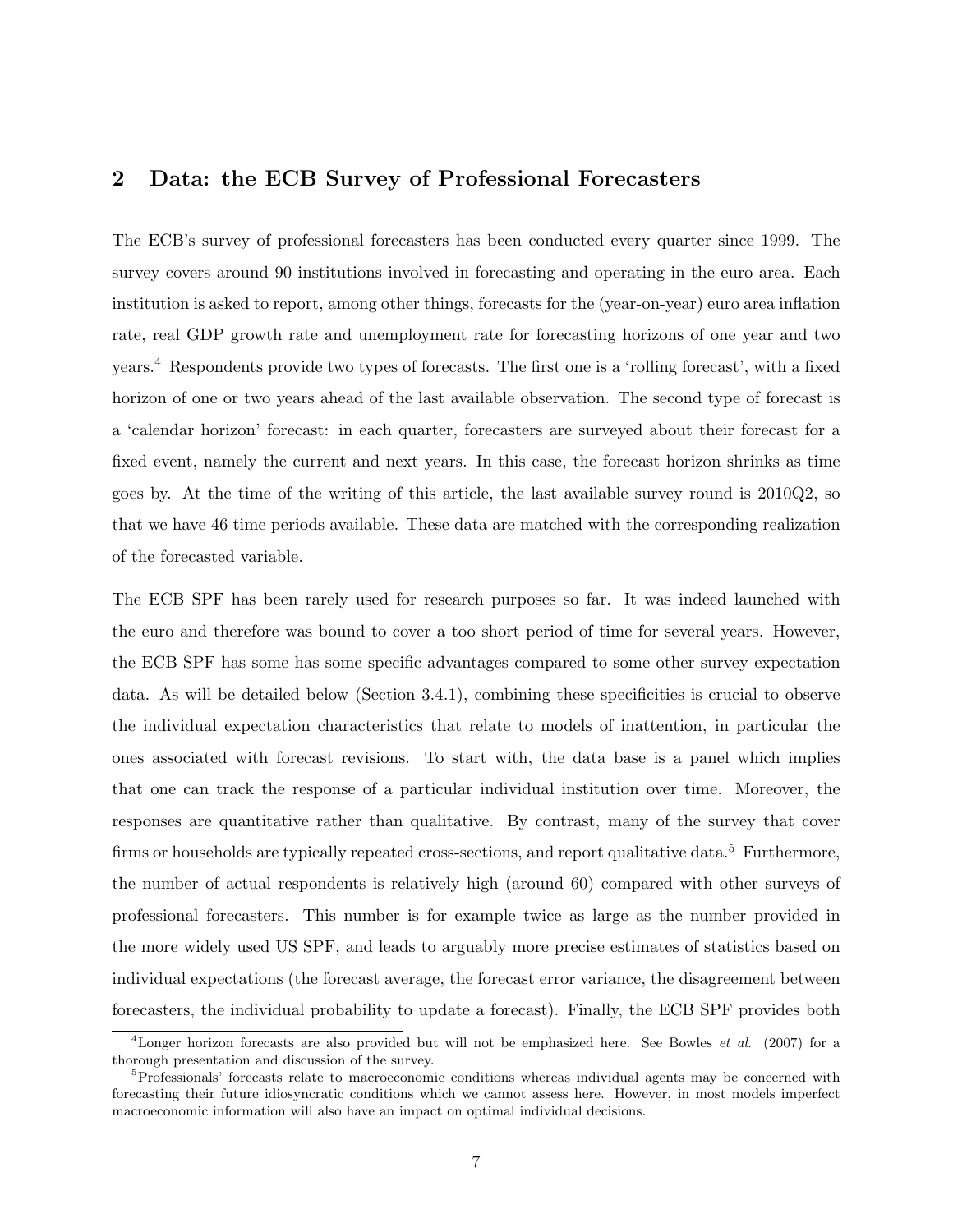'calendar' and 'rolling' forecasts along with several forecast horizons, namely 4 and 8 quarters, for both of them. By contrast, the US SPF, provides only 4 quarter 'rolling' horizon forecasts.

We now introduce some useful notations. In the case of the rolling horizon forecasts, we denote  $f_{it,t+h}^x$  individual's i forecast for the variable x at date t, h quarters ahead. The variable x is either  $\pi$  (the year-on-year inflation rate),  $\Delta y$  (the year on year GDP growth rate) or u (the unemployment rate). The forecast horizon h is set to 4 or 8 quarters ahead of the last observation of variable x available at the date of the response to the survey. Importantly there is an observation lag,  $\tau_x$ , between the date of the response to the survey t and the date of the last publicly released figure of each macro variable,  $t - \tau_x + h$ . The observation lag varies across variables: inflation is observed with a one month lag, unemployment with a two month lag and GDP growth with a two quarter lag. The survey thus actually collects:

$$
f^x_{it,t-\tau_x+h}.
$$

In practice the SPF reports data for  $h = 4$  or  $h = 8$ . For notation simplicity, in the following, we drop the reference to the observation lag and simply refer to  $f_{it,t+h}^x$ .

For the calendar horizon case, the forecast horizon is either the current or the next calendar year. The horizon is not adjusted for information lag. Letting  $T$  be the last quarter of a calendar year in the sample, calendar horizon forecast can be written as

$$
f_{it,T}^x = f_{it,t+(T-t)}^x
$$

The second term in the equality makes clear that, for each year in the sample, the forecast horizon  $T-t$  decreases with t. For notation simplicity again, we use the notation  $f_{it,T}^x$ .

Let  $x_{t+h}$  be the realization of the forecasted variable at date t, we denote  $e_{it,t+h}^x$  individual's i forecast error at date  $t + h$ , namely  $e_{it,t+h}^x = x_{t+h} - f_{it,t+h}^x$ . <sup>6</sup> The average forecast error is defined by  $e_{t,t+h}^x = \frac{1}{n_1}$  $\frac{1}{n_t} \sum_{i=1}^{n_t} e_{it,t+h}^x$ , with  $n_t$  the number of respondents to the survey at date t. It can alternatively be defined with reference to the average, or consensus forecast,  $f_{t,t+h}^x = \frac{1}{n_t}$  $\frac{1}{n_t} \sum_{i}^{n_t} f_{it,t+h}^x$ simply through the equality  $e_{t,t+h}^x = x_{t+h} - f_{t,t+h}^x$ .

<sup>&</sup>lt;sup>6</sup>For rolling forecasts, the date of the realization takes into account the observation lag  $\tau_x$  mentioned above in order to be consistent with the date for which the forecast is made.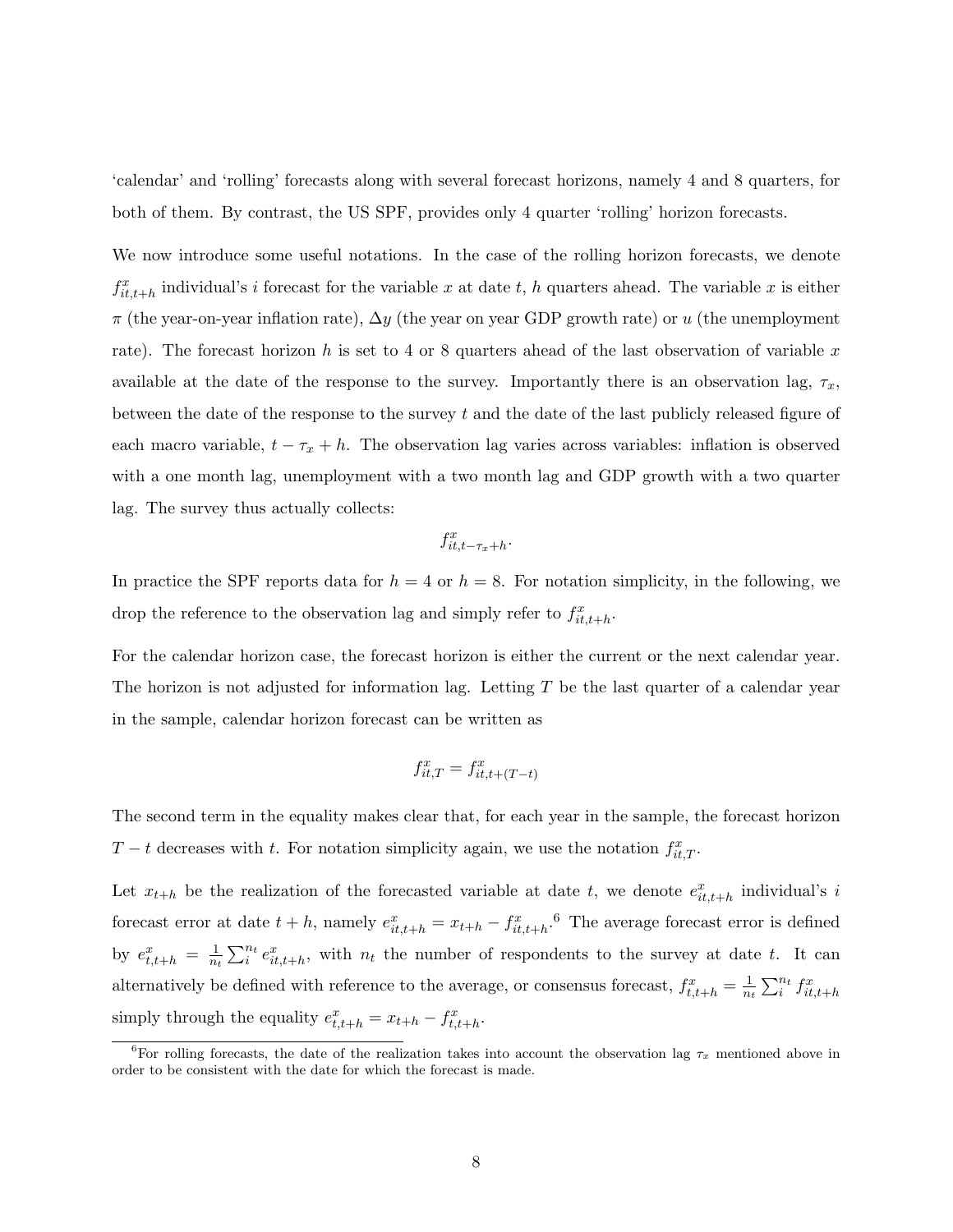## 3 Some facts about individuals' expectations

#### 3.1 Fact 1: Forecasters are biased

The professional forecasters make, on average, predictable errors. This emerges from Figure (1) which shows, in the left panel, the time series of the so-called consensus forecast for the 1-year horizon<sup>7</sup> together with the realizations of the predicted variable, and, in the right panel, the time-series of the corresponding average forecast error. It is striking to see that periods of under/overestimation of the target variable realizations are very persistent, and last for more than  $1$  year, *i.e.* over time periods that are longer than the forecast horizon.<sup>8</sup>

Table (1) further asserts these points by providing descriptive statistics on realizations, average forecasts and errors and a test on the predictability of forecast errors. Inflation has been underestimated by an average of .56% (on an annual rate). Real GDP growth has been overrated by an average of .27%, mainly due to the recent crisis. Finally unemployment exhibits a small underestimation of about .04% over the period. These systematic biases explain why the root-mean-squared-error of the forecasts is larger than the variance of the forecasted series.

Systematic biases go along with very persistent forecast errors. Their first order auto-correlations range from .735 for inflation to .860 for unemployment.<sup>9</sup> The bottom panel of Table (1) also shows the result of a regression of the average forecast error on the last error known at the date when the forecast was made (that is h quarters before, with  $h = 4$ ). For the three variables (inflation, unemployment and output), the coefficients significantly differ from zero. Thus, errors are predictable on the basis of the information set available at the date of forecast. These results confirm other references on the topic.<sup>10</sup>

Relationship with models of information rigidity Predictable forecast errors are a prediction of both sticky information and noisy information inattention models. Forecasters are rational

<sup>7</sup>The consensus is defined as the average of individual forecasts for each date in the sample. The median forecast across forecasters is very close to this average.

<sup>8</sup>This is strikingly the case for inflation with a systematic average underestimation up to 2006.

<sup>&</sup>lt;sup>9</sup>These differences in forecasting performances do not seem to be related to differences in the average number of respondents, which are broadly the same for all three variables.

<sup>&</sup>lt;sup>10</sup>See, for example, Andrade & Gregoir (2010) and Coibion & Gorodnichenko (2010) for recent references.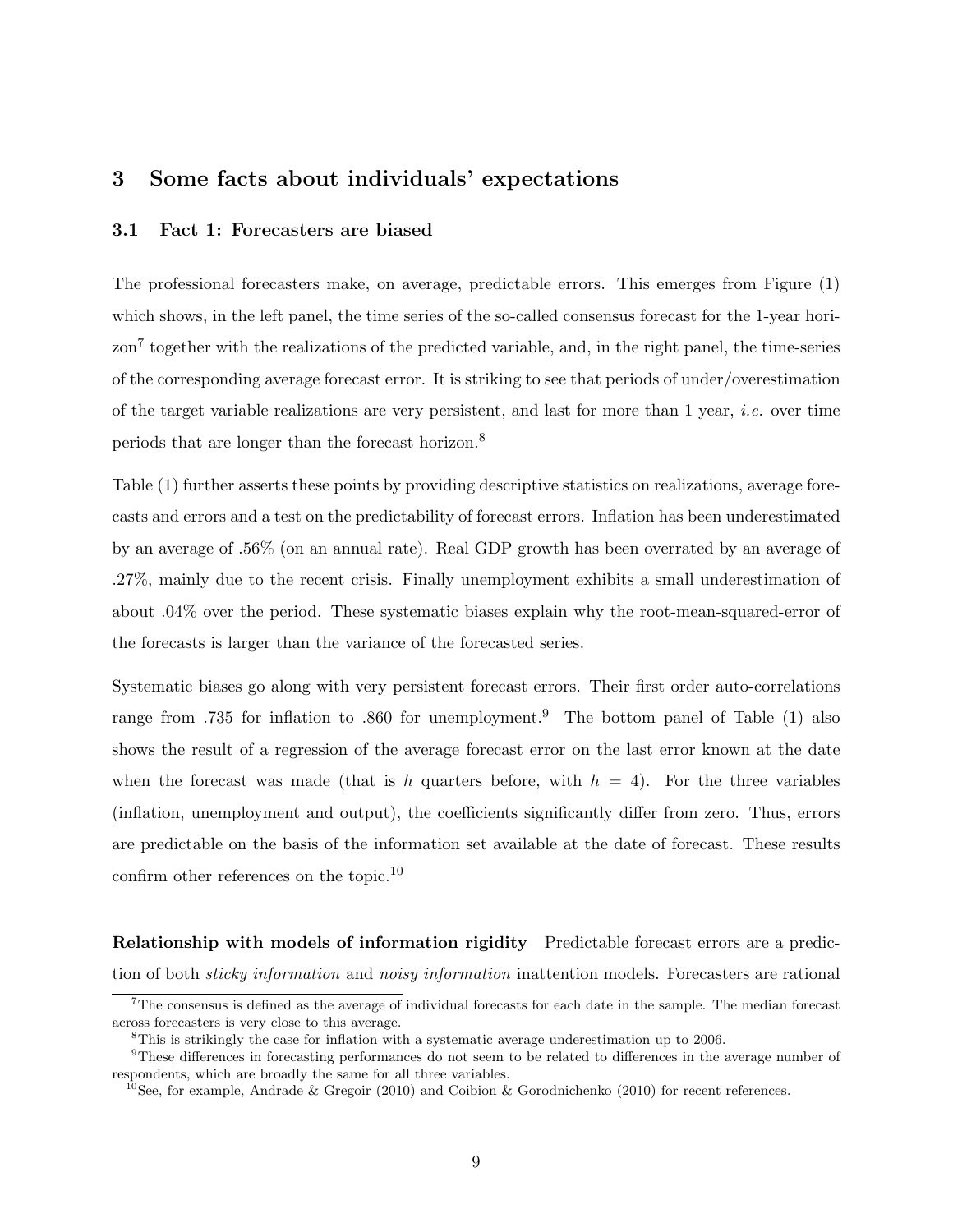but exhibit biased average forecasts because they have an imperfect information on the current state of the economy.

More precisely, in a *sticky information* model, agents update their information set infrequently with a probability of updating given and constant across dates and individuals. Therefore, each date, only a fraction of the population has access to the last vintage of macroeconomic news. The average forecast is therefore partly made of individual forecasts that are predictable with respect to the new information set.

In a *noisy information* model agents update their information but they know that the news they get is imperfect and therefore only partly pass it onto their forecast. The average forecast thus incorporates only part of this new information, which makes the forecast error predictable with respect to the (perfect) information available. $^{11}$ 

In the following sections we exploit the panel dimension of the data set to document two other characteristics of individual forecasts that these approaches imply: disagreement and inattention.

#### 3.2 Fact 2: Forecasters disagree

A second pattern in the data is that forecasts differ among forecasters even though they forecast the same object. This is illustrated in Figure (2) which plots the sequence of cross-section distributions of 1-year forecasts for all survey vintages in the sample.<sup>12</sup> The distribution never degenerates to a single peak, which illustrates that disagreement is present at any date. The result is particularly striking given that forecasters in our sample are experts who presumably have access to the same information set.

An empirical assessment of the extent of disagreement among forecasters is usually done by calculating the cross-section standard deviation of forecasts at each date,  $\sigma_t^x$ , namely, using the notations introduced in the previous section

$$
\sigma_{t,h}^x = \left[ \frac{1}{n_t} \sum_{i=1}^{n_t} \left( f_{it,t+h}^x - f_{t,t+h}^x \right)^2 \right]^{1/2}.
$$

 $11$  Here it is implicitly assumed that the econometrician can have access ex-post to perfect macroeconomic information.

 $12$ To save space, we only present the distribution of individual forecasts for real GDP growth but qualitatively similar results hold for either unemployment or inflation forecasts.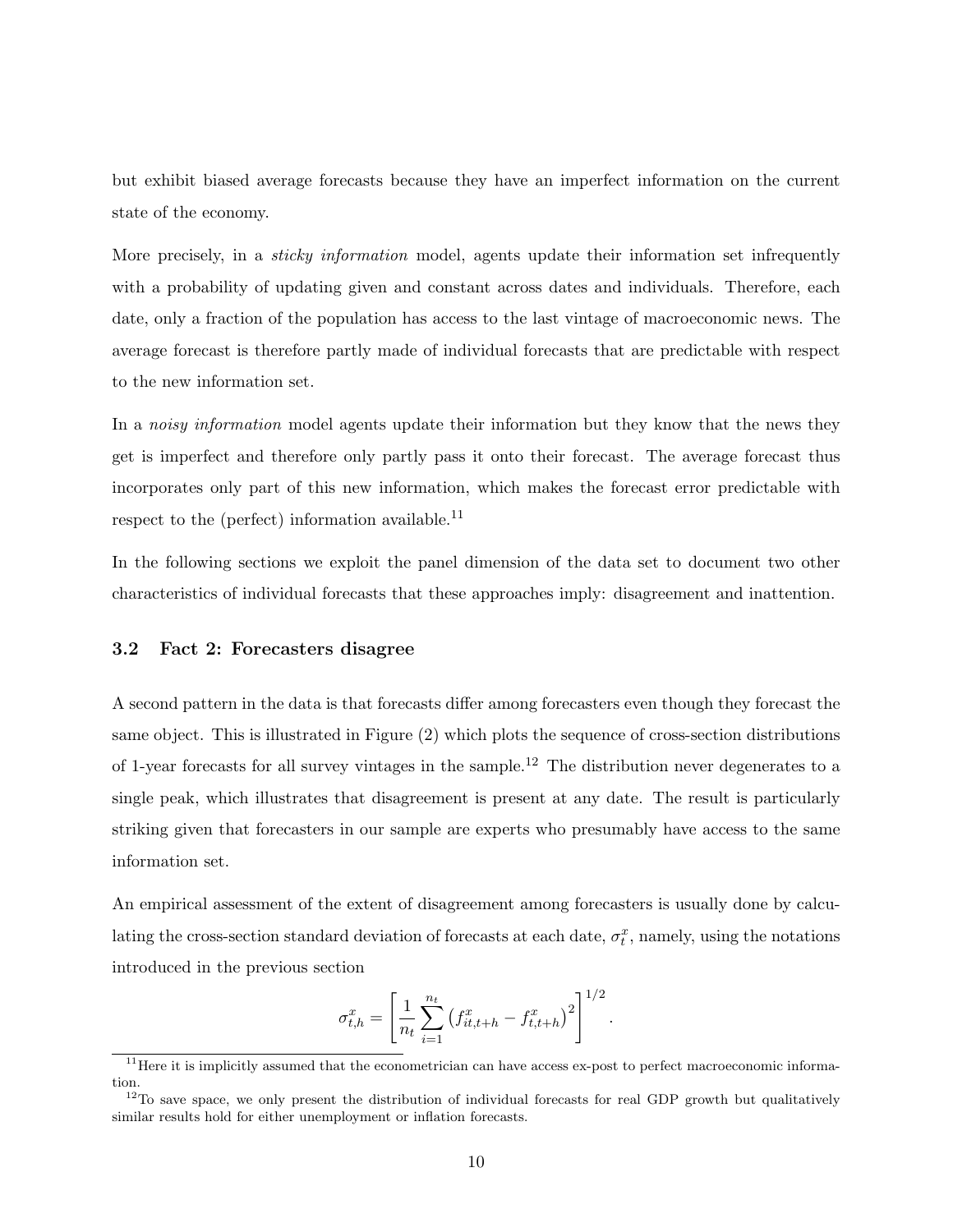Table (3) reports the time average disagreement,  $\sigma_h^x$ , for the 1-year horizon rolling forecasts. This average disagreement is equal to .26 for inflation, .26 for unemployment and .33 for real GDP (see Table 3). Expressing these values as a fraction of the underlying variable standard deviation over time we obtain a normalized indicator of disagreement of 42%, 43% and 31% for, respectively, inflation, unemployment and real GDP.

Figure (3) shows the time series of disagreement,  $\sigma_{t,h}^x$ , for the 1-year horizon rolling forecasts of the three macroeconomic variables of interest. Disagreement across forecasters is not constant over time and the three time-series of disagreement have a strong positive correlation.<sup>13</sup>

It is worth investigating whether this disagreement is completely random—and in particular represents measurement errors only—or whether it stems from information imperfections, for instance a slow diffusion of macroeconomic news among forecasters. In that second case, the cross-section distribution of forecasts would spread out after the shocks and then narrow to a new average level. This phenomenon seems consistent with a crude event study applied to the sequence of forecasts' histograms of Figure (2). Consider for instance the episode of the cyclical downturn of 2001. The distribution of growth forecasts, which was very concentrated around 3%, spreads out toward zero leading to a larger dispersion. Then the distribution narrows again over 2002 and 2003 but around a lower average of about 2%. Even clearer is the impact of the current recession (years 2008-2009): along with the recession, the support of the distribution of forecasts widens substantially to the left, and several local modes appear.

We go further in investigating the link between disagreement and economic news using formal statistical tests. More precisely, we regress disagreement at time  $t$ ,  $\sigma_{t,h}^x$ , on several rough measures of shocks hitting the economy: the last absolute variation in the forecasted variable,  $|\Delta x_{t-1}|$ , the squared last forecast error,  $(e_{t-1,t+h-1}^x)^2$ , and the current absolute change of the forecast,  $|\Delta f_{t,t+h}^x| = |f_{t,t+h}^x - f_{t-1,t+h-1}^x|$ . Results are presented in Table (2) and show that the coefficients are all positive and most of them are significant: disagreement is an increasing function of the amplitude of the shocks hitting the economy.

This last evidence somehow contrasts with Coibion & Gorodnichenko (2008) who find that the

<sup>&</sup>lt;sup>13</sup>Relying on rolling-horizon forecasts to evaluate forecasters' disagreement is important to avoid the seasonal patterns emerging from the resolution of uncertainty as time gets closer to the forecasted event one gets when relying on calendar-horizon forecasts instead.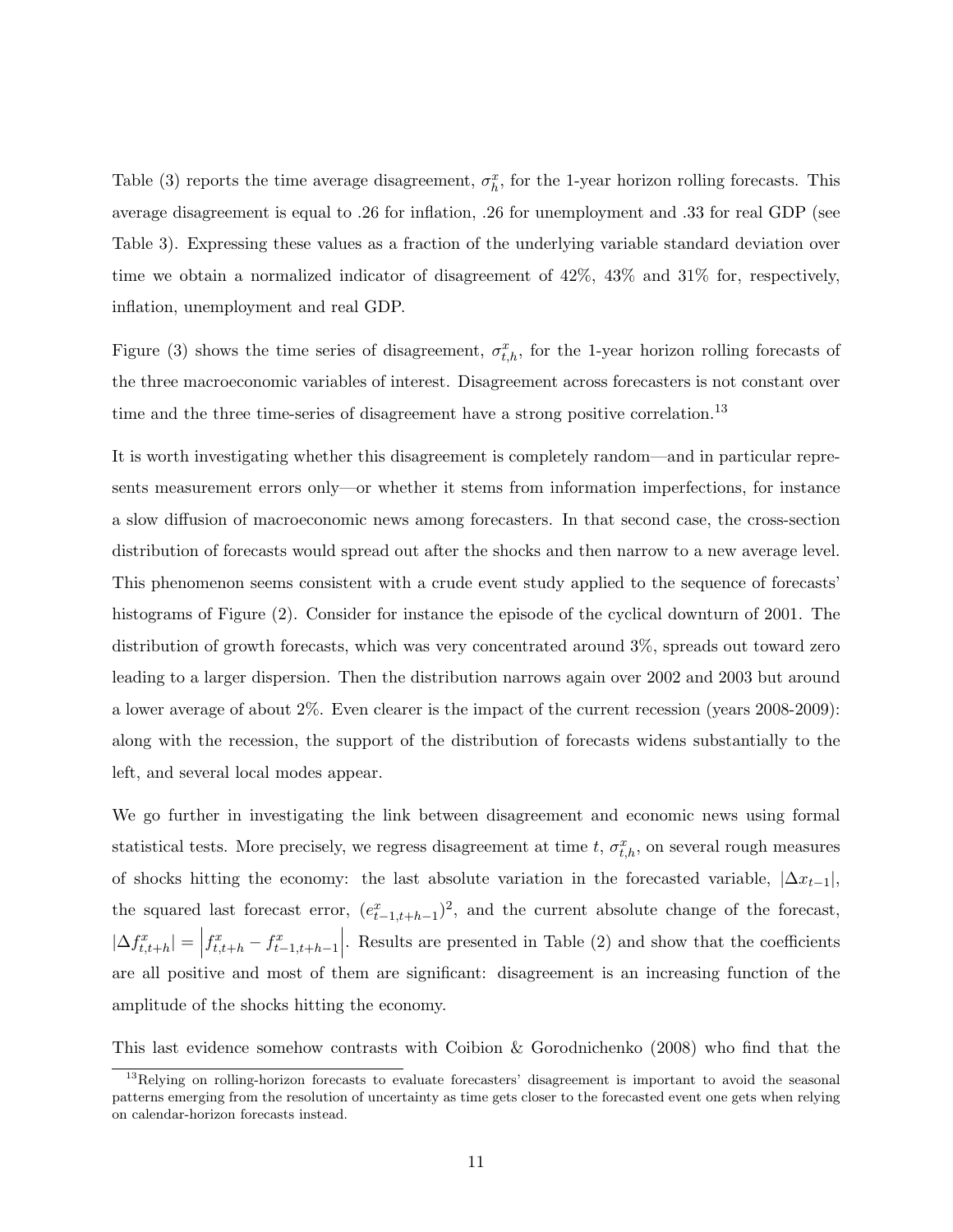dispersion of inflation forecasts does not react to structural shocks. They however also recognize that the results are sometimes mixed and seem to come from the fact that these structural shocks only account for small fractions of inflation total time variance.<sup>14</sup> By contrast, here we analyze the unconditional reaction to a mixture of all events that can shock the economy and find that the information implying a change in the level of forecast takes time to spread out among agents.

Relationship with models of information rigidity The results that forecasters disagree and that the extent of disagreement varies over time can be rationalized by both sticky-information or noisy-information models of expectations. In both cases, disagreement is a consequence of imperfect information which implies that agents do not have the same information set.

In a *sticky-information* model, when a large shock hits the economy, individuals who update their information set produce forecasts which are quantitatively very different from individuals who do not. These differences are less pronounced in the wake of a small shock. Consequently, the extent of disagreement evolves with the magnitude of the shocks hitting the economy.

In a *noisy-information* setup, forecasters think differently because they randomly get different perception of reality. In simple versions of this approach, and by contrast with simple stickyinformation models, disagreement does not change with the size of the shocks hitting the economy.<sup>15</sup> In these setups, disagreement is initiated by the realizations of the idiosyncratic noise that prevent individuals from perfectly observing the true state of nature and that are assumed to have a variance that is constant over time and across individuals. The disagreement is thus not affected by the size of the macroeconomic shocks hitting the economy. It is however possible to refine this simple version of a noisy information model such as to generate time-varying disagreement also in this setup. This would be the case if, for instance, one introduced conditional time variance of the noisy signal correlated with the size of the true shock, or heterogeneity in the noise among the population of forecasters so that the ones that monitor the shock the best disagree more with the ones that have very imprecise signals after a big shock than after a small one.

 $14$ Among the several structural shocks they investigate, none account for more 35% of total inflation variance, even in the long-run. Moreover, depending on the horizon, the share of total variance that these shocks altogether cannot account for ranges from 67% to 47% (see Section 5.2 and Appendix C in their paper).

 $^{15}$ This distinction is stressed by Coibion and Gorodnichenko (2008).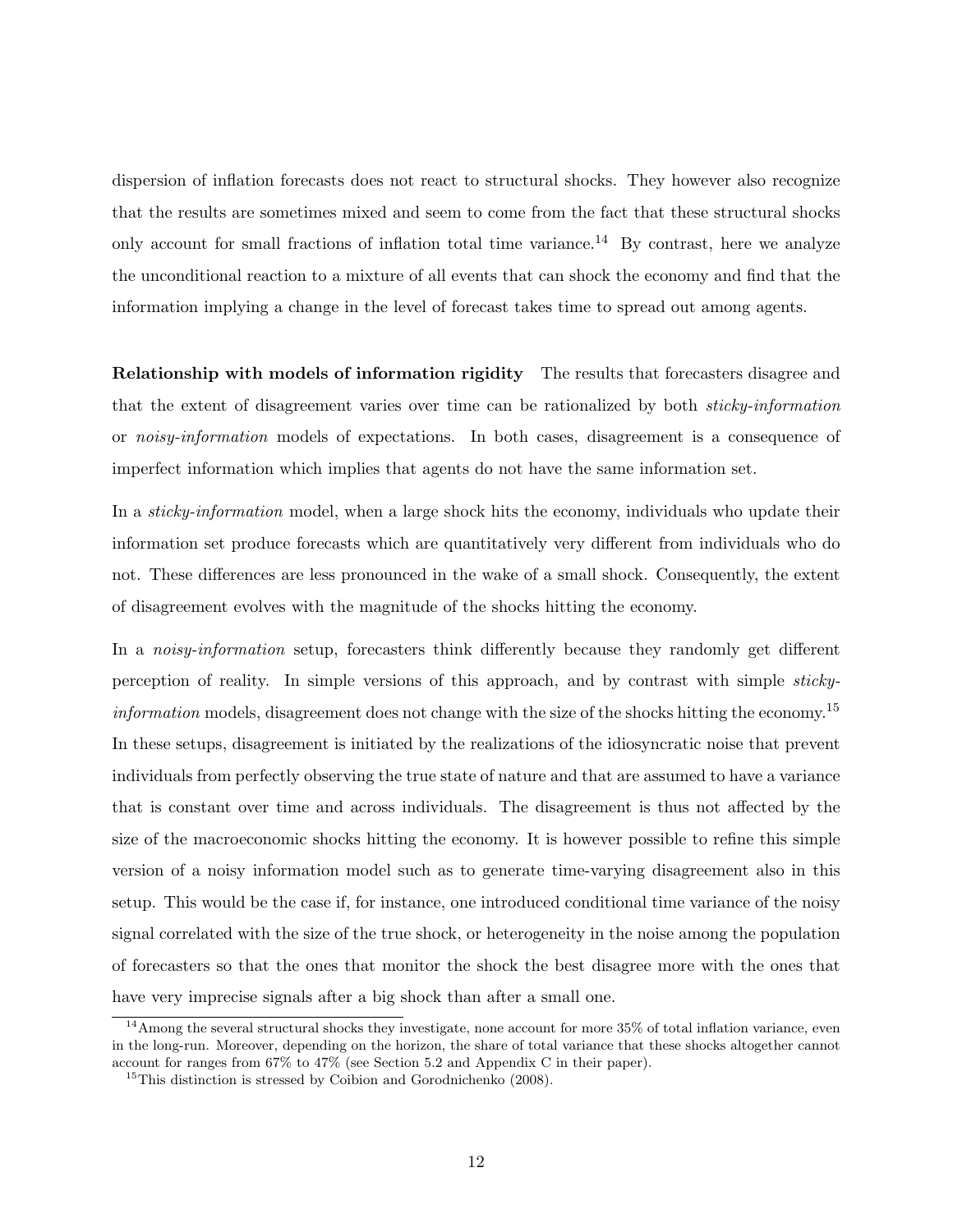All in all, predictable and biased forecasts errors and disagreement among forecasters suggest that both *sticky information* and the *noisy information* models may be good candidates to understand and describe how expectations are formed.

The next three subsections go further by documenting other patterns in the SPF data, that are related to the unfrequent updating of forecasts and, as we argue below, can be related to the inattention of professional forecasters.

#### 3.3 Fact 3: Forecasters do not systematically revise their forecasts

To our knowledge, it is an original contribution of the present paper to document the attention of professional using individual data. While average forecast errors can be constructed using data on the average or consensus forecast, and time-specific disagreement can be assessed using data sets of repeated cross-sections, our measure of the degree of attention can be built only owing to the panel data structure of the SPF data set (at least two forecast sets must be observed for each individual). In this section, we first describe this measure, then turn to the results we obtain on our sample, and finally discuss the robustness of our indicator.

#### 3.3.1 Measuring the degree of attention

The panel dimension of the SPF data set allows us to build different measures of the average frequency with which an individual revises its forecasts over time. This frequency of updating a forecast provides a measure of the extent with which agents pay attention to new macroeconomic information by incorporating it in their forecasts. It corresponds to a structural parameter in *sticky information* models, called the degree of attention, *i.e.* the frequency with which agents update their information set and therefore, in these models, their forecasts.

More precisely, we consider the quarterly probability of revising the h-step ahead forecast between date  $t-1$  and t. Letting  $f_{it,t+h}^x$  be individual's i forecast h quarters ahead for variable x at time t, the probability we aim at estimating is

$$
\lambda_{it}^x(h) = P(f_{it,t+h}^x \neq f_{it-1,t+h}^x).
$$

Assuming that the probability is homogeneous across agents,  $\lambda_{it}^x(h) = \lambda_t^x(h)$  for all i, we can deliver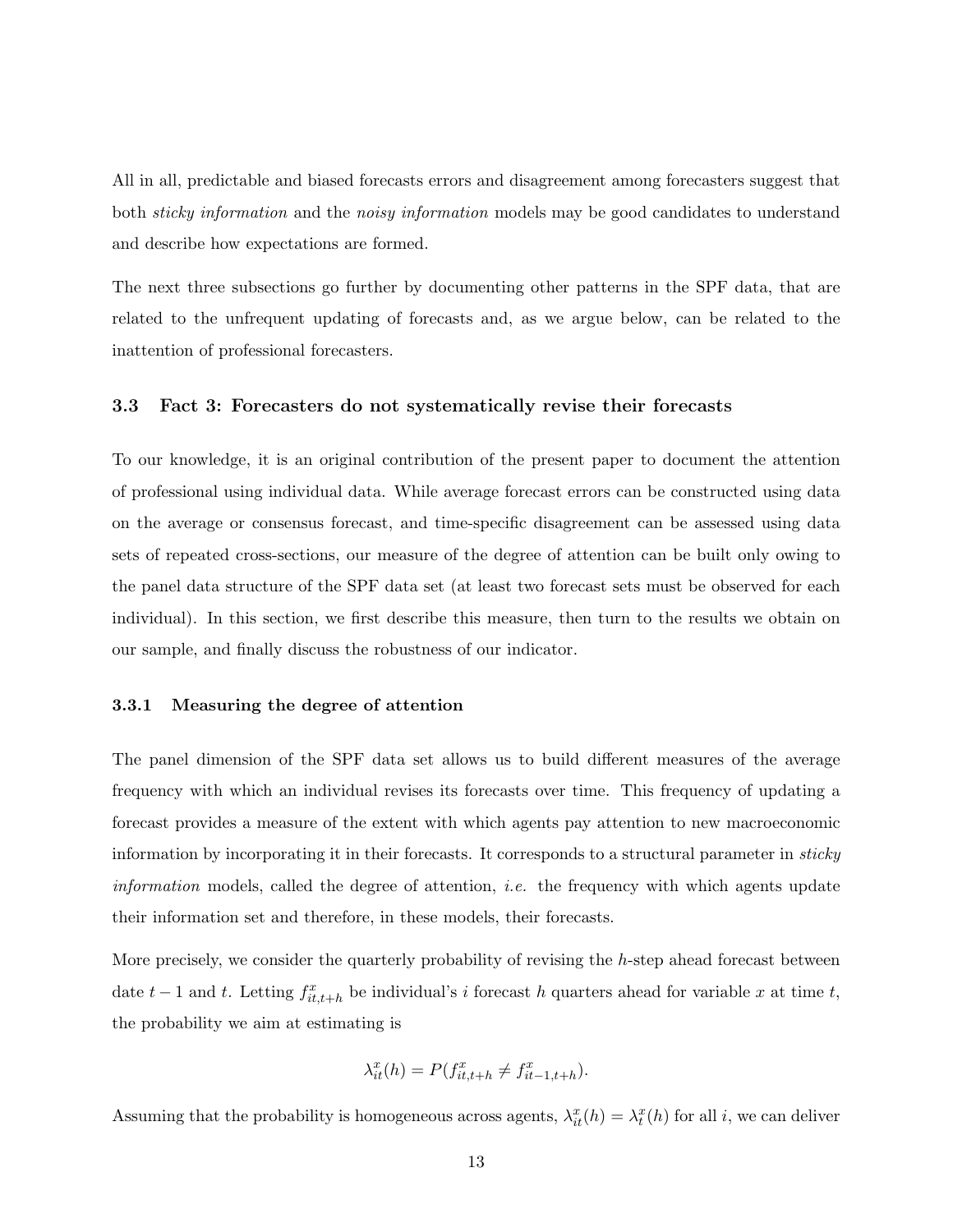empirical counterparts to this attention degree using the SPF data.

Our first indicator relies on calendar horizon forecasts. At all dates, each forecaster is surveyed about a given calendar year. Recalling that  $T$  is the index of the last quarter of a given calendar year in the sample, the survey brings information on the probability of revision on a quarterly basis given by

$$
\lambda_t^x(T - t) = P(f_{it,T}^x \neq f_{it-1,T}^x).
$$

In practice the ECB-SPF surveys forecasters about their expectations for the current calendar and the next calendar years, as well as, in the third and fourth quarter vintage of the survey, about their expectations for two years ahead. Therefore, for each calendar year, say  $Y$ , ending in quarter  $T$ , we have a sequence of 10 forecasts: two sets of forecasts made at the third and the fourth quarters of year  $Y - 2$ , and 8 sets from the first quarter of year  $Y - 1$  onwards. Thus we can build a sequence of 9 forecasts revisions, for the same event T, and forecast horizons  $h = T - t = 1, \ldots, 9$ . The degree of attentiveness for the calendar year ending in  $T$  and the horizon  $h$  can be estimated using the empirical frequency

$$
\widehat{\lambda}_{t,cal}^x(h) = \frac{1}{n_t} \sum_{i=1}^{n_t} I(f_{it,T}^x \neq f_{it-1,T}^x),
$$

with  $h = T - t = 1, \dots, 9, n_t$  the number of respondents to the survey at date t and  $I(f_{it,T}^x \neq f_{it-1,T}^x)$ an indicator function equal to 1 if  $f_{it,T}^x \neq f_{it-1,T}^x$  and 0 otherwise.

A second measure of the probability to update a forecast can be derived from rolling horizon forecasts, exploiting the fact that they are provided for both a 4-quarter and a 8-quarter horizons. Consider the 8-quarter horizon forecast released at date  $t-4$  by forecaster i,  $f_{it-4,t+4}^x$ . This can be compared to the 4-quarter horizon forecast released 4 quarters later  $f_{it,t+4}^x$  so as to define the probability of a updating on a yearly basis

$$
\lambda_{t,rol}^x(4) = P(f_{it,t+4}^x \neq f_{it-4,t+4}^x).
$$

An empirical estimate is obtained using

$$
\widehat{\lambda}_{t,rol}^x = \frac{1}{n_t} \sum_{i=1}^{n_t} I(f_{it,t+4}^x \neq f_{it-4,t+4}^x),
$$

with  $I(f_{it,t+4}^x \neq f_{it-4,t+4}^x)$  an indicator function equal to 1 if  $f_{it,t+4}^x \neq f_{it-4,t+4}^x$  and 0 otherwise. By contrast with the previous measure, the horizon is bound to 4 quarters due to data limitations. We therefore skip the horizon index in the notation, referring to  $\hat{\lambda}_{t,rol}^x = \hat{\lambda}_{t,rol}^x(4)$ .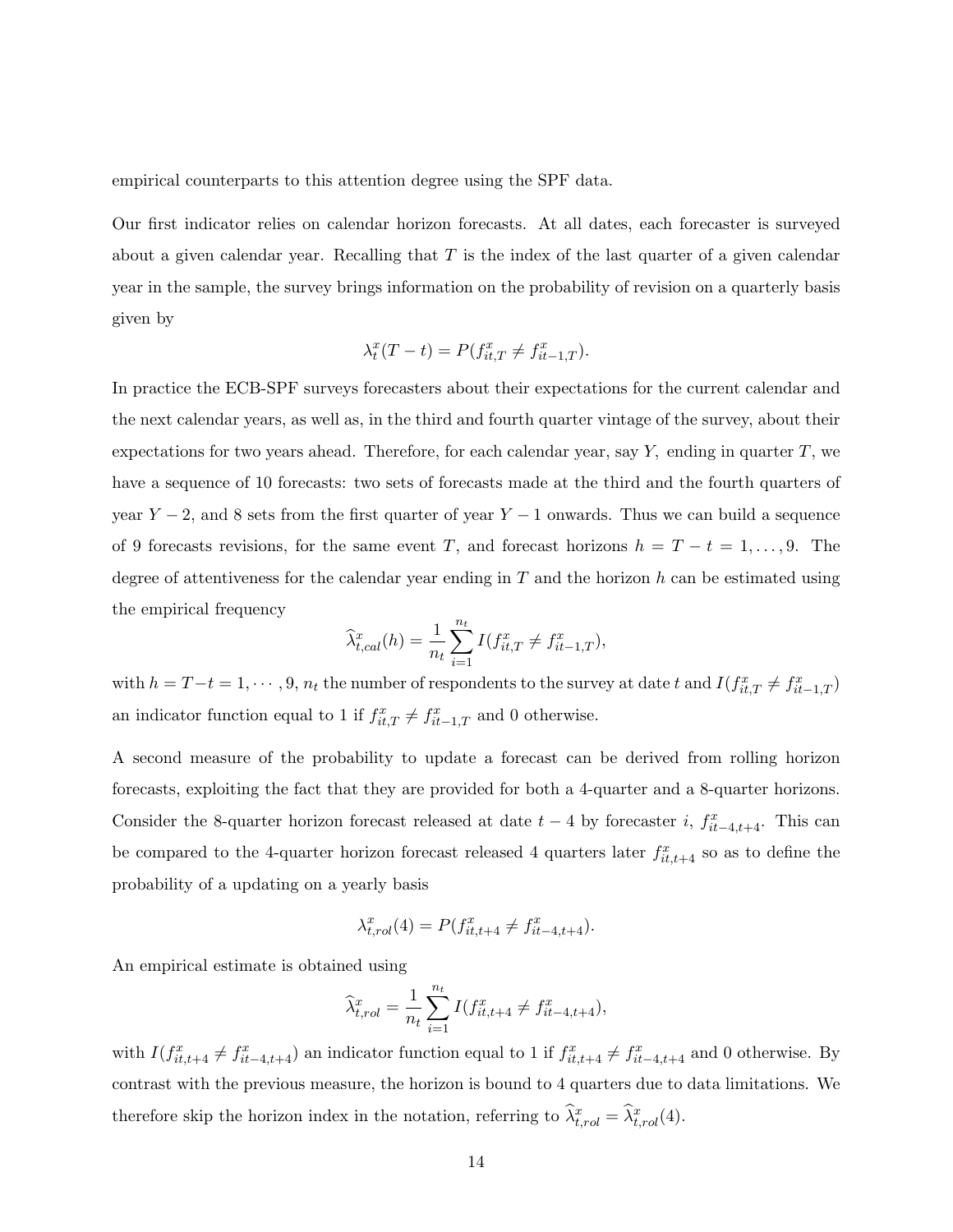This probability to update compares two forecasts that are 4 quarters away from each other. It can be converted to a quarterly adjustment rate,  $\hat{\lambda}^x_{t,rol,q}$  if one assumes that the probability of not updating is constant over the 4 quarters. In that case, the probability of not updating over the whole year is  $(1 - \lambda_t^x(4)) = (1 - \lambda_t^x(1))^4$  so that a quarterly attention rate estimate is  $\widehat{\lambda}_{t,rol,q}^x = [1 - (1 - \widehat{\lambda}_{t,rol}^x)^{\frac{1}{4}}]$ 

Furthermore, assuming  $\lambda_t^x(h)$  is constant over time and across horizons, we can also recover microdata based estimates of the average attention degrees  $\hat{\lambda}_{cal}^x$  and  $\hat{\lambda}_{rol,q}^x$  by simply taking the time average of the empirical frequencies defined above. These estimates can be compared with the macro-data estimates of Kiley (2007), Coibion (2010), Döpke *et al.* (2008) or calibration in Mankiw et al. (2003). In addition to assuming a constant attention degree, these previous works also needed auxiliary macroeconomic assumptions, such as the price-setting behavior of firms, to achieve their estimation. By contrast we provide a more direct estimate based on micro data.

Interpretation of  $\lambda_t^x(h)$  as a measure of attention deserves further discussion. It could in theory be the case that a forecaster chooses not to revise his forecast in spite of having updated his information set. However, given the vast information set available to professional forecasters we deem unlikely that updating the information set leads to an exactly unchanged optimal forecast after one quarter. Rather, those cases more plausibly correspond to cases where either the forecaster chooses not to run a new forecast exercise, i.e. not to pay the cost of processing the new information by running a full statistical exercise, or not to pay the cost of communicating the new information within or outside the institution. In both situations, the forecaster chooses to leave his public forecast unchanged because of information cost. It is therefore relevant to characterize this lack of reaction to news as (optimal) inattention.<sup>16</sup>

#### 3.3.2 Results

The first result is that the estimated attention degree is lower than 100%: forecasters do not update systematically their forecasts on a quarterly basis. This can be seen from Figure (4) which

<sup>&</sup>lt;sup>16</sup>Alvarez, Lippi & Paciello (2010) describe a model where firms pay an information cost to calculate the optimal reset price (i.e. implement a price review) and then decide to pay or not the usual menu cost of changing the price. Here the forecaster could be seen as paying the price to calculate the optimal forecast but not the one to change the optimal forecast because of the cost of communicating the reasons of this change.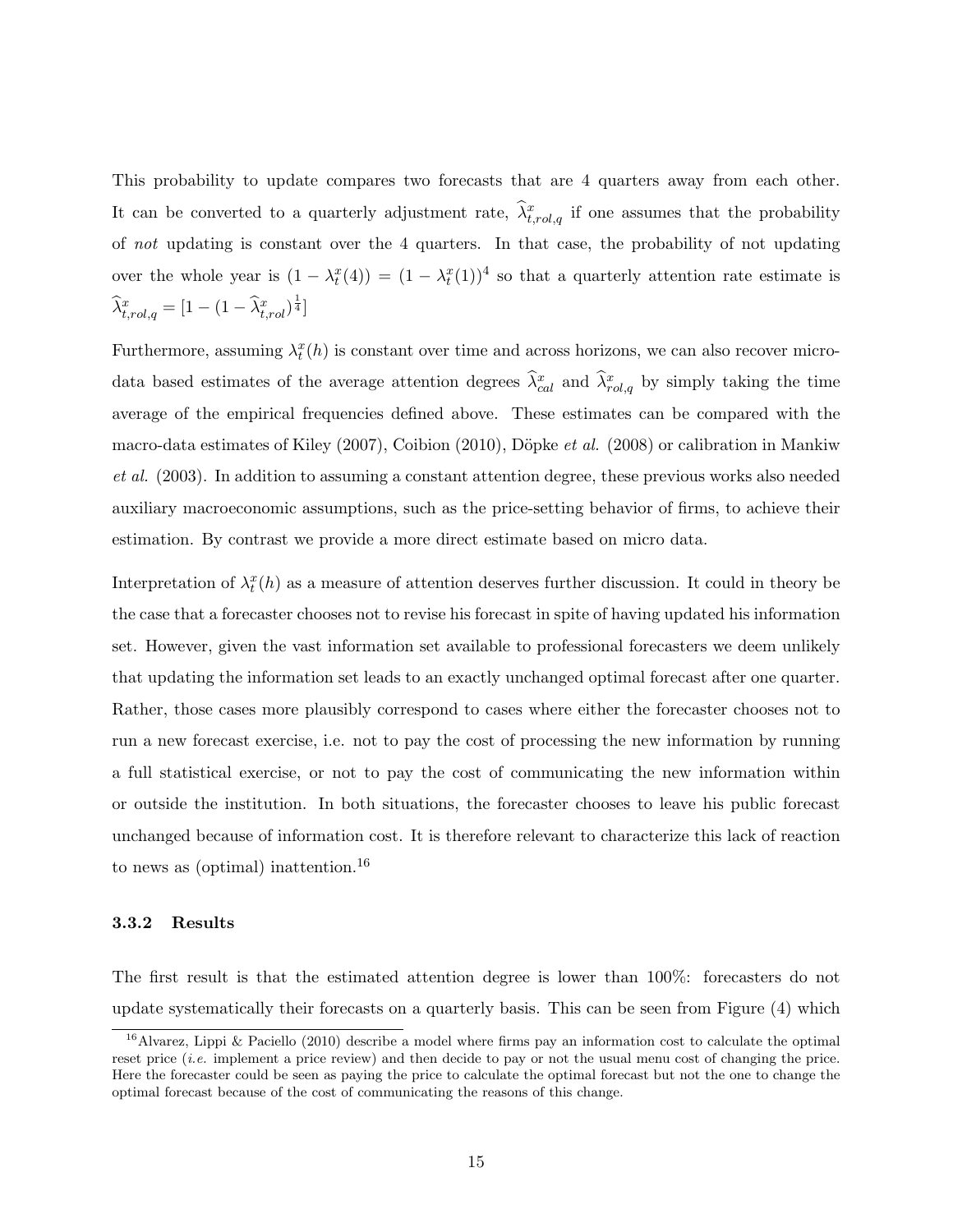presents the estimate of attention  $\hat{\lambda}_{t,cal}^x(h)$  for the HICP variable. Figures for real GDP growth and unemployment are not reported to save space but have a similar pattern. Each line in the figure reports a sequence of forecast pertaining to the same calendar year  $T_Y$ . There are thus 11 lines corresponding to calendar horizons from  $Y = 2001$  to 2011. At each point in time,  $t$ ,  $\hat{\lambda}_{t,cal}^{\pi}(h)$  is the proportion of forecasters revising their forecast for a given target calendar year  $T_Y$  ending with quarter T. The associated forecasting horizon is thus  $h = T - t$ . Sequences of forecast revisions partially overlap since, in each vintage of the survey, respondents are asked their forecast for both current and next calendar year.

Although attention is not complete, with a probability of forecast revision varying between 60% and  $100\%$  depending on the date, t, it is much higher than the values provided by previous empirical studies. Table (3) shows that the average  $\hat{\lambda}_{cal}^{x}$  across horizons and dates is 71% for HICP, 74% for the unemployment rate and 80% for GDP growth. Averaging across variables the typical degree of attention is thus  $\lambda_{cal} \simeq 75\%$ . By comparison, Mankiw *et al.* (2003) calibrated a value of  $\lambda = 10\%$ for monthly data, *i.e.* a corresponding  $\hat{\lambda} = 27\%$  when converted to quarterly data, to reproduce the disagreement in US-SPF inflation rate forecasts.

A second result that stands out from our estimation is that the average probability to revise a forecast increases when the forecast horizon decreases: all lines in Figure (4) are upward sloping. Two factors can explain this pattern: first, mean reversion implies that long run forecasts are close to the unconditional average of the process. So that news that lead to revising short run forecast may leave the forecast at a long horizon unchanged. Second, it may be the case that forecasters put more attention on revising their forecast for closest forecast horizons. Experiments in the next section suggest both factors are present.

A third pattern is that the average attention level varies over time. This can be seen from the average level of each curves in Figure (4) but is even clearer when one looks at Figure (5) which plots the evolution of the alternative attention indicator  $\hat{\lambda}_{t,rol}^x$ , over time for the forecasts of the three variables  $x$  and shows that there is a significant degree of fluctuations in these parameter.

A fourth and last result stemming from the  $\hat{\lambda}_{t,rol}^x$  estimate is that forecasters do not update systematically their forecasts even on a yearly basis. This confirm our first result that attention is not equal to 100% when looking at  $\hat{\lambda}_{t,cal}^{x}(h)$  estimates. It is somewhat even more striking since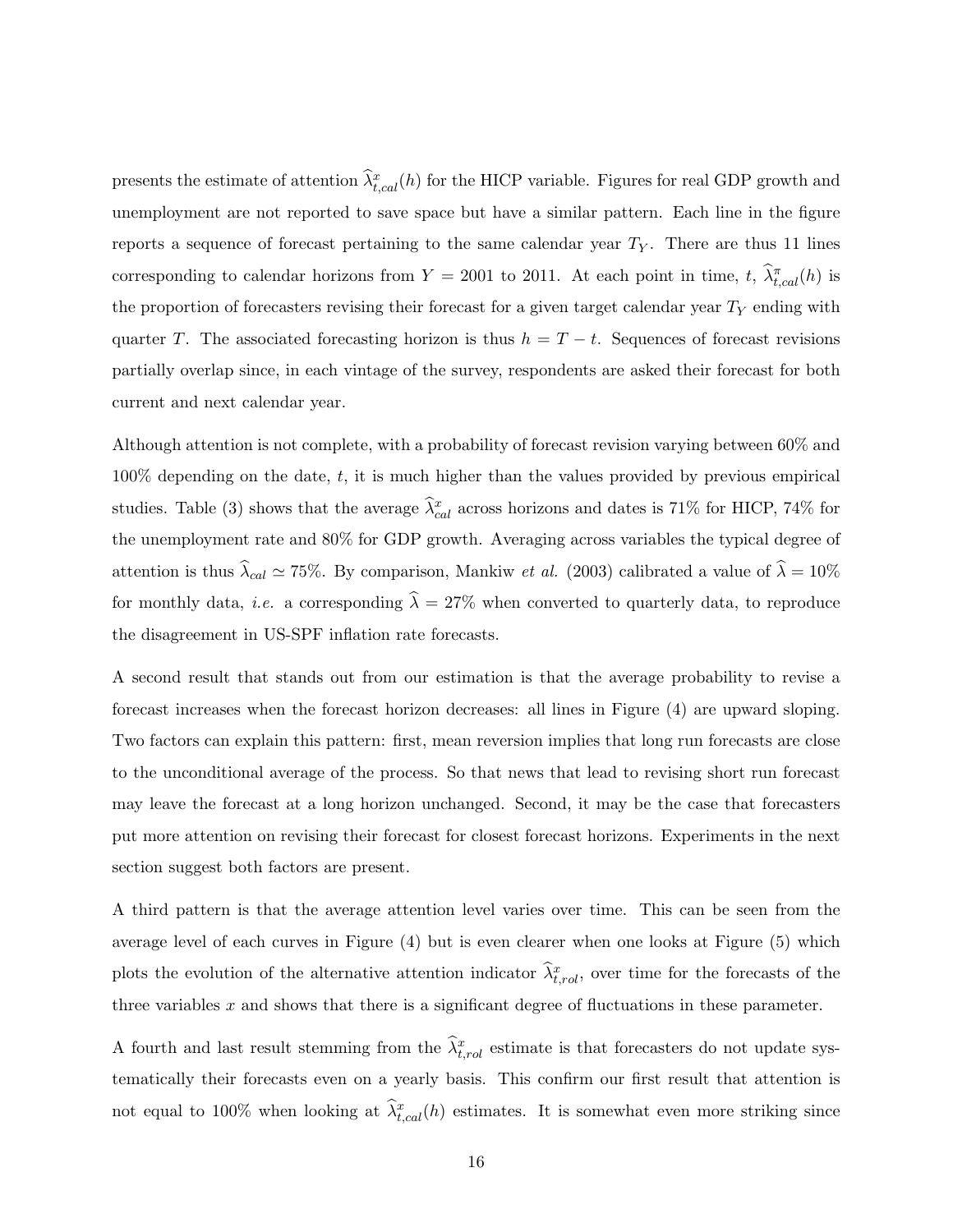here some forecasters choose not updating their one-year ahead forecast even after having learned one year of macroeconomic news. Table (3) reports the time average attention degree,  $\hat{\lambda}^x_{rol}$  for the three macroeconomic variables x in the sample. It is equal to respectively  $88\%$  for inflation,  $95\%$ for unemployment and 94% for GDP. Converting these average probability of forecast revision to quarterly figures gives frequencies,  $\hat{\lambda}^x_{rol,q}$ , of 41%, 53% and 51%. Averaging across variables x one gets  $\lambda_{rol,q} \simeq 48\%$ . The difference between this result and the average  $\lambda_{cal} \simeq 75\%$  is further evidence that the frequency of updating is not constant over forecast horizons. Our assessment is that  $\lambda_{cal}$ is the most reliable indicator. Indeed, in practice, 8-quarter rolling horizon forecasts are usually not a conventional exercise implemented by professionals. Moreover, since calendar forecasts are available for adjacent quarters, it is more likely that they compare forecasts delivered by the same forecaster.

Relationship with models of information rigidity That forecasters do not update their forecasts at each period is a prediction of sticky-information models of expectations. In this approach, agents updating their information systematically also update their forecasts so that not revising a forecast is equivalent to not revising information.<sup>17</sup> On the contrary, the presence of non-updating in the data is not a direct consequence of *noisy-information* models. Individuals receive an imperfect signal on the true state of the economy, but at each period they try to infer this imperfectly observed state incorporating the news they received. Forecasts are thus revised at each period.

Our results also show that the attention degree varies over time. By contrast, the sticky information model of Mankiw & Reis (2002) postulates that  $\lambda$  is constant. Observing fluctuations in aggregate attention is not a direct evidence against the sticky information model of Mankiw-Reis. Indeed it could be reconciled with the more general model of inattention proposed by Reis (2006a) which, under some restrictions, aggregates to a Mankiw-Reis model in which inattention can be described by a single parameter. Note however that also we find a degree of attention that also varies with the forecasting horizon as shown in Figure (6) which violates these conditions of aggregation.

<sup>&</sup>lt;sup>17</sup>A more stringent prediction of these models is that the full stream of future forecasts is unchanged when a forecaster does not update his information set. However, this model does not predict that a forecaster may only revise part of this stream, so that revising a forecast for a particular horizon implies revising for the whole stream.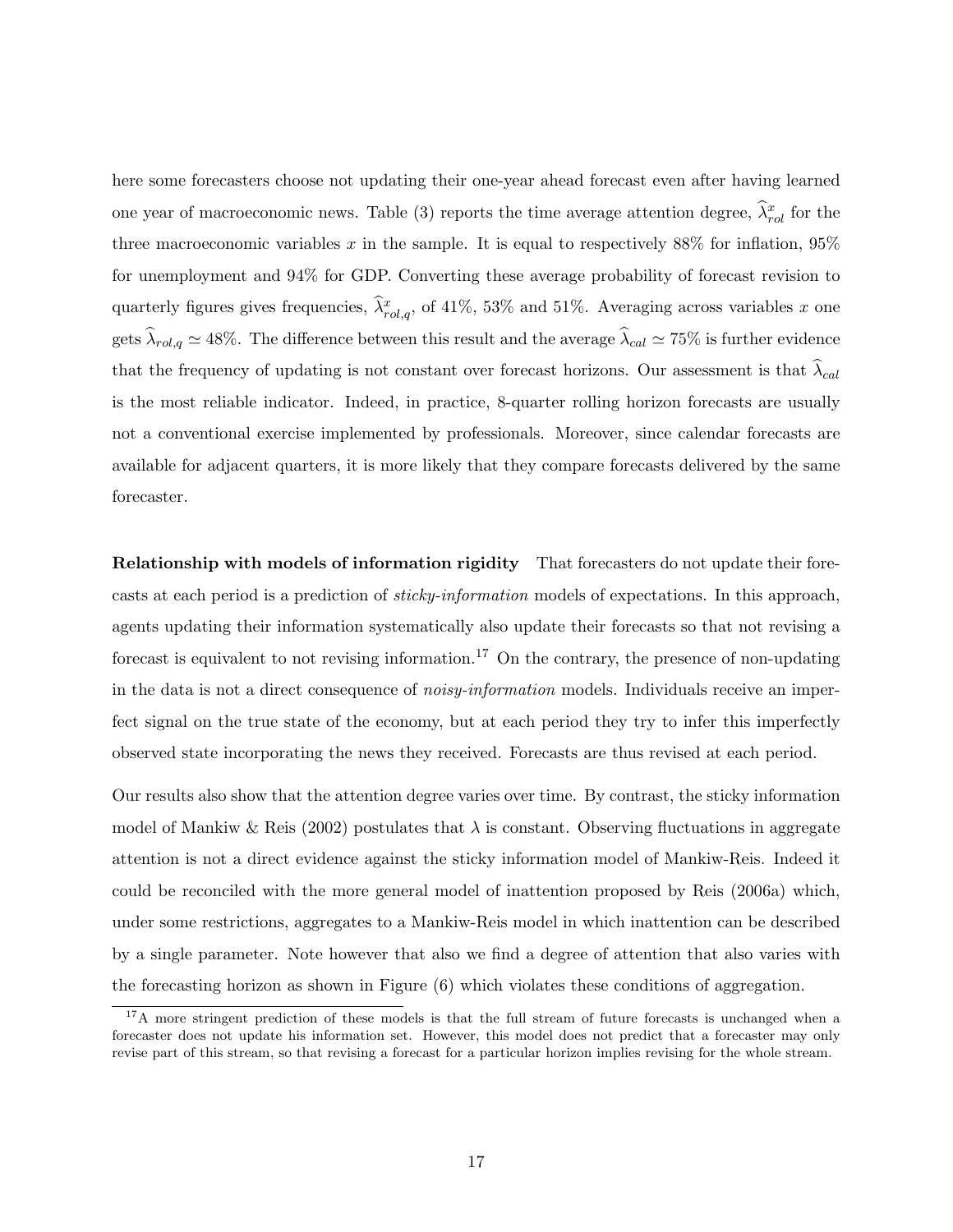#### 3.3.3 The influence of rounding

Almost all forecasts (97% of forecast figures) in our data set are reported with one digit only. Failure to revise a forecast may thus merely reflect the fact that these institutions report only rounded figures.

Rounding in our context can be interpreted in two different ways. First, one can consider rounding as a form of inattention. Indeed it is not formally requested by the ECB SPF questionnaire that figures are provided with a single digit, so providing rounded figures may reflect the cost of processing and communicating the information discussed above. Under an alternative interpretation, there is widespread acknowledgement that higher order digits are not economically meaningful, or the forecasters expect that a rounded figure is requested by the survey. Rounding would then lead to underestimate the degree of attention.

To obtain a quantitative assessment of the influence of rounding on our estimation results, we perform the following experiment. We use an estimated VAR model as a simulation and forecasting device, drawing shocks from a multivariate distribution with a covariance matrix equal to that of the estimated innovations.<sup>18</sup> We start by simulating a large sample of artificial observations of length S using this VAR model  $(S = 2000)$ . We then generate a number S of recursive sets of forecasts, up to a 12 quarter horizon, for each date in the simulated data set. Consistently with the way figures are reported in the SPF survey, we aggregate forecasts for quarterly inflation and GDP growth into forecast for annual year-on-year growth rates. We then round each forecast to the first digit. Using the data set of rounded forecasts, we compute the probability that two adjacent forecasts, corresponding to the same forecast horizon (i.e. the same target date) are different. We are able to compute such a quarterly frequency of forecast revision for all horizons  $h = 1$  to  $h = 9$ . Crucially, in our simulation exercise, inattention is absent from the forecasting model: actual forecasts are updated every period in line with the VAR model. As a result, the probability of not updating the forecast is here an estimate of the bias to our measurement of attention that is due to rounding. The magnitude of this bias will obviously depend on several parameters of the exercise: the horizon considered (we expect more bias at longer horizons due to mean reversion), the size of the innovation variance (larger shock will imply lower bias since forecast revision will

<sup>18</sup>See Section 4.1. for a description of the estimated VAR model.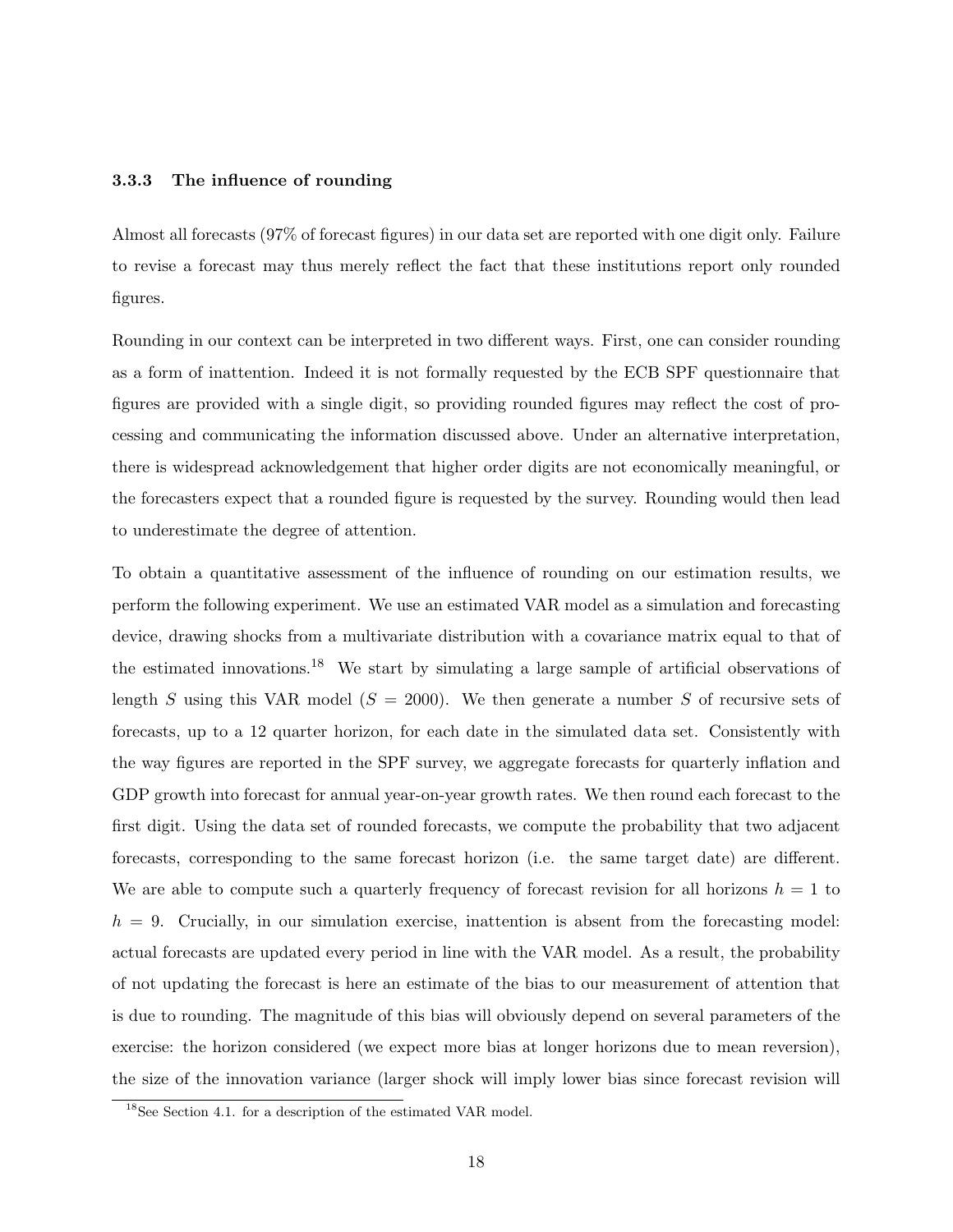be too large to be wiped out by rounding) and the persistence of the process (low persistence of shocks will imply fast mean reversion thus less forecast revision).

The results for inflation are plotted in Figure (6). The estimated probability of updating a forecast is 83% for the horizon  $h = 9$  quarters and rises to 91% for the horizon  $h = 1$ . These figures are lower than one, which suggest there is actually a rounding bias. The probability also increases when the target date gets closer, rationalizing the pattern of Figure  $(4)$ . However these figures are at all horizons markedly above the estimates of attention we recover from actual SPF micro data, as seen in Figure (6) for the calendar forecast revision case. Thus, independently of rounding effects, there is a degree of supplementary inattention in professional forecasts.

#### 3.4 Fact 4: Forecasters who revise disagree

The panel data set allows us to observe at each date the number of forecasters updating their forecast. We further exploit this specificity of the database in order to document the behavior of the forecasters when they update their forecasts.

We computed at each date in the sample the disagreement among forecasters that do revise their forecast. To get a sense of its importance, we compare it with the disagreement among all forecasters. Figure (7) gives a scatter plot of the level of disagreement in the whole population of forecasters on the x axis against disagreement among the set of forecasters that have revised their forecast at the same date on the  $y$  axis. Each observation in the plot corresponds thus to one date and one variable. They are all close to the 45 degree line. The correlation between the two disagreements is thus strongly positive, as high as 97%. At each period, the overall level of disagreement is very similar to the level of disagreement among revisers.

We also investigate whether forecasters update forecasts for several macroeconomic variables at the same time or balance their updating across dates and variables. More precisely we compute (over all observations) and for each variable (inflation, GDP growth, unemployment) the probability that the forecast of this variable is revised, conditional on the fact that the forecast of another variable (inflation, GDP growth, unemployment) has been itself revised. Figures are reported in the bottom panel of Table (3). The notion of forecast revision considered here is the rolling horizon forecast (not converted to quarterly figures). Figures for the conditional probability of revision range from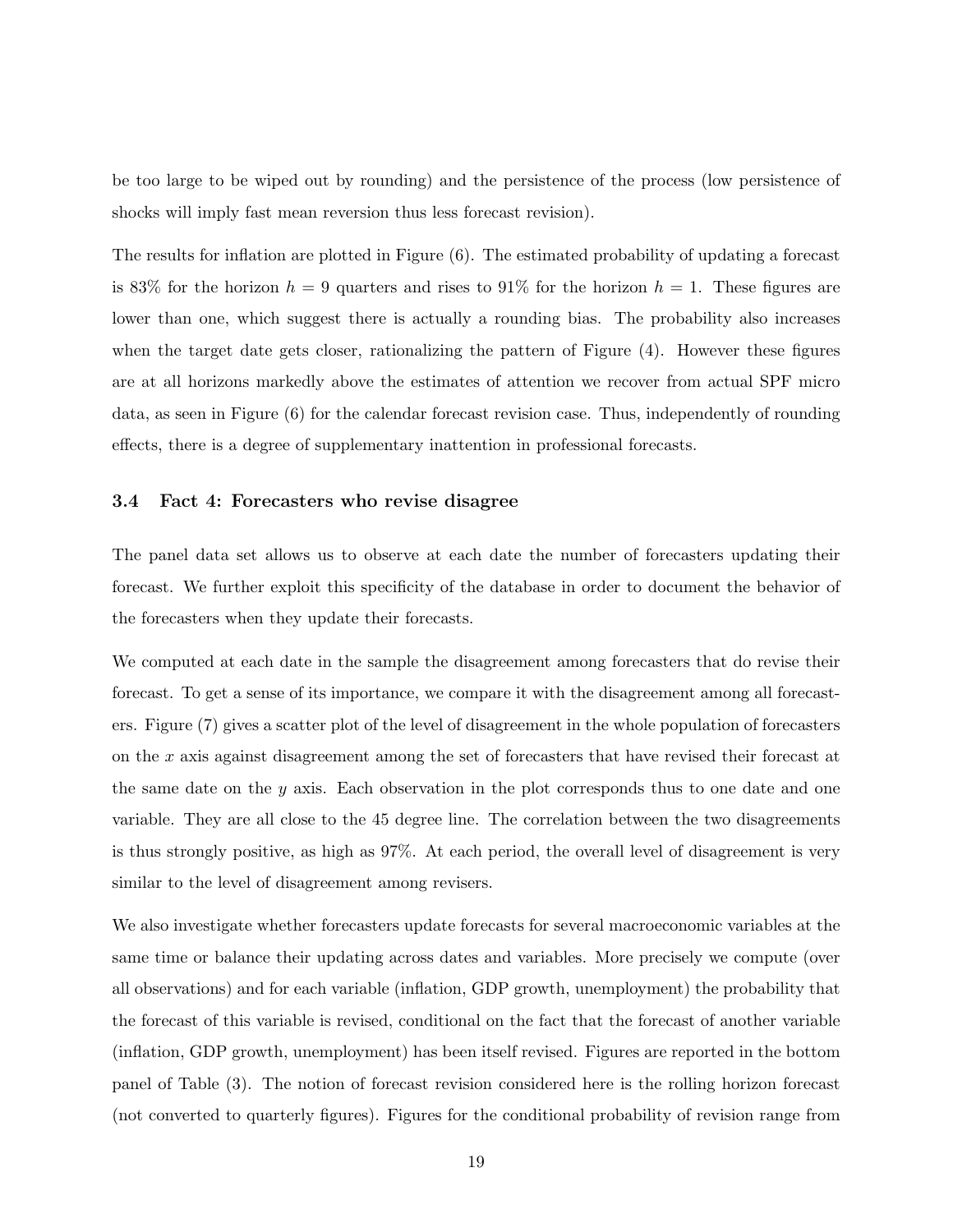0.877 (probability of revising inflation forecast given that unemployment forecast was changed) to 0.951 (probability of revising unemployment forecast given that inflation forecast was changed). Recalling that the unconditional probability of forecast revision range from 0.88 (for inflation) to 0.95 (for unemployment), the probability of revising a forecast is thus of the same order whenever forecasts of other variables have been revised.

Relationship with models of information rigidity A prediction of *sticky-information* models is that forecasters who revise their information set will draw the same optimal forecast and thus should not disagree. Therefore this approach cannot explain the large degree of disagreement among forecasters updating their forecast we find. By contrast, noisy-information models can generate disagreement between forecasters who revise since every of them has a specific information due to the heterogenous signals on the true state they receive.

In both approaches, the inattention can be rationalized by resorting to the assumptions of limited computational capacity or costly information. In this logic of rational inattention, forecasters could face a trade-off in the degree of attention devoted to the alternative variables. The strong positive correlation at the individual level between the forecast revisions of the different variables shows this is not the case. Once a forecaster update his information set, he tends to update his forecasts of every macroeconomic variable.

#### 3.5 Fact 5: Forecasters are heterogeneous

The SPF data set finally allows to investigate the cross-section properties of individual forecasts. We find that forecasters are heterogenous in terms of their average forecast error, their average attention degree and their average forecast revision.

We first look at individual average forecast errors, namely

$$
e_{i,h}^x = \frac{1}{T_i} \sum_{t=1}^{T_i} e_{it,t+h}^x,
$$

with  $T_i$  the number of forecast observations available for individual i. The top panel in Figure (8) reports the cross section distribution of these individual average bias for 1-year ahead rolling inflation forecasts. On average, professionals underestimated the inflation rate but some of them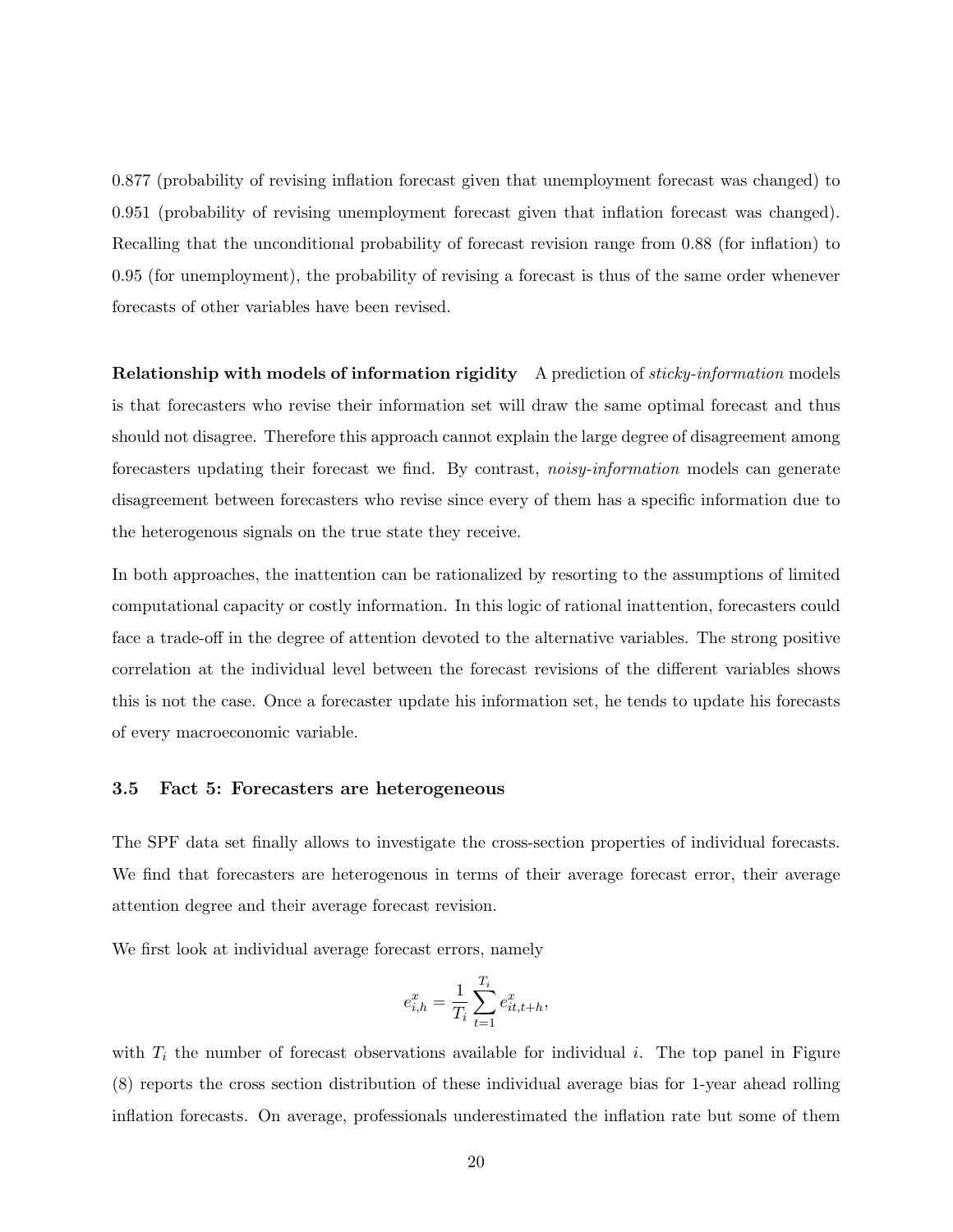were more optimistic and some others were more pessimistic. There is thus a systematic pattern in disagreement since the average forecast bias differs across experts, with substantial dispersion between individuals. The individual average bias ranges broadly from  $-1\%$  to  $1\%$ .<sup>19</sup> The histogram also enlightens that disagreement does not come from some outlier professionals.

We also compute a measure of the attention degree for each individual forecaster. To do so, we assume an attention degree  $\lambda_{it}^x(h) = P(f_{it,t+h}^x \neq f_{it-1,t+h}^x)$  that is homogenous across dates t,  $\lambda_i^x(h) = \lambda_i^x(h)$ . We can then estimate this individual specific attention degree as the percentage of quarters in which his forecasts for a given horizon  $h$  are being revised,

$$
\widehat{\lambda}_{i}^{x}(h) = \frac{1}{T_{i}} \sum_{t=1}^{T_{i}} I(f_{it,t+h}^{x} \neq f_{it-1,t+h}^{x}).
$$

The middle panel of Figure (8) plots the cross-section distribution of  $\lambda_i^x(h)$  for the 1-year rolling inflation forecasts. The conclusion is that the degree of attention varies across forecasters. Though there is a mass of forecasters with values of  $\lambda_i$  above 80%, the dispersion is substantial. The less attentive among forecasters revise on average their forecasts every 2 quarters while the most attentive ones adjust every quarter.<sup>20</sup>

Moreover, as a measure of the extent of forecast revision, we also calculate the average absolute of forecast revision between two subsequent quarters at the individual level

$$
|\Delta f_{i,h}^x| = \frac{1}{T_i} \sum_{t=1}^{T_i} (f_{it,t+h}^x - f_{it-1,t+h}^x).
$$

The cross-section distribution of the average revision for the 1-year rolling inflation forecasts is depicted in the bottom panel of Figure (8), underlining again substantial heterogeneity around a mode of .28%.

Finally, we investigate whether differences in the individual attention degree generate differences in both the individual average forecast errors and revisions. We regress the absolute value of the individual average forecast error,  $|e_{i,h}^x|$ , and of individual average forecast revision,  $|(\Delta f_{i,h}^x)|$ , on the individual attention rate,  $\lambda_i^x(h)$ . Table (4) provides the results for the 1-year rolling forecasts of

<sup>&</sup>lt;sup>19</sup>This systematic disagreement pattern can be linked to disagreement stemming from heterogeneity in priors or in models as Patton & Timmermann (2010) put forth.

<sup>&</sup>lt;sup>20</sup>The fact that some forecasters systematically adjust their forecasts also shows that rounding is not the mere responsible for observing a frequency of forecast revision lower than one. Would it be the case, no forecaster would systematically update.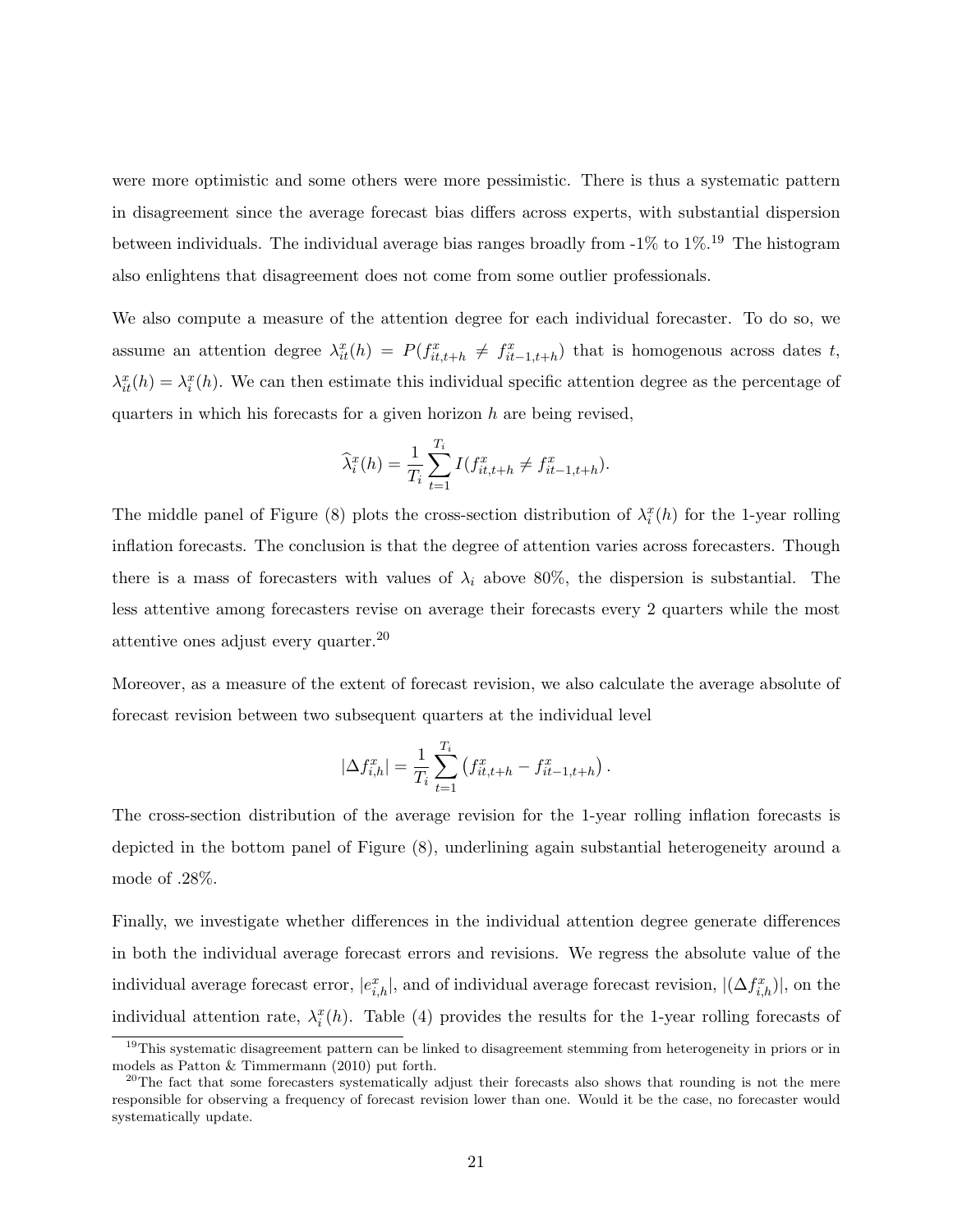inflation, unemployment and real GDP. Strikingly, attention is positively correlated with forecast errors and forecast revisions.

Relationship with models of information rigidity The cross-section heterogeneity observed in average individual forecast errors can be generated both by sticky-information and noisyinformation models, postulating that agents have either different frequencies of updating their forecasts or different precisions in their noisy signals. This heterogeneity could be rationalized by resorting to different information capacities constraints. However neither model generates systematic forecast bias so that the unconditional individual average errors should be zero. The observed non-zero average forecast errors can only be associated with non-zero in-sample bias due to the particular history of news over the time sample studied.

Again, only sticky-information models generate a lack of systematic forecast revision. Postulating heterogeneity in the frequency of updating has the potential to rationalize the heterogeneity in forecast errors that is also observed. Allowing for heterogeneity in the frequency of updating the information set may give rise to an aggregation issue. The frequency of updating the information that is consistent with the pattern of the average forecast across the whole population of heterogeneous forecasters would be lower than the average of the individual probability of updating (see Carvalho, 2006).

Finally, both *sticky-information* and *noisy-information* models can generate heterogeneity in the cross-section of the average size of forecast revisions. In the sticky-information setup, this revision will decrease with the degree of attention. When forecasters update more frequently their information set, they incorporate more frequently the news in their forecast and therefore are subject to a lower probability of a large revision in the future. This is at odds with the results of Table (4). By contrast, in the *noisy-information* framework and for low attention level, *i.e.* very noisy individual signals, the forecast revision can become an increasing function of inattention. Very noisy signals produce almost no updating of forecasts because forecasters know about their imprecision. However, this property of the model does not help explain why the frequency of revision increases the size of the forecast error and the forecast revisions. These results could hint to a situation where the causal link is reversed: attention increases when forecasters had bad previous forecast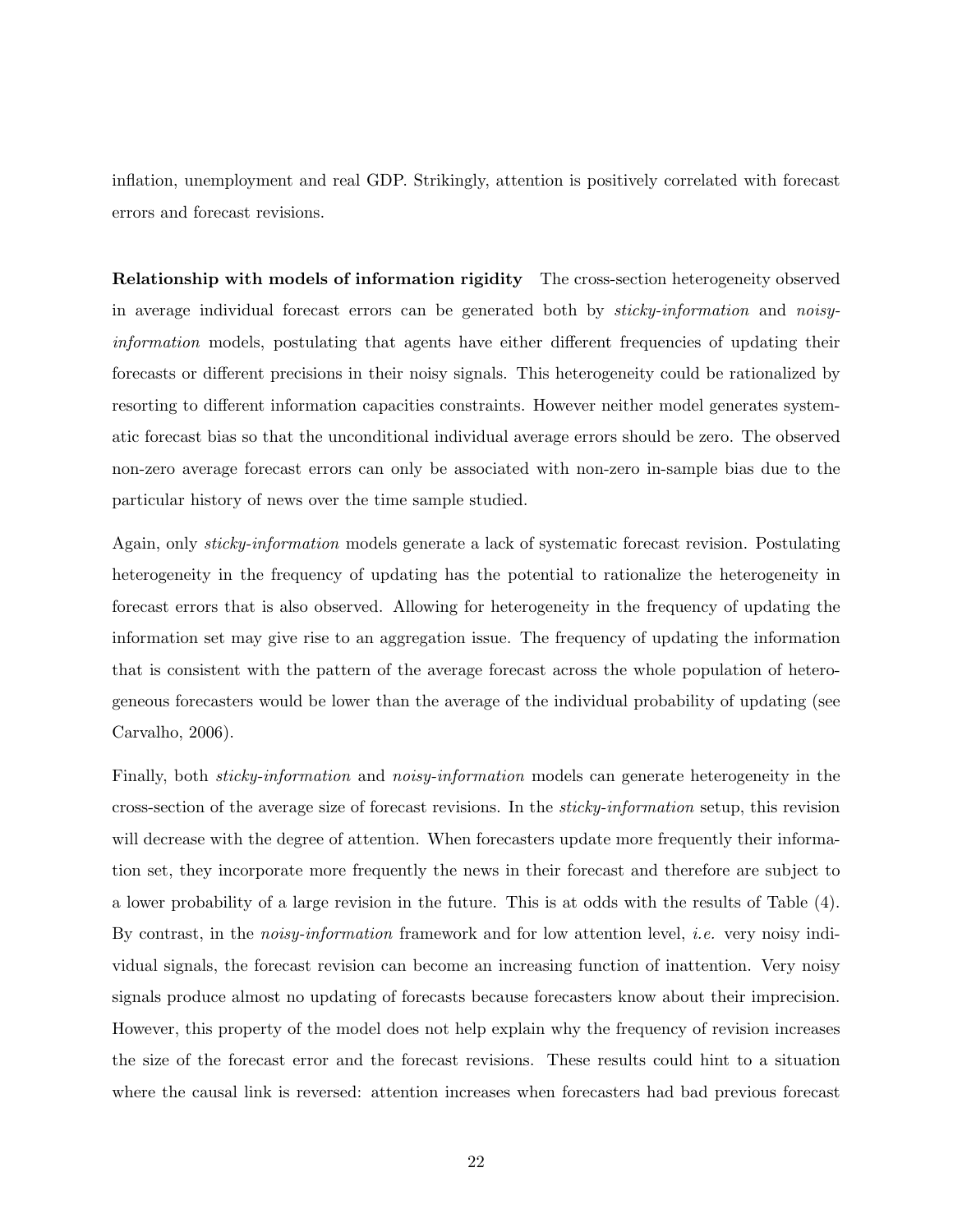performances implying large forecast errors and forecast revisions.

### 4 Models of inattention: a quantitative assessment

The previous section has shown that the SPF data features the two basics ingredients that are in line with either a sticky information model of expectations  $\dot{a}$  la Mankiw-Reis or a noisy information model  $\dot{a}$  la Sims: biased forecasts and disagreement among forecasters. Moreover, forecasts are not always updated, a prediction of Mankiw-Reis' model and agents disagree on their forecasts even when they update their information/prediction, a prediction of Sims' model. These qualitative results suggest a model of expectations in which both type of inattention coexist: agents infrequently update their information set and when do they get a noisy perception of the true information.<sup>21</sup>

In this section we develop such a model of individual expectation and then assess wether it is able to quantitatively match the average forecast errors, disagreement and probability to update a forecast that we observe in the data using a formal testing procedure.<sup>22</sup>

#### 4.1 A sticky and noisy information model

#### 4.1.1 DGP and information structure

We assume that the economy can be described by the following reduced form  $VAR(p)$  model

$$
A(L)X_t = \epsilon_t, \quad t \in \mathbb{Z},
$$

where  $X_t$  is a set of n macroeconomic variables, centered on their average, L is the lag operator,  $A(L) \equiv \sum_{k=0}^{p} A_k L^k$  has all its roots outside the unit-circle and  $A_0 = I$  and where  $E\{\epsilon_t | X_{t-1}, \ldots, X_{t-p}\} = 0.$  The VAR(p) model can be rewritten in the usual more compact firstorder VAR companion form

$$
Z_t = FZ_{t-1} + \eta_t,
$$

 $^{21}$ This approach shares some features with the price-setting model of Woodford (2009). In this setup, firms have to choose on implementing a price review knowing that they will get a noisy information on the true state of the economy. This leads to optimal non-systematic price review and, when it happens, to reset prices that are determined conditional on the noisy information.

 $22$ Given that we do not have a clear-cut interpretation of what lies behind the heterogeneity of forecasters we consider a model that disregards this deep heterogeneity.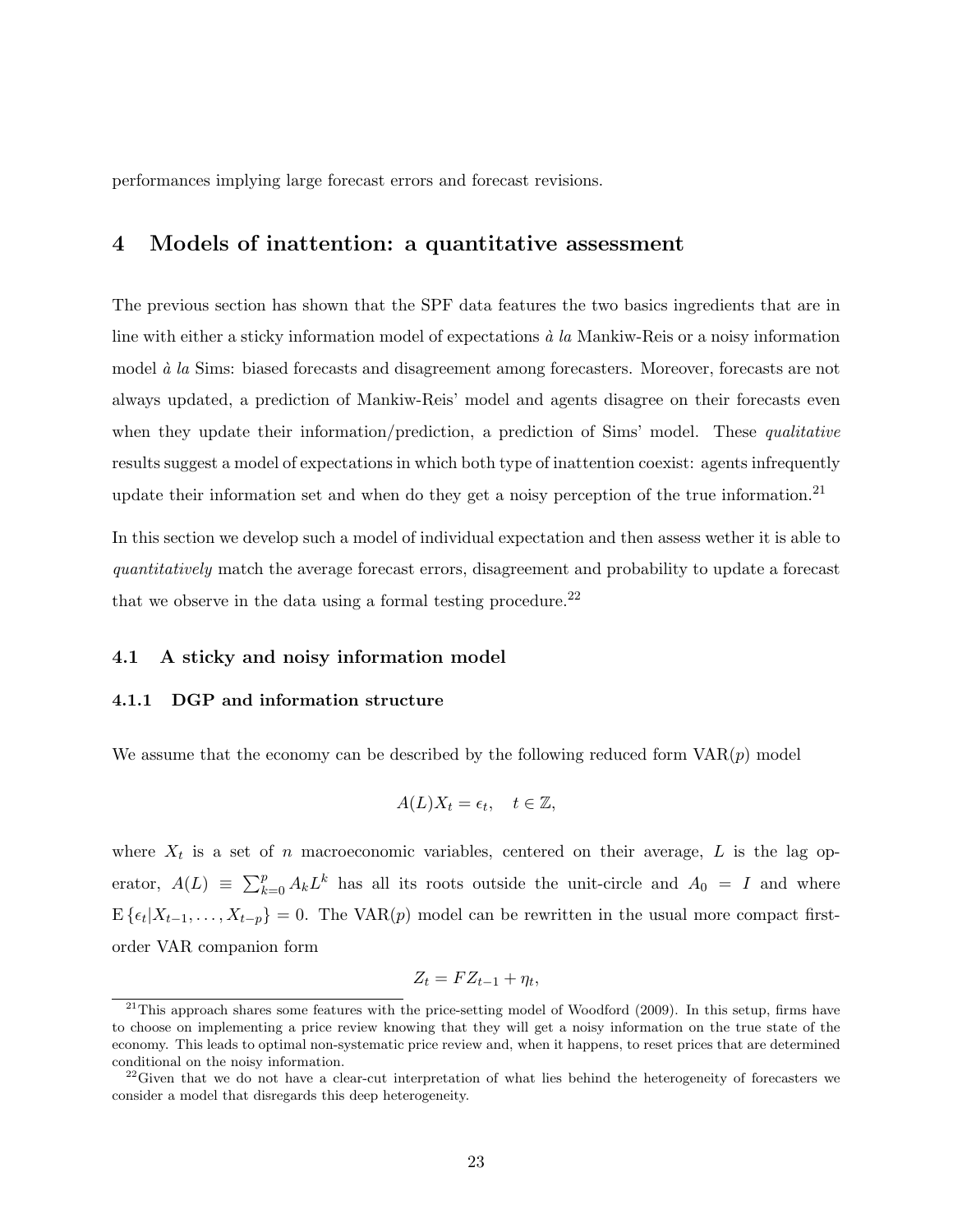with  $Z_t = (X'_t \ X'_{t-1} \cdots \ X'_{t-p+1})'$  and  $\eta_t = (\epsilon'_t \ 0 \cdots \ 0)'$ .

Let i be an individual in the population of forecasters,  $i = 1, \ldots, n$ . At each date, every forecaster may update his information set or not. Along the lines of Mankiw & Reis (2002), we model this updating as a Poisson random variable,  $\mathcal{P}(\lambda)$ . Therefore  $\lambda$  is the probability to update and pay attention to the news. It is also called the degree of attention. Assuming that the population of forecasters is large, by the law of large numbers, each date t a fraction  $\lambda$  of the total population updates its forecast. Consequently, at each point in time, the whole population of forecasters is split into groups, generations say, within which each forecaster refers to the same vintage of information. We let  $j$  denote the generation of forecasters that last updated their information set j periods before the current one, *i.e.* in  $t - j$ . Thus j is also an index of the vintage of information they use. The fraction of generation j in the whole population is given by  $\lambda(1-\lambda)^j$ . In Mankiw & Reis (2002) model, every agent updating his information set gets a perfect signal on the state of the economy  $Z_t$ . The optimal forecast at horizon h is given by the expectation conditional on this perfect information,  $E(Z_{t+h}|Z_t) = F^h Z_t$ . It is therefore identical for every forecaster who updates. Likewise, the forecasters who last updated in  $t - j$  receive a perfect signal on  $Z_{t-j}$  and their optimal forecast for  $t + h$  is the conditional expectation with respect to that information vintage,  $E(Z_{t+h}|Z_{t-j}) = F^{h+j}Z_{t-j}$ . So, the Mankiw & Reis (2002) information structure implies no disagreement within a generation  $j$  of forecasters. As the previous section made clear, this is at odds with the facts.

We therefore extend Mankiw and Reis' model to include imperfect perception of the information when updating. More precisely, we assume that, when an agent  $i$  updates his information, he gets a noisy perception of the true state,  $Z_t$ , namely a signal  $Y_{it}$  that follows

$$
Y_{it} = H'Z_t + v_{it}, \quad v_{it} \sim \text{iid}(0, \Sigma_v),
$$

where  $H$  is a matrix that selects the state variables that are observed with a noise.<sup>23</sup> Remark that the average over forecasters gives the right signal:  $E_i(Y_{it}) = H'Z_t$ . A simple way to rationalize this noise is to rely on the fact that forecasters use real-time data which they know are prone to measurement errors.

<sup>&</sup>lt;sup>23</sup>A typical case is  $H = I$ , in which case forecasters have noisy perceptions of all the state variables. An alternative would be to consider that forecasters have perfect access to past realizations of  $X_t$ .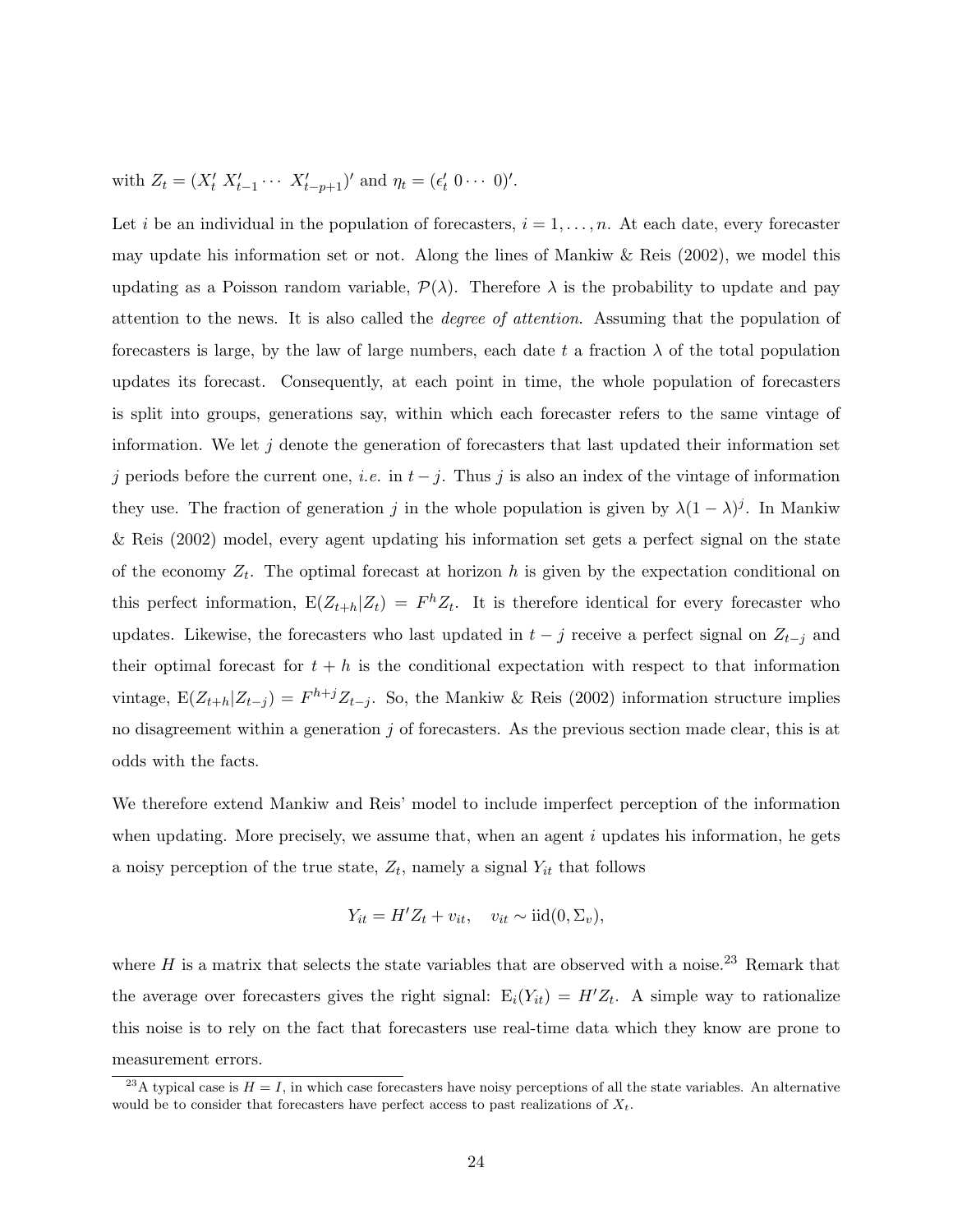#### 4.1.2 Optimal individual forecasts

Let  $f_{it,t+h}$  denotes agent's i optimal forecast for the vector X at date  $t + h$ , with respect to date t information (and  $f_{it,t+h}^x$  the corresponding expectation for the specific component x in X). Every individual updating his information set faces the problem of inferring the true state of the economy,  $Z_t$ , from his imperfect signal  $Y_{it}$ . Let  $Z_{it|t}$  denotes the date t state of the economy perceived by agent *i* at date t:  $Z_{it|t} = E(Z_t|Y_{it}, Y_{it-1}, \ldots)$ . Its optimal vector of forecast is given by

$$
f_{it,t+h} = \mathcal{E}(Z_{t+h}|Z_{it|t}) = F^h Z_{it|t}.
$$

A solution to this signal extraction problem is given by the Kalman filter namely,

$$
Z_{it|t} = Z_{it|t-1} + G_{it} (Y_{it} - H' Z_{it|t-1}),
$$

with  $Z_{it|t-1} = E(Z_t|Y_{it-1}, Y_{it-2}, ...) = FZ_{it-1|t-1}$ , and  $G_{it}$  the gain of the Kalman filter, defined by

$$
G_{it} = P_{it|t-1} H (H' P_{it|t-1} H + \Sigma_v)^{-1},
$$

where  $P_{it|t-1}$  denotes the variance of the perceived forecast error,

$$
P_{it|t-1} = \mathbf{E} \left[ (Z_t - Z_{it|t-1}) (Z_t - Z_{it|t-1})' \right].
$$

Noticeably, the gain is common across agents,  $G_{it} = G_t$ , as soon as one postulates the usual initial conditions of the recursion, namely that  $Z_{i1|0} = E(Z_1)$  and  $P_{i1|0} = E\left\{ [Z_1 - E(Z_1)] [Z_1 - E(Z_1)'] \right\}$ , for every agent in the population. Indeed, the conditional variance of the forecast error in a Kalman filter follows

$$
P_{it+1|t} = F\left[P_{it|t-1} - P_{it|t-1}H(H'P_{it|t-1}H + R)^{-1}H'P_{it|t-1}\right]F' + \Sigma_v,
$$

and the recursion is therefore identical across agents when they start from the same a priori  $P_{i1|0}$ .<sup>24</sup> Individuals who cannot update their information set at date  $t$  stick to their old one, like in a Mankiw-Reis type model, but with the difference that past information vintages are noisy. Let  $f_{it-j,t+h}$  be the optimal expectation of an agent i using information vintage j, his optimal forecast for date  $t + h$  is given by  $f_{it-j,t+h} = \mathbb{E}(Z_{t+h} | Z_{it-j|t-j})$  with  $Z_{it-j|t-j} = \mathbb{E}(Z_t | Y_{it-j}, Y_{it-j-1}, \ldots)$  the

 $24$ That would not be the case if, in particular, one considered a "deep" disagreement involving differences in the perception of the parameters value underlying the true state DGP, for instance  $E(Z_{i1|0}) \neq E(Z_1)$ .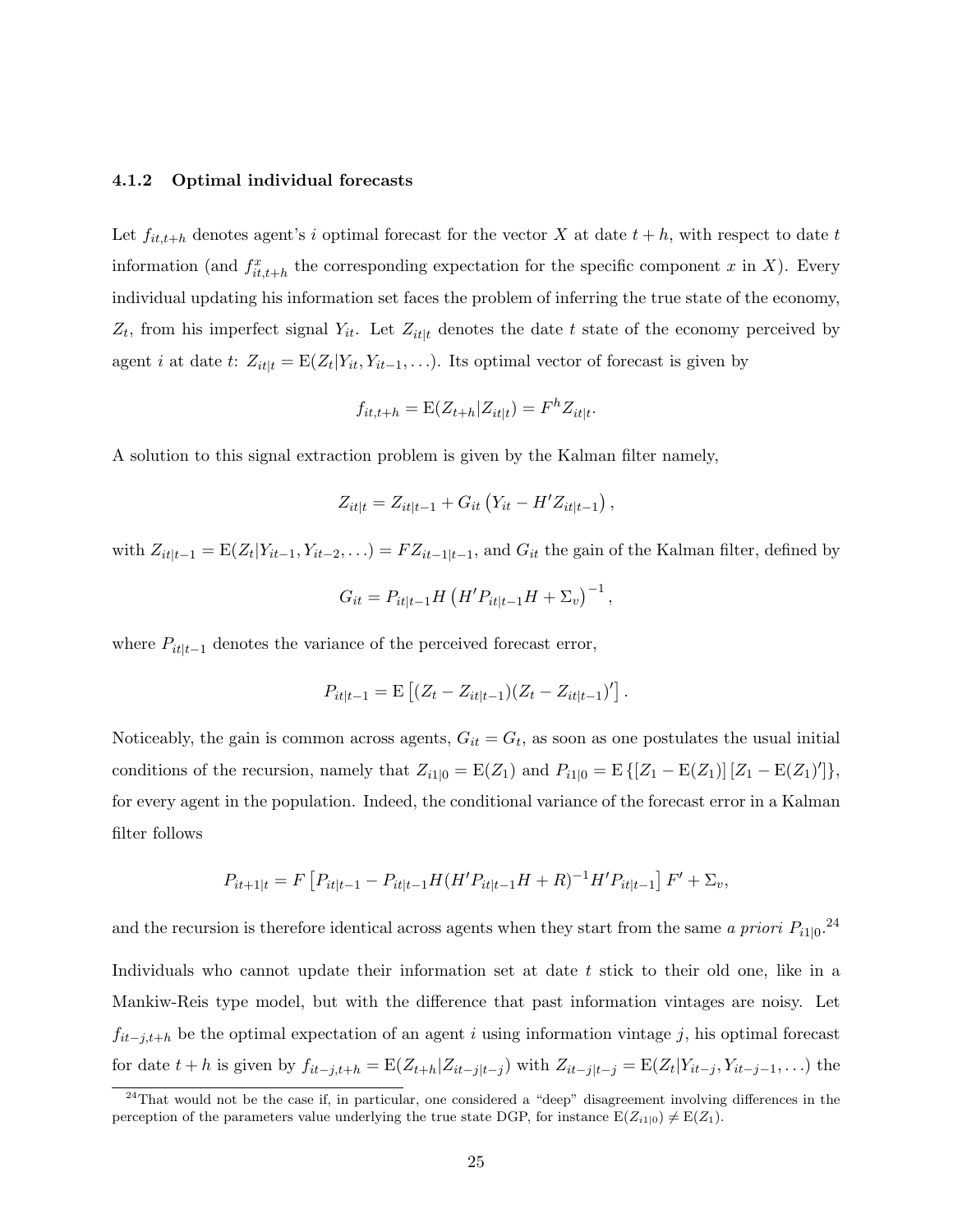state  $Z_{t-j}$  perceived by an agent i that sticks to the information vintage j. The optimal forecast of individuals that updated  $j$  periods ago is therefore given by

$$
f_{it-j,t+h} = \mathcal{E}(Z_{t+h} | Z_{it-j|t-j}) = F^{h+j} Z_{it-j|t-j}.
$$

#### 4.1.3 Average forecast and error

Let  $E_{ij}(\cdot)$  be the expectation over i and j. The average forecast over the whole population of forecasters, also called the consensus, is given by

$$
E_{ij} (f_{it-j,t+h}) = E_j [E_i (f_{it-j,t+h}|j)].
$$

That forecast average can be split into the average over individuals using the same information vintage  $j$ , and the average over the different generations of forecasters or information vintages.

We consider, without loss of generality,<sup>25</sup> individuals using the information vintage  $j = 0$  (*i.e.* the generation of forecasters able to update information at the current date). Combining the Kalman filter expressions above, we can rewrite the optimal vector of forecasts of individuals in this generation as

$$
f_{it,t+h} = F^{h} Z_{it|t-1} + F^{h} G_t \left( Y_{it} - H' Z_{it|t-1} \right). \tag{1}
$$

Remarking that  $E_{ij}(Y_{it}|j=0) = H'Z_t$ , this leads to the following forecast average within this generation

$$
E_{ij} (f_{it-j,t+h}|j=0) = F^{h+1} E_i (Z_{it-1|t-1}) + F^h G_t H' [Z_t - F E_i (Z_{it-1|t-1})].
$$

Useful insights can be derived from the comparison with the perfect information case. In that case every individual would have an optimal forecast given by

$$
f_{t,t+h}^* = F^{h+1} Z_{t-1} + F^h (Z_t - F Z_{t-1}) = F^{h+1} Z_{t-1} + F^h \eta_t.
$$
 (2)

Comparing equations (1) and (2), the difference between the noisy information and the perfect information cases stem from two channels. First, the perceived state one period backward is not the true one:  $Z_{t-1} \neq E_i (Z_{it-1|t-1})$ . This also implies that the perceived innovation is not the

<sup>&</sup>lt;sup>25</sup>Forecasts that were generated at date  $t - j$  for the  $t + h$  horizon date can be rewritten as forecast at date  $\tau$  for the  $\tau + l$  horizon date, with  $\tau = t - i$  and  $l = h + i$ .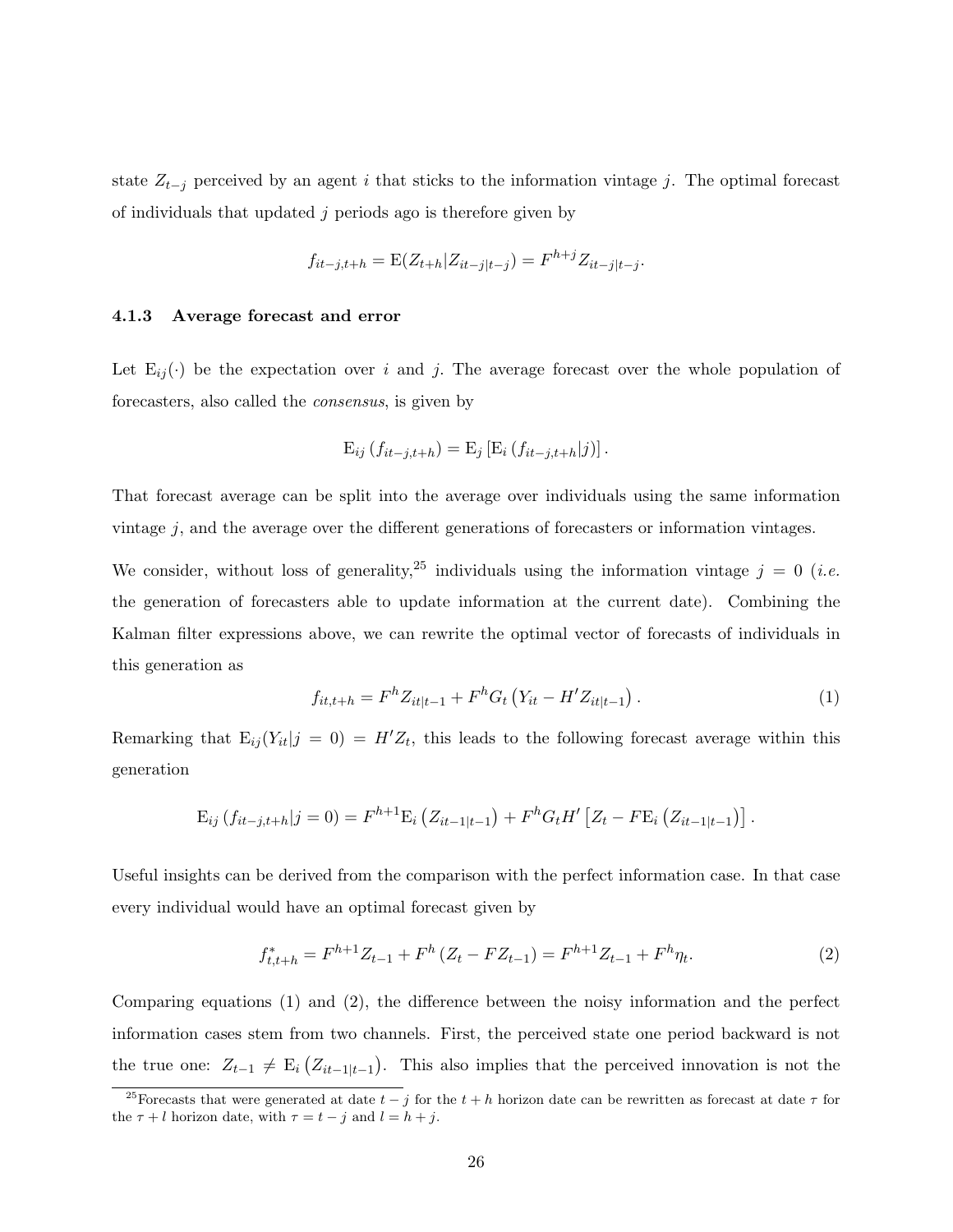true one;  $Z_t - F E_i (Z_{it-1|t-1}) \neq \eta_t$ . Second, because it is acknowledged to be noisy, the perceived innovation is not completely incorporated into the forecast:  $G_tH' \neq I$ . Consequently, the forecast error associated with the average within a generation is predictable with respect to the information available at date t. Indeed, let  $\mathcal{E}^j_{t,t+h} = Z_{t+h} - \mathrm{E}_i(f_{it-j,t+h})$  be that forecast error, we have

$$
\mathcal{E}_{t,t+h}^{j=0} = F^{h} Z_{t} + \sum_{k=0}^{h} F^{h-k} \eta_{t+k} - \left[ F^{h} E_{i} \left( Z_{it|t-1} \right) + F^{h} G_{t} H' (Z_{t} - E_{i} \left( Z_{it|t-1} \right) \right]
$$

$$
= F^{h} (I - G_{t} H') \left[ Z_{t} - E_{i} \left( Z_{it|t-1} \right) \right] + \sum_{k=0}^{h} F^{h-k} \eta_{t+k},
$$

which implies  $E\left(\mathcal{E}_{t,i+1}^{j=0}\right)$  $t_{t,t+h}^{j=0}|Z_t\rangle \neq 0$  as long as  $I \neq G_t H'.$ 

The optimal forecast for an individual updating his information set at time t is given by  $f_{it,t+h}$ and by  $f_{it-j,t+h}$  if the information set was last updated j periods ago. The average of individuals' across generations of forecasters then follows

$$
E_j [E_i (f_{it-j,t+h}|j)] = \sum_{j=0}^{\infty} (1 - \lambda)^j \lambda E_i (f_{it-j,t+h}).
$$

Let  $\mathcal{E}_{t,t+h} = \mathrm{E}_j \left( \mathcal{E}_t^j \right)$  $(t_{t,t+h})$ , the average forecast error, *i.e.* the error associated with the consensus forecast, we have

$$
\mathcal{E}_{t,t+h} = Z_{t+h} - \mathbb{E}_j \left[ \mathbb{E}_i \left( f_{it-j,t+h} | j \right) \right]
$$
  
=  $F^{h-1} (I - G_t H') \sum_{j=0}^{\infty} (1 - \lambda)^j \lambda \left[ Z_t - \mathbb{E}_i \left( Z_{it|t-j} \right) \right] + \sum_{k=0}^{h-1} F^{h-k} \eta_{t+k+1}.$ 

Taking the expectation with respect to the true state,  $Z_t$  leads to

$$
\mathcal{E}\left(\mathcal{E}_{t,t+h}|Z_t\right) = F^{h-1}(I - G_t H') \sum_{j=0}^{\infty} (1 - \lambda)^j \lambda \left[Z_t - \mathcal{E}_i \left(Z_{it|t-j}\right)\right],\tag{3}
$$

which shows that the average forecast error is predictable, *i.e.*  $E(\mathcal{E}_{t,t+h}|Z_t) \neq 0$ , as long as  $I \neq G_tH'$ and/or  $\lambda < 1$ .

#### 4.1.4 Disagreement between forecasters

The extent of differences in opinion can be assessed by the cross-section variance of point forecasts over individuals, i, and information vintages, j, that we denote  $V_{ij}$  ( $f_{it-j,t+h}$ ). Using the standard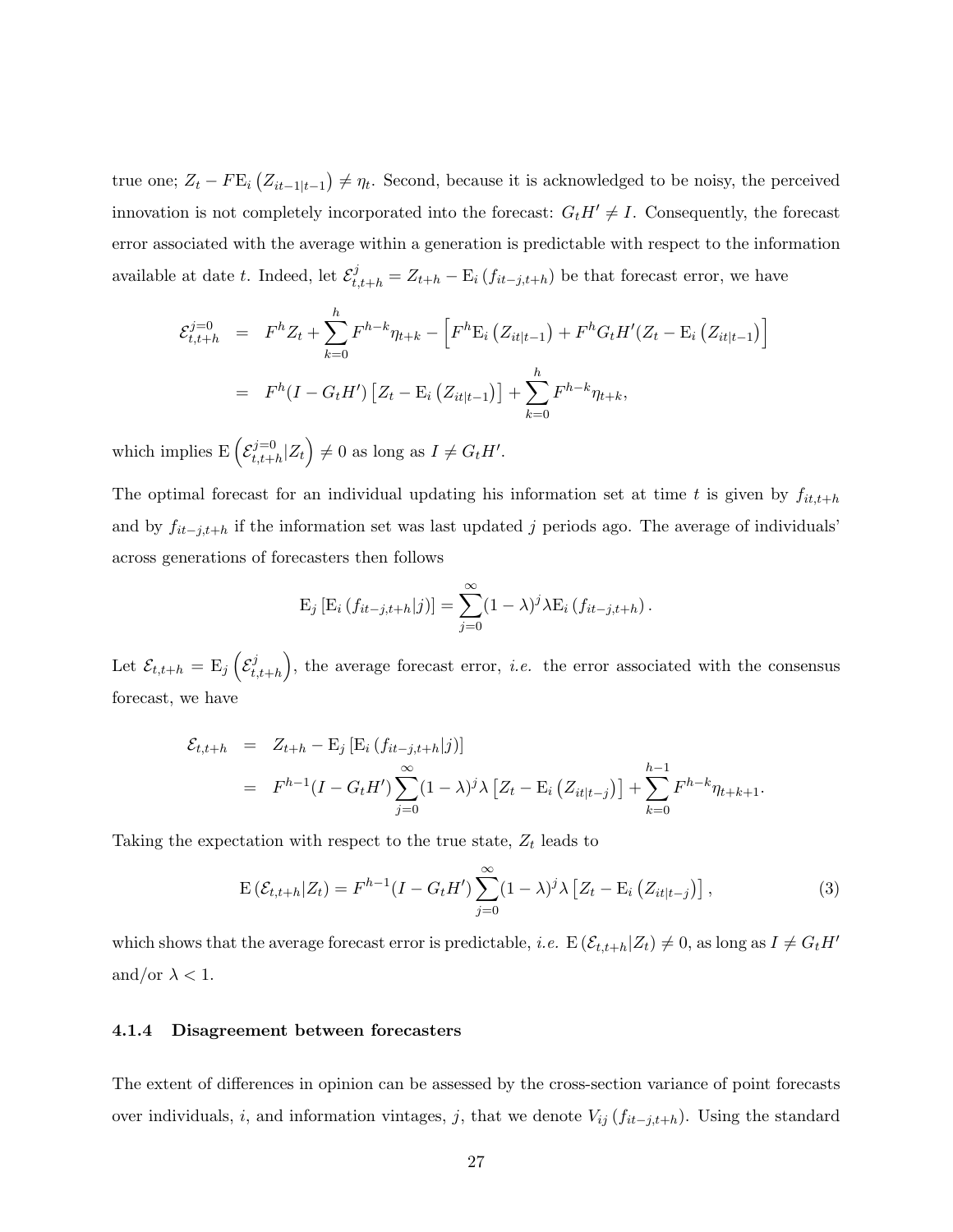variance decomposition formula leads to

$$
V_{ij}(f_{it-j,t+h}) = E_j \{ V_i (f_{it-j,t+h}|j) \} + V_j \{ E_i (f_{it-j,t+h}|j) \}.
$$
 (4)

This expressing underlies that the disagreement across individuals stems from two sources.

The first source is the noise in individuals' signal leading to differences in perception within a given generation of forecasters j, i.e.  $V_i$  ( $f_{it-j,t+h}|j\rangle \neq 0$ . Within a generation of forecasters disagreement is only generated by the variance of the individual noise,  $\Sigma_v$ . Indeed it holds that

$$
V_i(f_{it-j,t+h}|j) = F^{h+j} \left\{ V_i \left( Z_{it-j|t-j-1}|j \right) + G_t \left[ \Sigma_v + H' V_i \left( Z_{it-j|t-j-1}|j \right) H \right] G'_t \right\} (F^{h+j})'. \tag{5}
$$

This cross section variance evolves with the forecast horizon, shrinking progressively to zero with h. The first term in total disagreement averages the vintage-j specific 'within' components of disagreement described by equation(5). Each generation j is weighted by its relative share,  $\lambda(1-\lambda)^j$ , in the total population, so that

$$
E_j \{ V_i (f_{it-j,t+h}|j) \} = \sum_{j=0}^{\infty} (1 - \lambda)^j \lambda V_i (f_{it-j,t+h}|j).
$$
 (6)

It is important to remark that this component of disagreement is not equal to zero, even when  $\lambda = 1$ .

The second source comes from the differences in average opinion due to the different information vintages used by the forecasters, that is differences between generations of forecasters. Indeed, within generation heterogeneity averages out in  $E_i$  ( $f_{it-j,t+h}|j$ ). So the only cross-section dispersion remaining in the second term of equation (4) is due to differences in information vintage, j. More precisely, we have

$$
V_j \{ E_i (f_{it-j,t+h}|j) \} = \sum_{j=0}^{\infty} \left\{ (1-\lambda)^j \lambda E_i f_{it-j,t+h} - E_j \left[ E_i (f_{it-j,t+h}|j) \right] \right\}^2.
$$
 (7)

Unlike the first component of disagreement of equation (6), this second component is equal to zero when  $\lambda = 1$ .

#### 4.1.5 Model properties

The above hybrid sticky/noisy information model can match several of the empirical regularities documented in the previous section, namely predictable forecast errors and disagreement among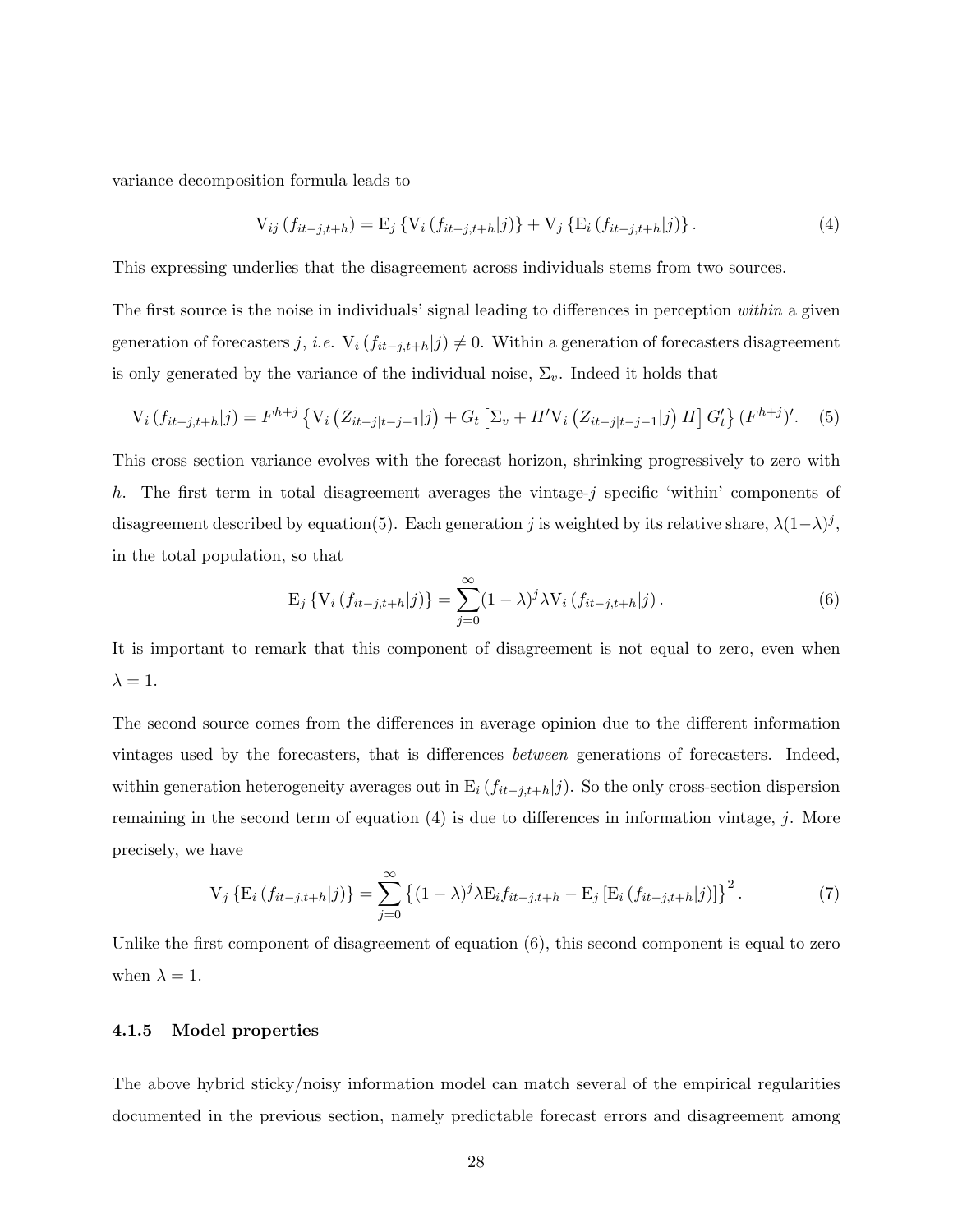forecasters updating their information. We now discuss the properties of some moments characterizing the forecast error and disagreement and their relation to the inattention parameters,  $\lambda$  and  $\Sigma_v$ .<sup>26</sup>

Properties of the average forecast errors The average forecast does not fully incorporate the news released at date  $t, \eta_t$ . This leads to persistent forecast errors, as can be seen from equation (3). A decrease in the attention degree,  $\lambda$ , increases both the persistence and the variance of forecast error. An increase in a term on the first diagonal of the noise variance matrix,  $\Sigma_v$ , increases the persistence of the forecast error of the corresponding forecasted variable. It also increases the variance of the forecast errors. All in all, less attention generates more persistence and variance of the forecast errors.

Properties of the disagreement As equations (6) and (7) above show, the model generates disagreement even under full information updating,  $\lambda = 1$ . In line with Mankiw-Reis model, disagreement increases when  $\lambda$  decreases. Another important feature of the model is to generate time-varying disagreement even when there is no time conditional heteroscedasticity in the measurement error,  $v_{it}$  so that  $\Sigma_v$  is constant across dates. This comes from the differences across generations of forecasters. The degree of disagreement depends on the difference between the new vintage of information and the previous one. If the last innovation is large compared to the average, the difference of opinion between the individuals revising and the others, therefore the disagreement, will be larger than the average one. This time variance of disagreement increases when  $\lambda$ decreases.

An increase in any diagonal element of  $\Sigma_v$  has two different effects on the disagreement within a generation of forecasters. On the one hand it increases the amount of noise, thus raises the differences of opinions within the subgroup of forecasters that refer to the same vintage of information. On the other hand, because individuals know that the signal is very imprecise, they incorporate less the news to their forecast. In the extreme case, when the signal is completely uninformative, the optimal forecast is the unconditional mean of the process for all forecasters, implying zero disagreement.

<sup>&</sup>lt;sup>26</sup>The discussion is based on simulations not reported in the paper to save space but available upon request.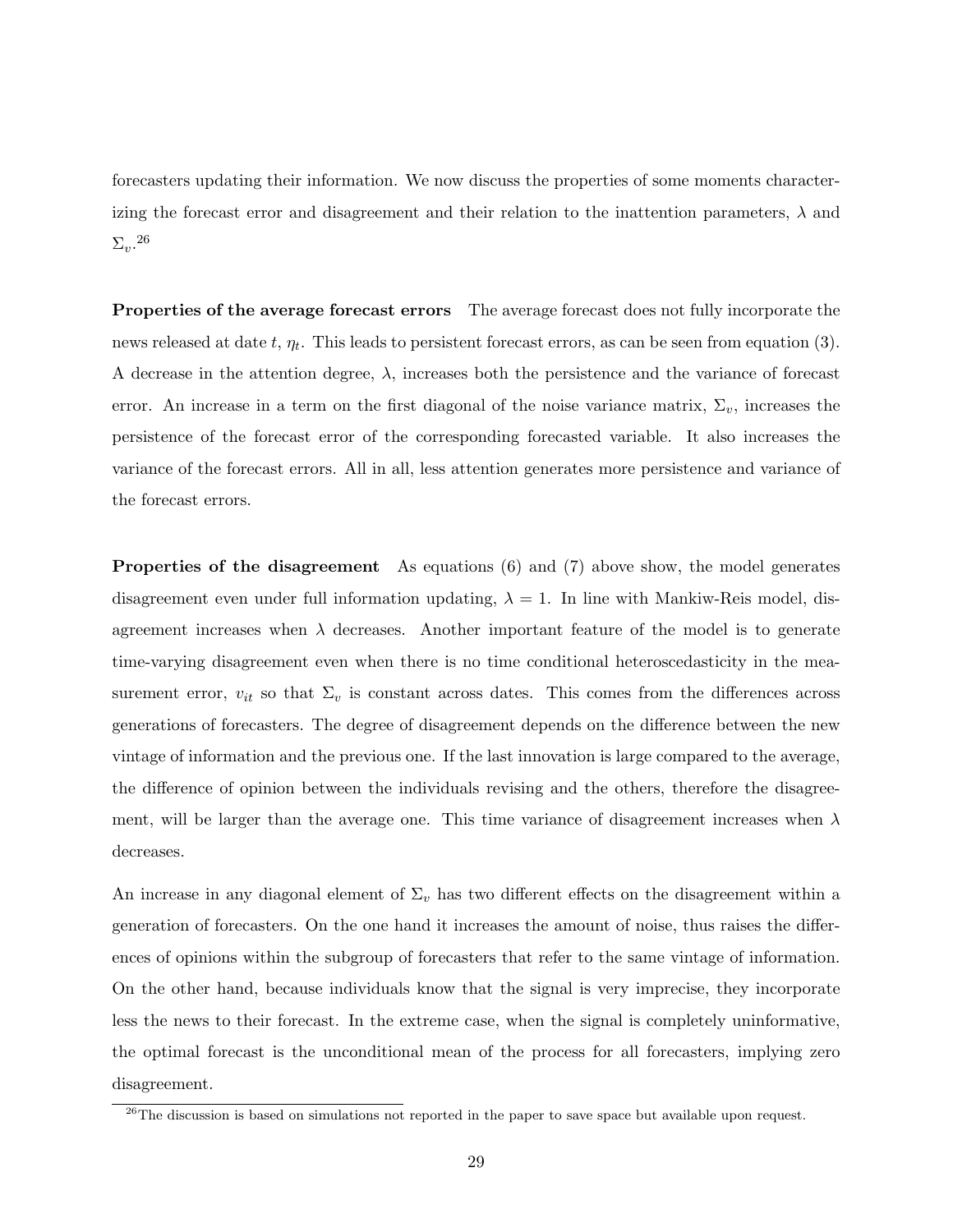Lastly, the model structure also implies that the time variance of disagreement decays with the variance of the noise. The less informative the news, the less they are incorporated in the optimal forecast, therefore the less disagreement there is between generations of forecasters. In the extreme case when precision of the signal approaches zero, news are uninformative so are not reflected in the forecasts, and the time variance of the disagreement shrinks to zero.

#### 4.2 Estimation procedure

We perform an estimation and a test of the previous model relying on a Minimum Distance Estimation (MDE) procedure.<sup>27</sup> The building blocks in this estimation procedure are first,  $\hat{\mu}$ , a vector of K data-moments, such as average disagreement or average forecast error, which are computed from the SPF panel data set, and, second, a corresponding set of model-generated moments  $\mu(\lambda, \Sigma_v)$ which are a function of the parameters  $\lambda$  and  $\Sigma_v$ . Estimates of the parameters  $\lambda$  and  $\Sigma_v$  are produced by minimizing the following distance criteria:

$$
\left[\widehat{\mu} - \mu(\lambda, \Sigma_v)\right]'\widehat{\Omega}^{-1}\left[\widehat{\mu} - \mu(\lambda, \Sigma_v)\right],
$$

where  $\widehat{\Omega}$  is a consistent estimator of  $\Omega$ , the asymptotic variance of  $\widehat{\mu}$  defined by  $\sqrt{T}(\widehat{\mu}-\mu) \to \mathcal{N}(0,\Omega)$ when  $T \to \infty$ . In addition, letting  $\theta = (\lambda, \text{ vec}(\Sigma_v))$  denote the parameters of interest, and  $\hat{\theta}$  the minimum distance estimator of  $\theta$ , standard errors on the parameter estimate  $\widehat{\theta}$  can be implemented using the property that, when  $T \to \infty$ 

$$
\sqrt{T}\left(\widehat{\theta}-\theta\right) \to \mathcal{N}\left[0, \left(D'\Omega^{-1}D\right)^{-1}\right]
$$

with  $D \equiv D(\theta) = \nabla_{\theta} \mu(\theta)$  the Jacobian of  $\mu(\theta)$  with respect to  $\theta$  evaluated at  $\hat{\theta}$ . An estimator of  $D'\Omega^{-1}D$  is given by  $\widehat{D}'\widehat{\Omega}^{-1}\widehat{D}$  where  $\widehat{D} \equiv D(\widehat{\theta})$ .

The MDE procedure also allows to test for over-identifying restrictions, i.e. the null hypothesis that the set of K moments  $\mu$  can accurately be described with the P parameters to be estimated i.e. the elements of  $\lambda$  and  $\Sigma_v$ . The test statistic is given by the objective function  $[\hat{\mu} - \mu(\lambda, \Sigma_v)]' \hat{\Omega}^{-1} [\hat{\mu} - \mu(\lambda, \Sigma_v)]$ . Here, rather than relying on the asymptotic Chi-square distribution, we will use Monte Carlo simulations of the model to approximate the exact small distribution of the test statistics.

 $^{27}$ See for example Chapter 14 in Wooldridge (2002) for a general description of this method.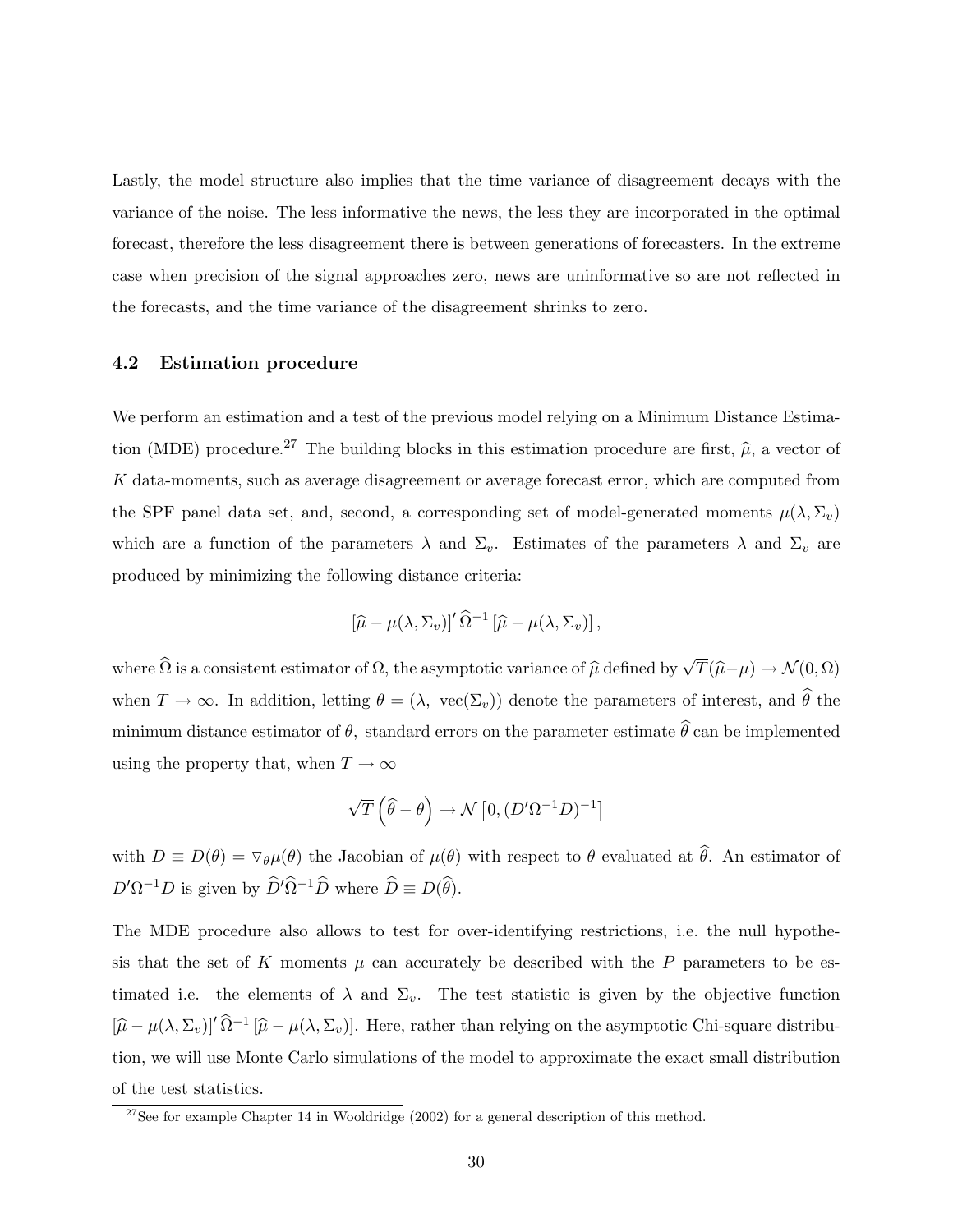The moments we select to define the objective function and estimate the model are guided by the structural model of the above section. We consider moments related to forecast errors and disagreement, since they are functions of attention rate and measurement error variance, thus entailing econometric identification. More precisely we select two moments related to forecast errors: the mean square of forecast errors (MSE),  $E[e_{t,t+h}^x]^2]$  and the first-order autocorrelation of forecast errors,  $\rho_e^x(1)$ . We also consider two moments that are associated with disagreement: first the average level of disagreement,  $E(\sigma_{t,h})$  and second the time variance of disagreement,  $V(\sigma_{t,h})$ . Note that both the sticky information and the noisy information components of the model raise the level of disagreement. On the contrary, only the sticky information model can predict a high level of across time variance in disagreement. Thus this latter moment is particularly crucial in order to discriminate among the two models. We carry out estimation using five alternative sets of these moments, allowing to perform some robustness checks. The first set is made of all four moments mentioned above for both output and inflation, giving a total of eight target moments. The second and third sets include these four moments respectively for inflation only and for output only. The last two sets of moments are made of the mere disagreement moments, for output and inflation respectively. These last two cases are thus just-identified.

The simulation of the model generated moments is carried out as follows. In a preliminary step, we estimate an auxiliary model, a Vector Auto Regressive (VAR) model for inflation, output growth and unemployment. The VAR model include 4 lags and all variables are centered prior to estimation. We use quarterly euro area data over the estimation period 1987:Q1 to 2009:Q2.<sup>28</sup> The choice of the sample period reflects a trade-off between conflicting objectives: first, using a sufficiently long time series and second, considering an homogenous period in terms of monetary policy and the inflation regime. Then taking the VAR parameters as given we perform simulation of moments in the following way. For a set of structural parameters  $(\lambda, \Sigma_v)$ , we use the Kalman filter and the hybrid model of the previous section to generate average forecasts and forecasts errors given by equation (3). At each date, we also use the formulae (4) to (7) to compute the level of disagreement for all variables. We can thus deduce the standard deviation in disagreement over time. These moments are compared to actual moments in order to compute a distance. Estimation is performed using a numerical routine to minimize the objective function over the space of parameters. We restrict the

 $^{28}\mathrm{We}$  use the ECB AWM database.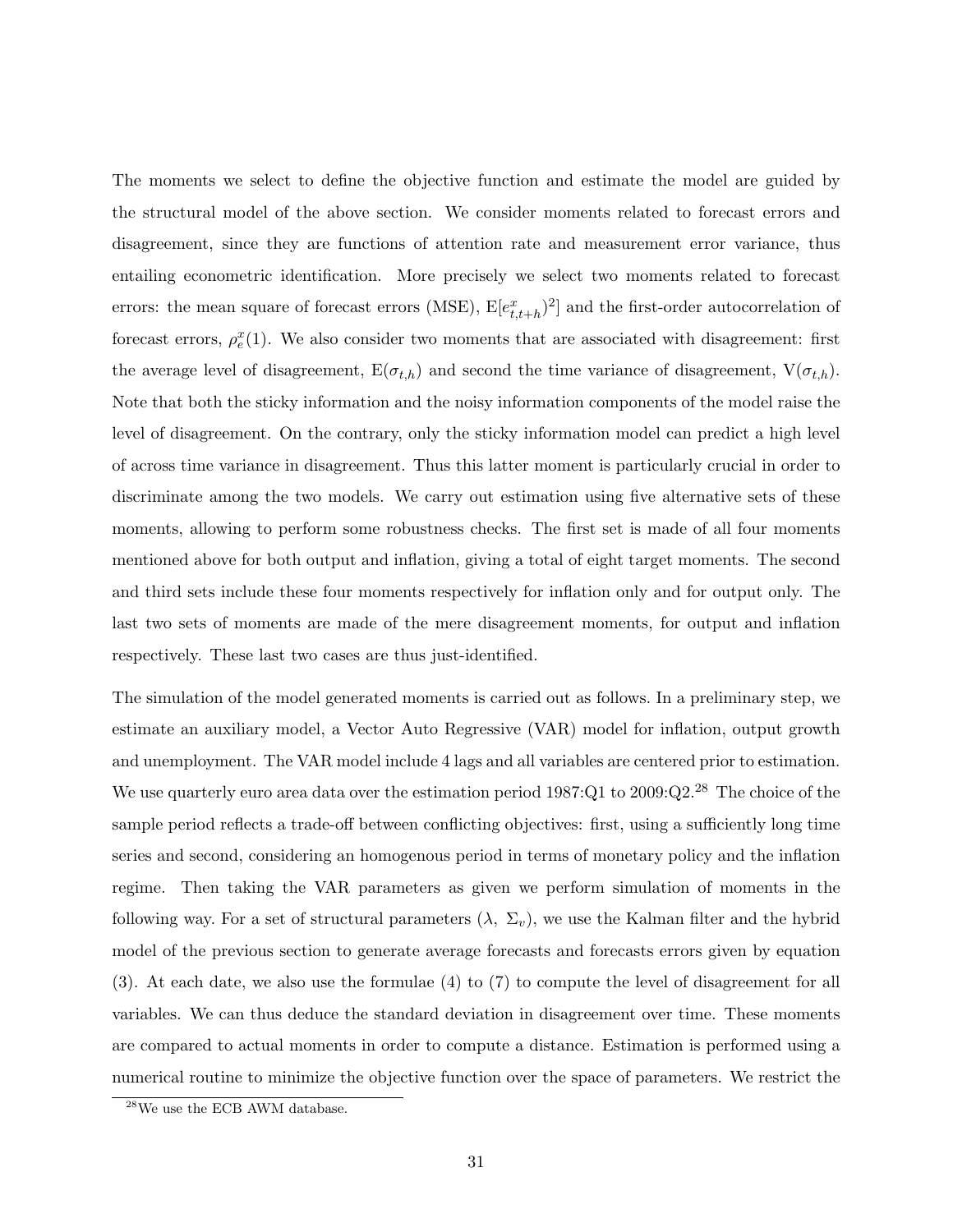covariance matrix of the measurement error to  $\Sigma_v = \sigma_v^2 I_3$ . Thus we assume that the variance of the measurement error is common for inflation, unemployment and output growth. Experiments relaxing the variance of the measurement errors for each of the variable led to broadly similar results.

#### 4.3 Results

Table (5) gives the estimation results. Five different sets of estimates are presented, each corresponding to a particular set of target moments. The first case, reported in Column (1), uses the full set of eight moments: for each variable, the considered moments are the average squared forecast errors,  $E((e_{t,t+h}^x)^2]$ , the degree of persistence,  $\rho_e^x(1)$ , the average disagreement  $E(\sigma_{t,h}^x)$  and the time variance in disagreement  $V(\sigma_{t,h}^x)$ . The estimated value for  $\sigma_v$  the measurement noise, is 0.225 and that for  $\hat{\lambda}$ , the attention parameter, is 0.054. This latter figure is lower than existing estimates of the attention parameter obtained from time series evidence. For instance Mankiw et al. (2003), on US data find the best fitting value for  $\lambda$  to be 0.27 (where we convert their monthly estimate into a quarterly one). More strikingly, this figure is well below the micro estimate of around 0.75 obtained from the micro data in Section 3 above.<sup>29</sup> Thus, along this first dimension, the model is at variance with the SPF micro facts. We also test for over-identifying constraints using the test outlined above. The test rejects the null that the distance between the estimated moments and the observed ones is zero, with a p-value of 0.04.

Column (2) presents results obtained when fitting only the inflation moments as a target for estimation. The point estimates turn out to be very similar to the previous case, and the model is rejected by the formal test at the 10% level, with a p-value of 0.07. Column (3) presents estimation results obtained with only GDP moments. Here, the parameter estimates are even more extreme with  $\hat{\lambda} = 0.023$  and  $\hat{\sigma}_v = 0.563$ . A larger degree of noise is indeed needed to fit the degree of disagreement in output forecast, which is higher. In that exercise, which restricts to GDP moments, the model is not rejected by the data (the p-value of the test is 0.96). However, the estimated value for  $\lambda$  is well below our micro-data estimate. Lastly, columns (4) and (5) present models

<sup>&</sup>lt;sup>29</sup>Due to the heterogeneity in  $\lambda_i$  we document in Section 3.5., and following the argument in Carvalho (2006) in the case of the frequency of price adjustment, our estimation of the average attention rate may be prone to an aggregation bias. However, since the lower bound in the  $\lambda_i$  is 50%, that aggregation bias would not be enough to reconcile the MDE results with the micro data evidence.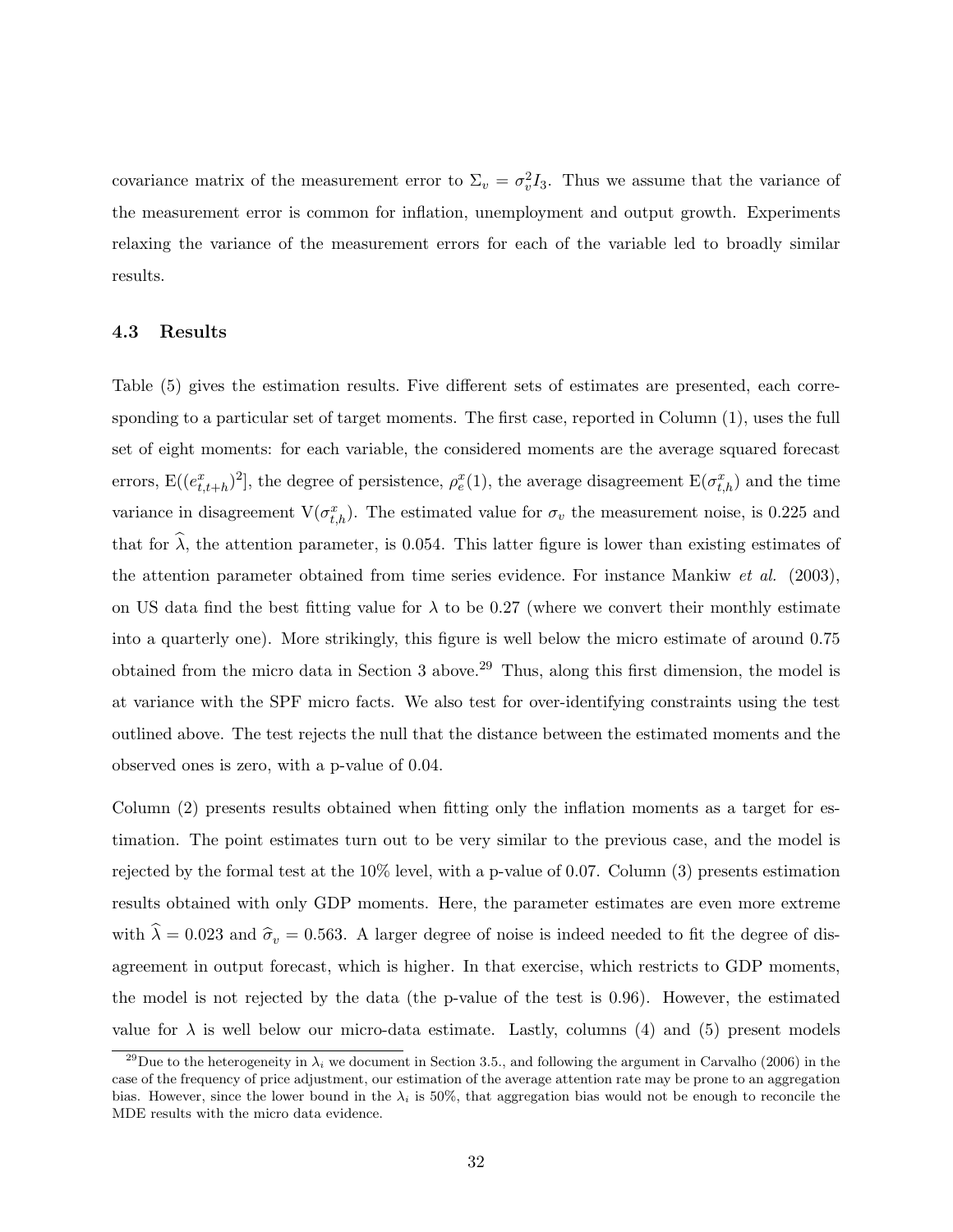that are just-identified. They provide similar estimates of the attention degree as in the baseline case, and larger estimates of the noise variance than the baseline case ( $\hat{\sigma}_v= 0.631$  and  $\hat{\sigma}_v= 0.441$ respectively). Overall, these estimates and tests suggest that our flexible noisy information/sticky information model fails to quantitatively fit the data.

To illustrate what lies behind this formal rejection, Table (6) reports the set of target moments in the SPF data and the same set of moments as generated by the model for different values of the parameters.<sup>30</sup> Column (2) reports the moments generated by the model for the baseline estimated values of parameters. For inflation, and even more for output, the level and the time variance of disagreement predicted by the model is higher than that observed in the data (for instance average disagreement about output is 0.362 in the data and 0.484 in the model). Conversely, for both variables, the mean squared forecast error generated by the model is lower than that observed in the data. The over-identifying restriction test indicates that these differences are significative, so even if flexible the model cannot jointly fit the two sets of moments. In essence, to fit the observed large degree of forecast error variance and persistence the model needs a very low degree of attention λ. For this level of attention the degree of disagreement generated by the model turns out to be much larger than that observed in the data.

The additional experiments reported in columns (3) and (4) of Table (6) further illustrate this point. First, in column (3) we keep  $\sigma_v$  at the estimated value  $\hat{\sigma}_v$ , but set the attention degree  $\lambda$ to a much higher value, here the value observed in the micro data  $\lambda = 0.75$ . We observe that the disagreement for both output and inflation is lowered as compared with column (2). For instance, disagreement in GDP moves from  $\sigma_t^{GDP} = 0.484$  to  $\sigma_t^{GDP} = 0.443$ , therefore closer to the data value of 0.362. However, at the same time, the mean squared forecast error generated by this degree of attention degree is much too low to be in line with the data: for inflation, setting  $\lambda = 0.75$  rather than  $\lambda = \hat{\lambda}$  moves the model-generated mean squared forecast error from 0.529 to 0.145 while the data value is 0.819. The variance of the noise is helpful in our model to generate high mean squared forecast error. However there is a limit to this margin in terms of fitting the data, as indicated by our last experiment reported in Column (4). In this experiment we increase the standard deviation of the noise to the value of  $\sigma_v = 1$ . As expected the MSE of forecast increases: for inflation it rises

<sup>&</sup>lt;sup>30</sup>Values of the across-time variance of disagreement have been multiplied by 100 so that moments presented in that table are of comparable magnitude.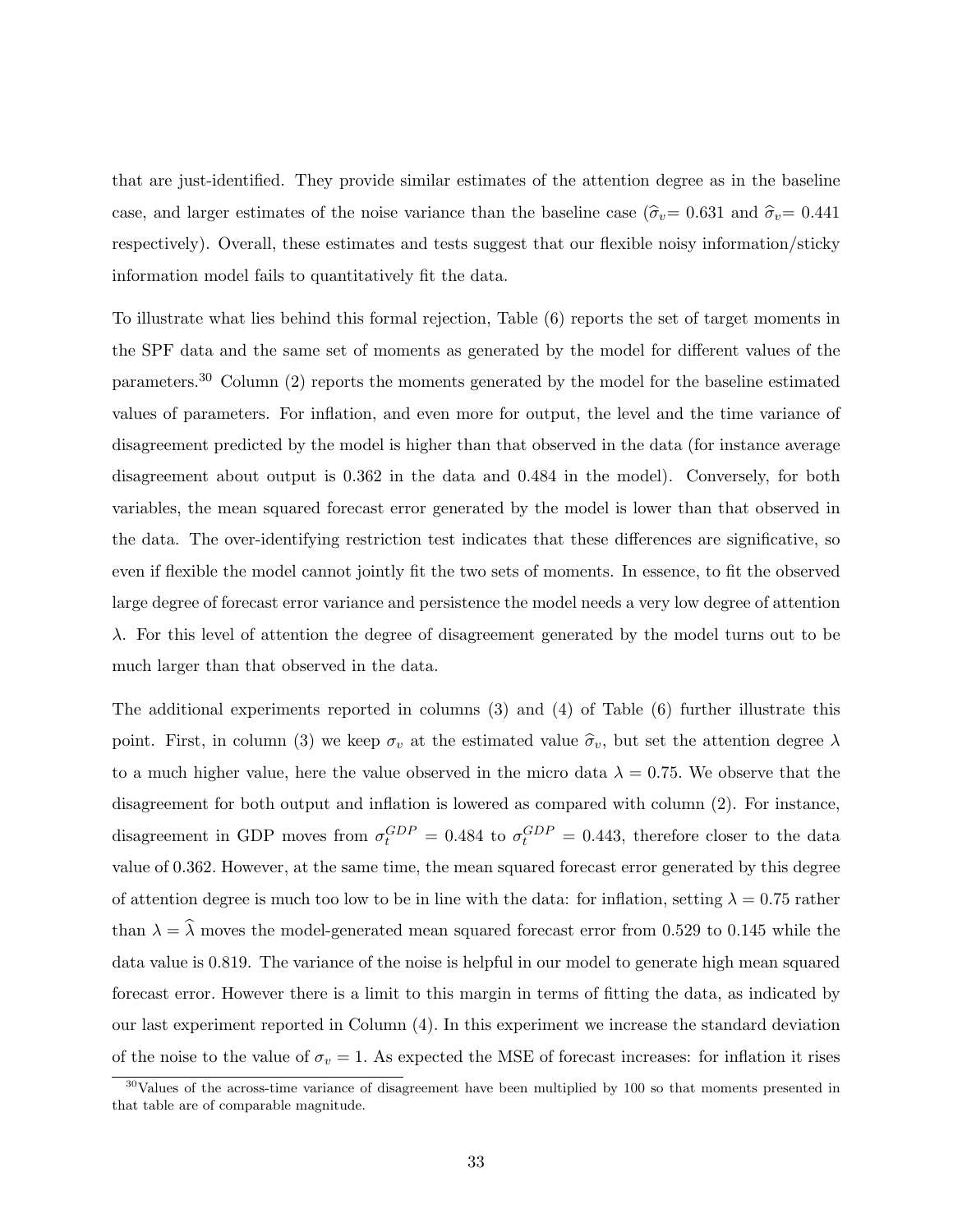to 0.599. We might have expected that increasing  $\sigma_v$  would also increase disagreement because each forecaster typically gets a signal farther from the true value of the state variable. However, another mechanism, discussed in Section 4.1.5., counteracts this effect: with a higher variance of the noise, forecasters tend to shrink more their estimate of the state variable and put less emphasis on the signal they perceive. It turns out that here the latter effect dominates. For instance, in the case of output, disagreement decreases from  $\sigma_{t,h}^{GDP} = 0.484$  in the estimates to  $\sigma_{t,h}^{GDP} = 0.406$ . It is still noticeable that such a level of noise variance is not optimal in terms of minimizing the distance with observed moments. As indicated by the rows pertaining to the moment  $V(\sigma_{t,h})$ , the gap with the data that emerges which such a level of noise variance is that it flattens too much the time pattern of disagreement. The model-generated values for time variance of disagreement are too low in this experiment, while they were too high for more moderate values, in experiments of Columns (2) and (3).

All in all, the sticky/noisy information model is rejected by our quantitative test because the optimal (minimal distance) estimates of attention and noise parameters tend to generate too much disagreement and not enough variance and persistence in forecast errors as compared with the data. It remains to be understood why forecasters agree on sluggish revisions of their forecasts.

## 5 Conclusion

In this paper, we analyze an original data set, the European Survey of Professional Forecasters, to characterize the formation of individual expectations with a particular emphasis on providing micro facts relating to the sticky and noisy imperfect information models recently introduced in the macroeconomic literature. In particular, we provide an estimate for the degree of attention based on individual observations, and find that professionals are, albeit mildly, inattentive. We also document that, to a large extent, the disagreement among forecasters stays the same no matter whether they revise their forecasts or not.

A formal test rejects a model of expectation featuring both sticky and noisy information. Indeed, that model is not able to account for the strong persistence of the forecast errors together with the relatively low level of disagreement between the forecasters observed in the data. There is more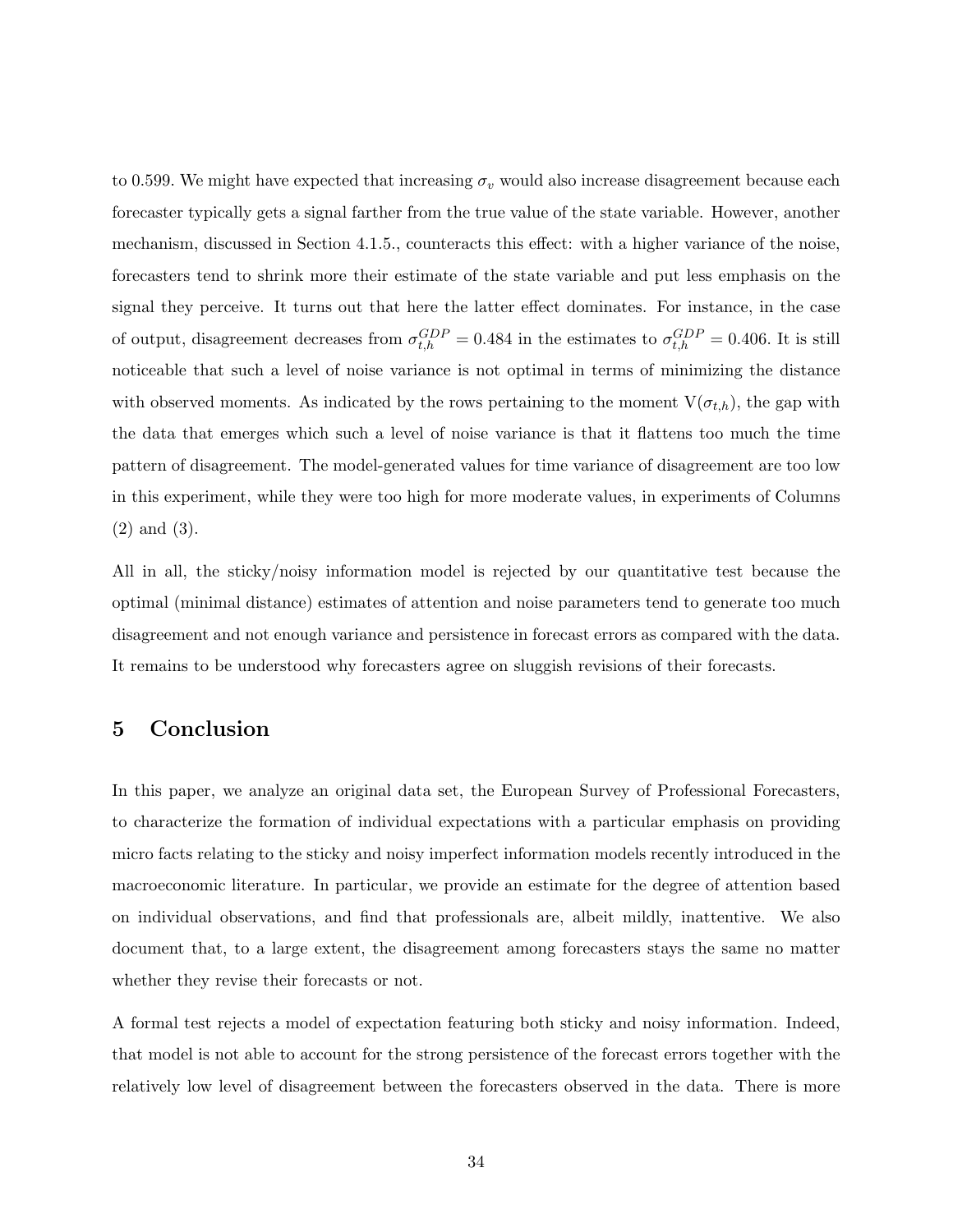stickiness in experts' expectations than the one the mere inattention is able to generate.

At least two avenues for future research are worthwhile considering. First more elaborate versions of inattention models could be investigated. One could for example study how much of the discrepancy between the data and our hybrid expectation model could be filled in by considering a degree of attention that varies across individuals and over forecasting horizons, two features of the SPF data we highlighted. One could also consider noisy signals that are common to every forecasters, as a way to account for the low relatively low disagreement in the data. Second, and beyond the mere framework of inattention theories, another avenue is to investigate whether alternative forms of deviations from the perfect information rational expectation setup, for instance model uncertainty or strategic interactions between forecasters, provide a better match of the empirical patterns documented in this paper.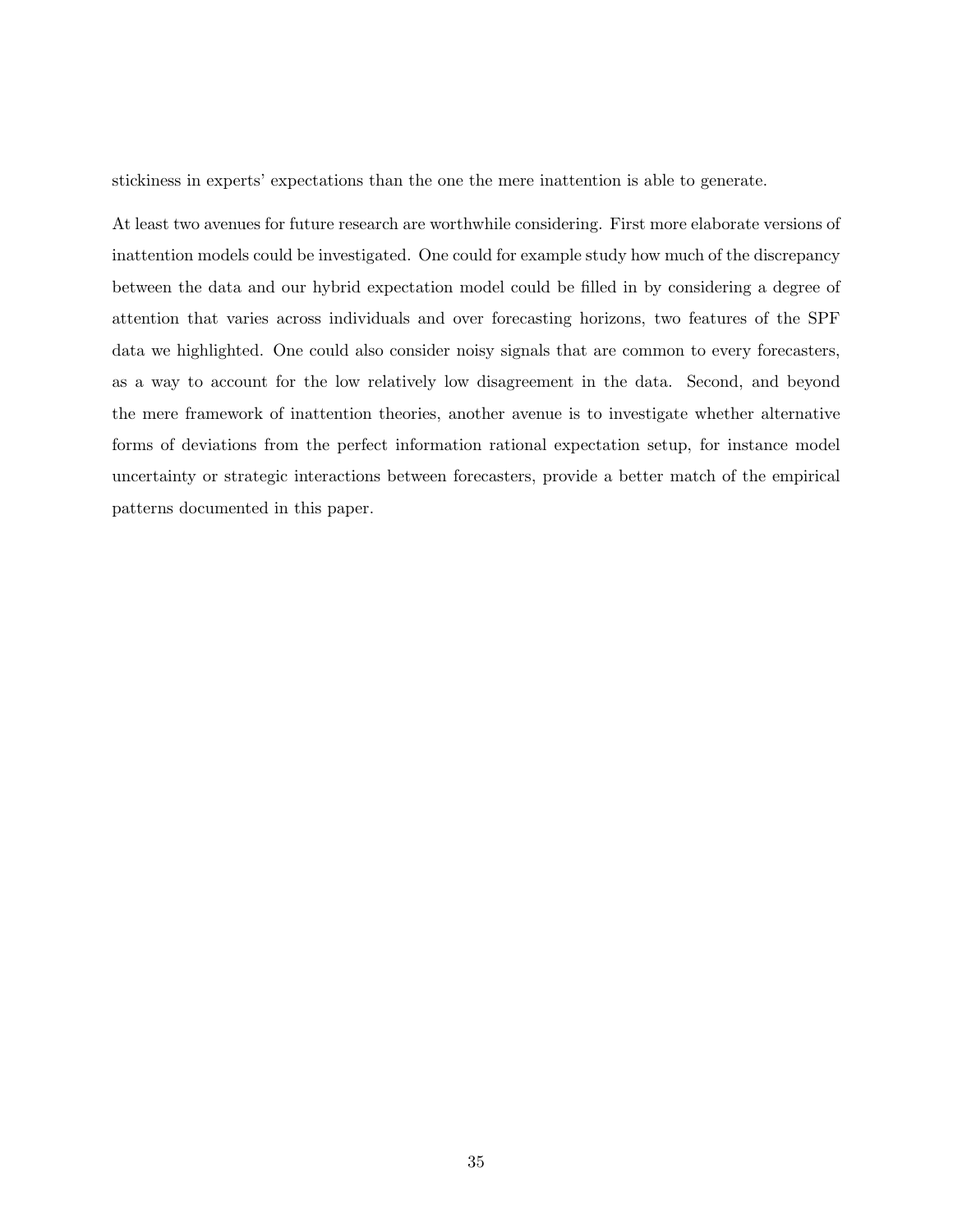## References

- [1] Amador, M. and Weill, P. (2009). Learning from private and public observations of others' actions. Mimeo, Stanford University & UCLA.
- [2] Alvarez, F., Lippi, F. and Paciello, L. (2010). Optimal price setting with observation and menu costs. NBER Working Paper (15852).
- [3] Andrade, P. and Gregoir, S. (2010). Can heterogenous information explain the gap between survey expectations and the rational expectation hypothesis? Test and evidence from exchange rate forecasts. Mimeo.
- [4] Angeletos, G. M. and Pavan, A. (2007). Efficient use of information and social value of information. Econometrica, 75: 1103–42.
- [5] Angeletos, G. M. and La'O, J. (2009). Noisy business cycles. NBER Macroeconomics Annual, 24.
- [6] Bowles C., Friz, R., Genre, V., Geoff, K., Meyler, A. and Rautanen, T. (2007). The ECB survey of professional forecasters (SPF). A review after eight years' experience. ECB Occasional Paper Series, n. 59.
- [7] Branch, W. A. (2007). Sticky information and model uncertainty in survey data of inflation expectations. Journal of Economic Dynamic and Control, 31:269–98.
- [8] Carroll, C. (2003). Macroeconomic expectations of households and professional forecasters. Quarterly Journal of Economics, 118:269–298.
- [9] Coibion, O (2010). Testing the sticky information Phillips' curve, Review of Economic and Statistics, 92: 87–101.
- [10] Carvalho, C. (2006). Heterogeneity in price stickiness and the real effect of monetary shocks. The BE Journal of Macroeconomics (Frontiers), 2.
- [11] Coibion, O. and Gorodnichenko, Y. (2008). What can survey forecasts tell us about informational rigidities? NBER Working Paper (14586).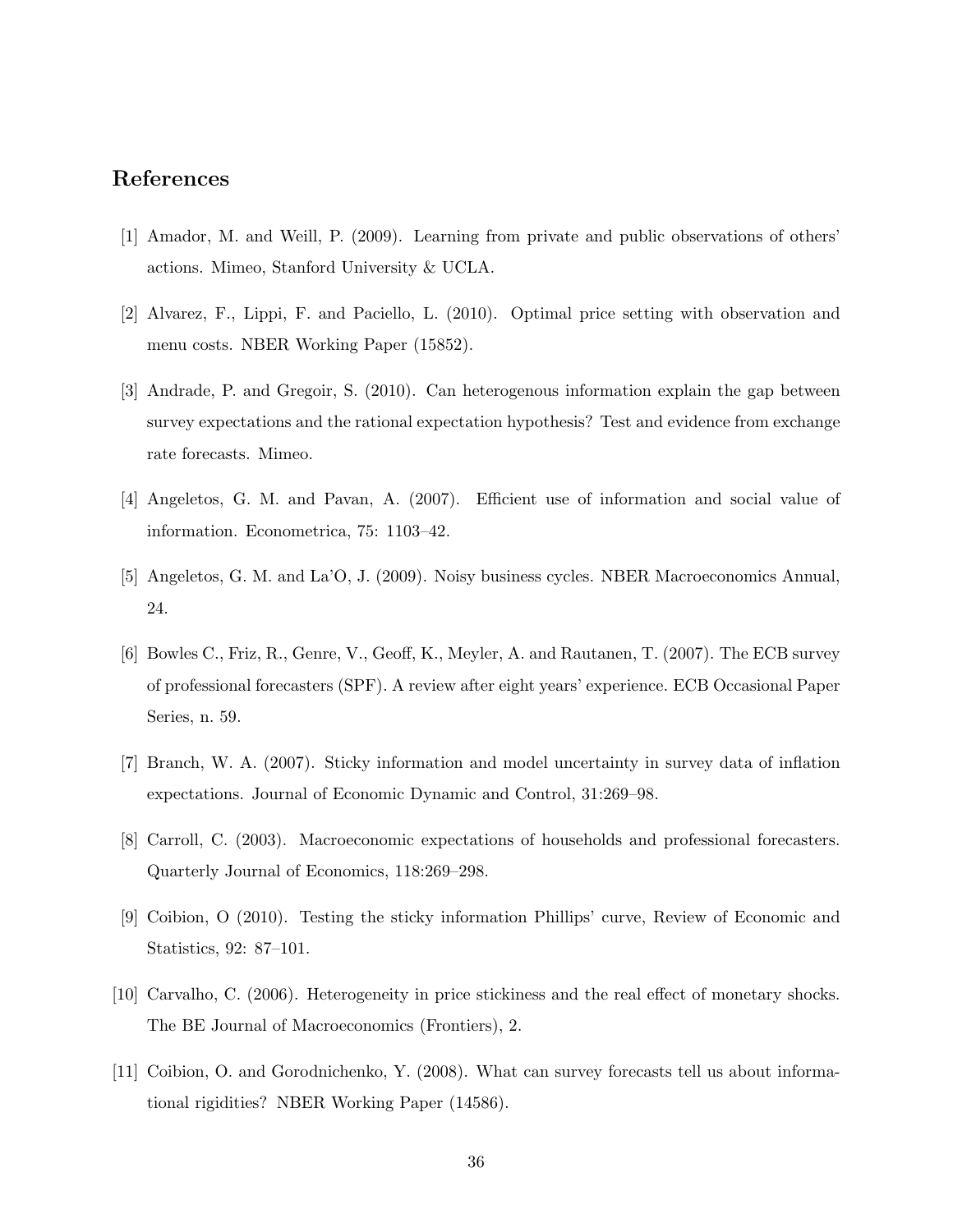- [12] Coibion, O. and Gorodnichenko, Y. (2010). Information rigidity and the expectations formation process: A simple framework and new facts. Mimeo UC Berkeley.
- [13] Döpke J., Dovern J., Fritsche U. and Slacalek J. (2008). Sticky Information Phillips Curves: European Evidence Journal of Money, Credit and Banking, 40(7): 1513-1520.
- [14] Friedman, M. (1968). The role of monetary policy. American Economic Review, 58:1–17.
- [15] Hellwig, C. & Veldkamp, L. (2009). Knowing what others know: Coordination motives in information acquisition. Review of Economis Studies, 76:223–51.
- [16] Kiley, M. T. (2007). A quantitative comparison of sticky-price and sticky-information models of price setting. Journal of Money Credit and Banking, 39:101–25.
- [17] Klenow, P. J. and Willis, J. L. (2007). Sticky information and sticky prices. Journal of Monetary Economics, 54:79–99.
- [18] Lorenzoni, G. (2009). A theory of demand shocks. American Economic Review, 99:2050–84.
- [19] Lucas, R. E. Jr. (1972). Expectations and the neutrality of money. Journal of Economic Theory, 4:103–124.
- [20] Ma´ckowiak, B. and Wiederholt, M. (2009). Optimal sticky prices under rational inattention. American Economic Review, 99:769–803.
- [21] Mankiw, N. G. and Reis, R. (2002). Sticky information versus sticky prices: a proposal to replace the new-keynesian Phillips curve. Quarterly Journal of Economics, 117:1295–328.
- [22] Mankiw, N. G., Reis, R. and Wolfers, J. (2003). Disagreement about inflation expectations. NBER Macoeconomic Annuals, 209–247.
- [23] Mankiw, N. G. and Reis, R. (2010). Imperfect information and aggregate supply. forth. Handbook of Monetary Economics.
- [24] Morris, S. and Shin, H. S. (2002). Social value of public information. American Economic Review, 92:1521–32.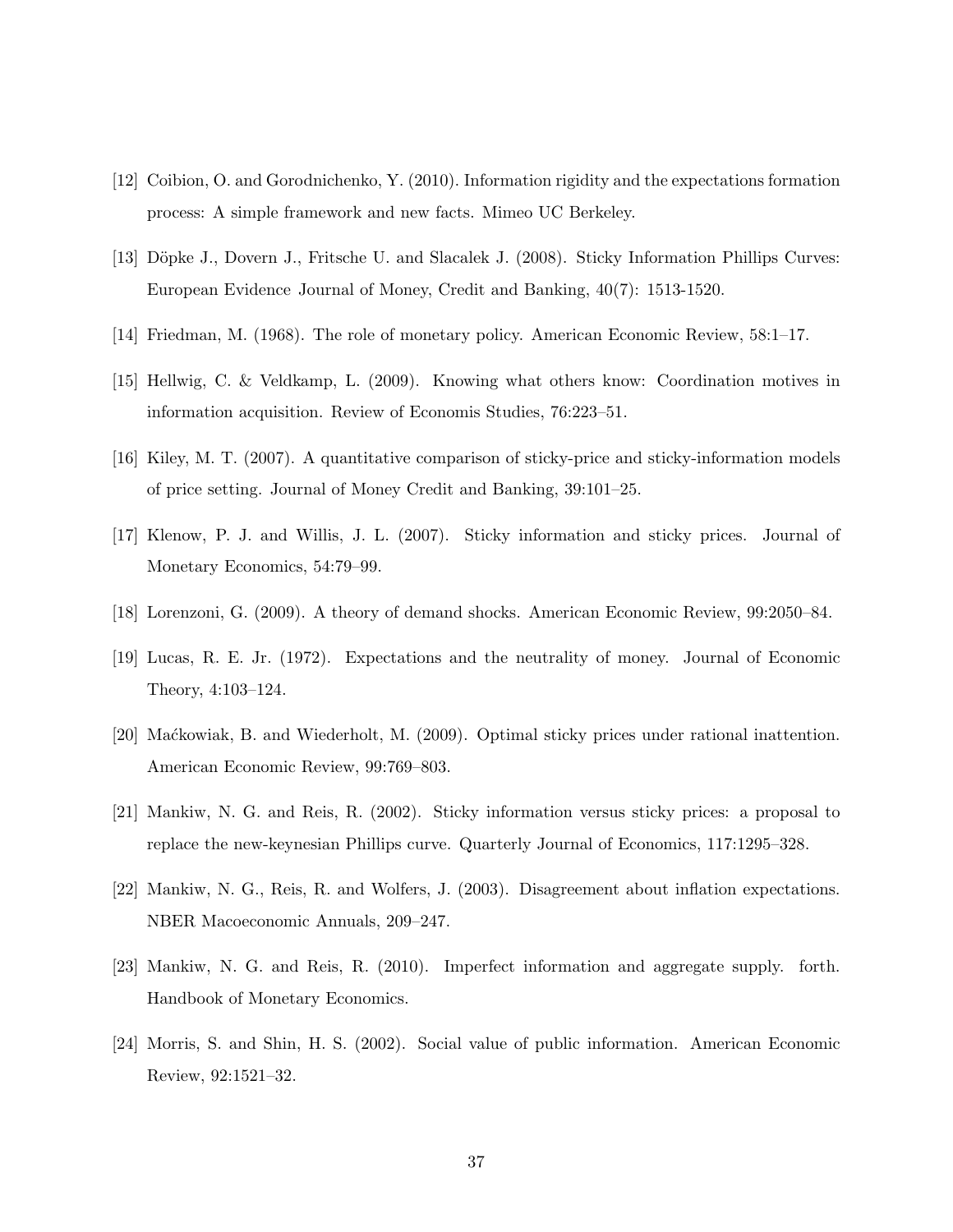- [25] Patton A. and Timmermann, A. (2010) Why do forecasters disagree? Lessons from the term structure of cross-sectional dispersion. Journal of Monetary Economics, 57:803–820.
- [26] Pesaran, M. H. and Weale, M. (2006). Survey Expectations. Handbook of Economic Forecasting. C. Elliot, C.W.J. Granger and A. Timmermann (eds). North-Holland Press.
- [27] Phelps, E. S. (1968). Money-wage dynamics and labor market equilibrium. Journal of Political Economy, 76:678–711.
- [28] Reis, R. (2006a). Inattentive producers. Review of Economic Studies, 73:793–821.
- [29] Reis, R. (2006b). Inattentive consumers. Journal of Monetary Economics, 53:1761–1800.
- [30] Sims, C. (2003). Implications of rational inattention. Journal of Monetary Economics, 50:665– 690.
- [31] Veldkamp, L. (2009). Information choice in macroeconomic and finance. Mimeo, NYU.
- [32] Woodford, M. (2002). Imperfect common knowledge and the effect of monetary policy. Knowledge, Information and Expectations in Modern Macroeconomics: In Honor of Edmund S. Phelps. Aghion, P., Frydman, R., Stiglitz, J. and Woodford, M. eds. Princeton University Press.
- [33] Woodford, M. (2009). Information-constrained state-dependent pricing. Journal of Monetary Economics, 56:S100–24.
- [34] Wooldridge, J. (2002). The econometrics of individual and panel data. MIT press.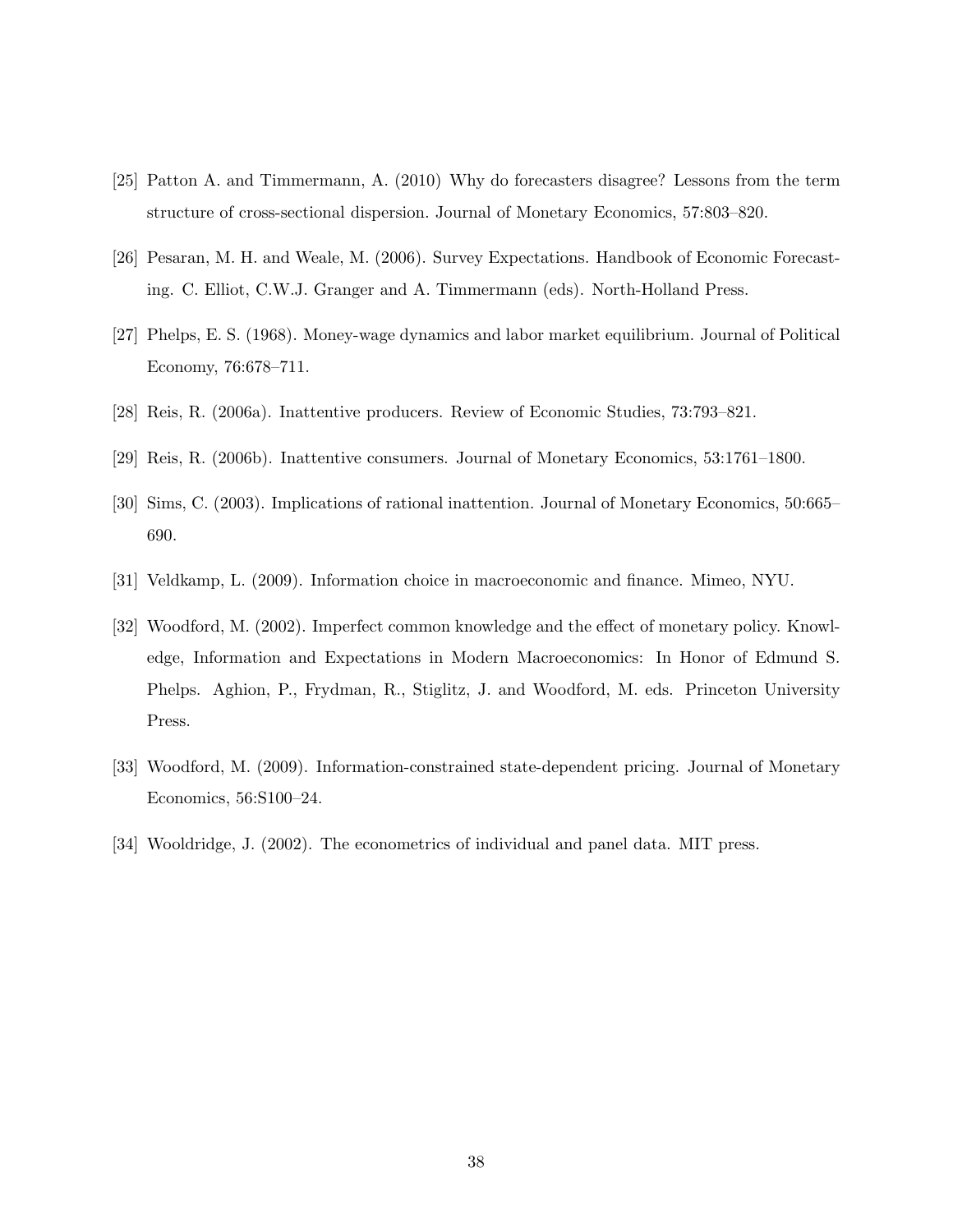| Descriptive statistics $&$ tests               |             |                            |             |  |  |  |  |
|------------------------------------------------|-------------|----------------------------|-------------|--|--|--|--|
| Sample period: $1999Q1-2010Q2$                 |             |                            |             |  |  |  |  |
|                                                | <b>HICP</b> | UNEM                       | <b>RGDP</b> |  |  |  |  |
| REALIZATIONS, x                                |             |                            |             |  |  |  |  |
| Mean                                           | 2.32        | 8.23                       | 2.18        |  |  |  |  |
| Std Dev                                        | .63         | .60                        | 1.07        |  |  |  |  |
| AVERAGE FORECASTS, $f$                         |             |                            |             |  |  |  |  |
| (Forecasting horizon: 1 year)                  |             |                            |             |  |  |  |  |
| $#$ of individuals                             | 92          | 90                         | 92          |  |  |  |  |
| Mean                                           | 1.73        | 8.65                       | 1.74        |  |  |  |  |
| Std Dev                                        | .27         | 1.06                       | $1.05\,$    |  |  |  |  |
| Resp. rate                                     | .57         | .53                        | .56         |  |  |  |  |
| AVERAGE FORECAST ERRORS, e                     |             |                            |             |  |  |  |  |
| Mean                                           | .31         | .04                        | $-.36$      |  |  |  |  |
| <b>RMSE</b>                                    | .89         | .75                        | 1.62        |  |  |  |  |
| MAE                                            | $.66\,$     | .53                        | 1.11        |  |  |  |  |
| $\rho_e(1)$                                    | .735        | .860                       | .841        |  |  |  |  |
| AVERAGE FORECAST EFFICIENCY TEST               |             |                            |             |  |  |  |  |
| $\rho_e(h)$                                    | $-.906$     | .468                       | .218        |  |  |  |  |
| p-value                                        | .052        | .056                       | .253        |  |  |  |  |
| $\cdot$ $\cdot$ $\cdot$ $\cdot$<br><b>A</b> 11 |             | $\mathbf{r}$<br>$\epsilon$ | п.          |  |  |  |  |

Table 1: Realizations, average forecasts & errors

Notes: All variables (except number of respondents) are in  $\%$ ; HICP = euro area HICP inflation rate (yoy);  $UNEM$  = euro area unemployment rate;  $RGDP$  = euro area real GDP growth rate (yoy);  $\rho_e(h) = h$ order autocorrelation of the error; p-values are computed using a robust Newey-West covariance matrix.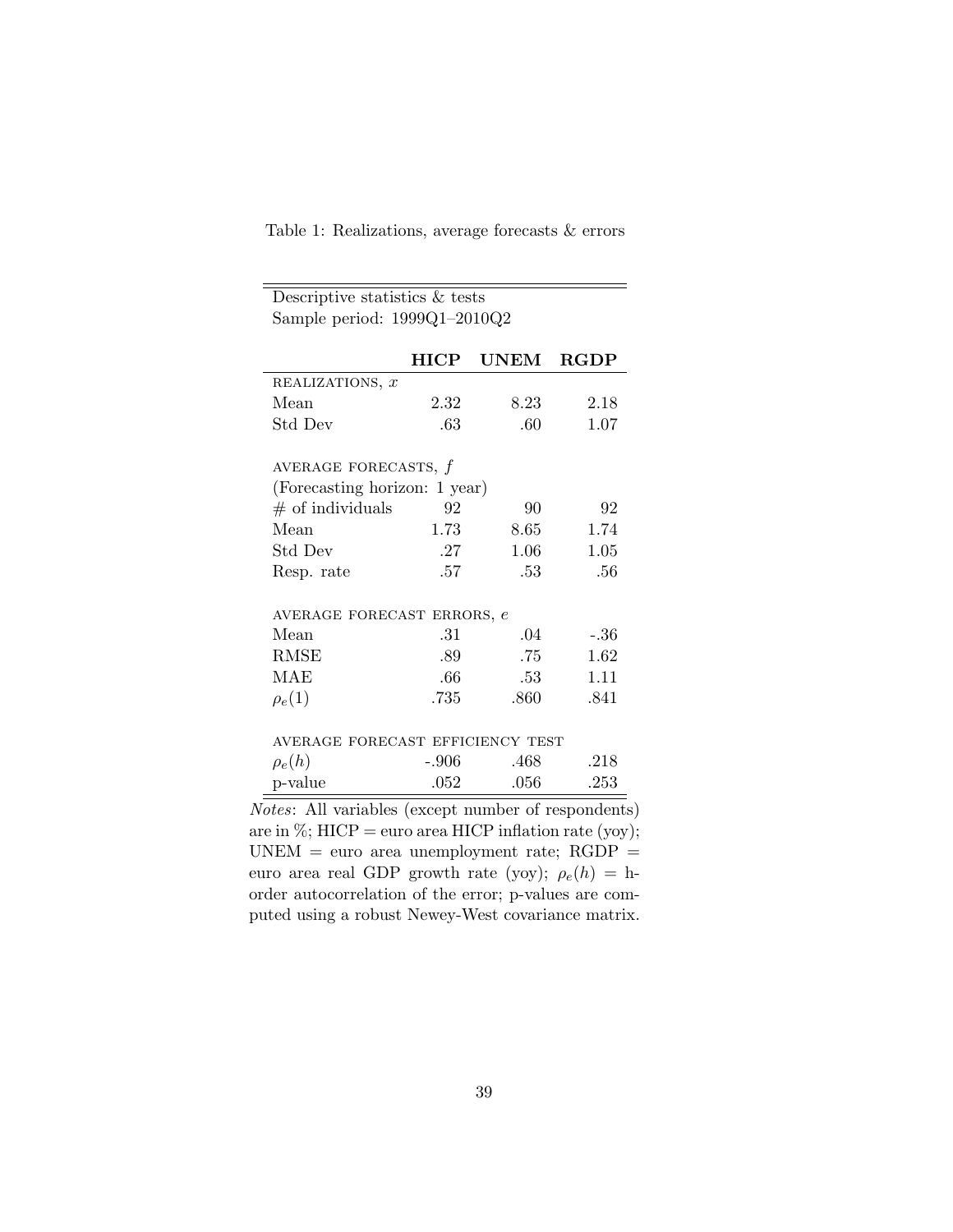Table 2: Time variations in disagreement

| Time-series bivariate regressions |                                |                   |                     |  |  |
|-----------------------------------|--------------------------------|-------------------|---------------------|--|--|
|                                   | Sample period: 1999Q1-2010Q2   |                   |                     |  |  |
|                                   |                                |                   |                     |  |  |
|                                   | <b>HICP</b>                    | UNEM              | <b>RGDP</b>         |  |  |
|                                   | DEPENDENT VARIABLE: $\sigma_t$ |                   |                     |  |  |
| $ \Delta x_{t-1} $                | .076<br>(.141)                 | .571<br>(.838)    | $2.179**$<br>(.161) |  |  |
| $e_{t-1}^2$                       | $.018*$<br>(.012)              | $.041*$<br>(.027) | .009<br>(.002)      |  |  |
| $\Delta f_t$                      | $.006*$<br>(.004)              | .039<br>(.057)    | $.047**$<br>0.003)  |  |  |

*Notes*: All variables are in  $\%$ ; HICP = euro area HICP inflation rate (yoy); UNEM = euro area unemployment rate; RGDP = euro area real GDP growth rate (yoy);  $\sigma_t =$  disagreement across forecasters;  $\Delta x_t$  = change in forecasted variable;  $\Delta f_t$  change in the average forecast;  $e_t$  = average forecast error; all regressions include a constant term; numbers in brackets are standard errors of estimates using a robust Newey-West procedure; ∗∗∗ , ∗∗ , ∗ indicates significance at the 1, 5 and 10% levels respectively.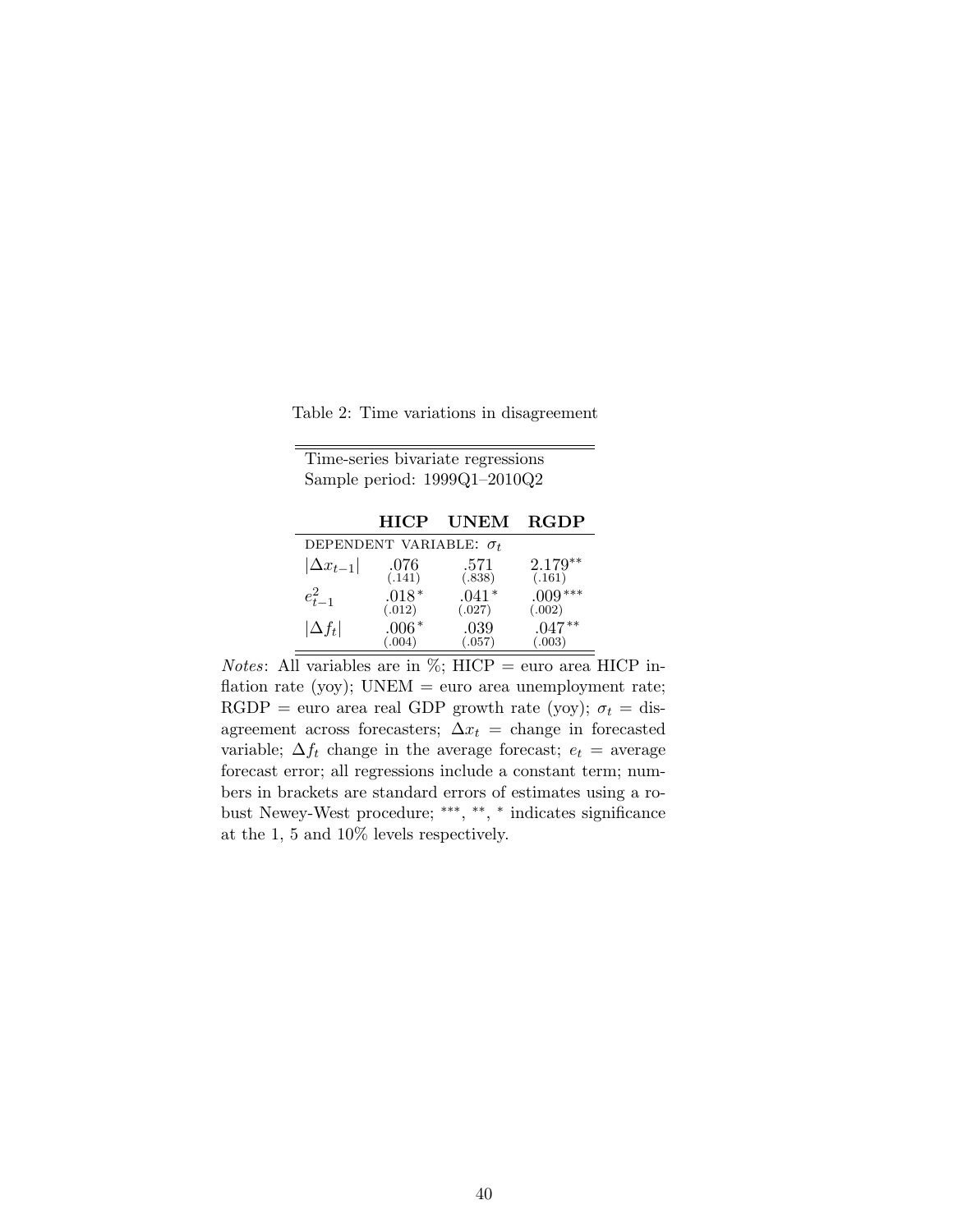|  |  | Table 3: Errors, disagreement $\&$ inattention |  |  |
|--|--|------------------------------------------------|--|--|
|--|--|------------------------------------------------|--|--|

|                         | <b>HICP</b>           | <b>UNEM</b> | <b>RGDP</b> |  |  |  |
|-------------------------|-----------------------|-------------|-------------|--|--|--|
|                         | UNCONDITIONAL MOMENTS |             |             |  |  |  |
| Mean(e)                 | .31                   | .04         | -.36        |  |  |  |
| $Mean(\lambda^{cal})$   | .71                   | .74         | .80         |  |  |  |
| $Mean(\lambda^{rol})$   | .88                   | .95         | .94         |  |  |  |
| $Mean(\lambda^{rol,q})$ | .41                   | .53         | .51         |  |  |  |
| $Mean(\sigma)$          | .26                   | .26         | .33         |  |  |  |
| Std Dev $(x)$           | -62                   | -60         | 1.07        |  |  |  |

Sample period: 1999Q1–2010Q2

| CONDITIONAL PROBA OF UPDATING |  |  |
|-------------------------------|--|--|

| $P(\Delta f^y \Delta f^x)$ |      |      |      |
|----------------------------|------|------|------|
| HICP                       |      | .878 | .877 |
| UNEM                       | -951 |      | .944 |
| <b>RGDP</b>                | .939 | .938 |      |

*Notes*: All variables are in  $\%$ ; HICP = euro area  $HICP$  inflation rate (yoy);  $UNEM = euro$  area unemployment rate; RGDP = euro area real GDP growth rate (yoy); e forecast error;  $\lambda$  = frequency of changing forecast;  $\sigma$  disagreement;  $x =$  forecasted variable;  $\Delta f$ = revision of forecast;  $P(\Delta f^y | \Delta f^x)$  = probability to revise  $y$  forecast (in line) conditional on revising  $x$  (in column).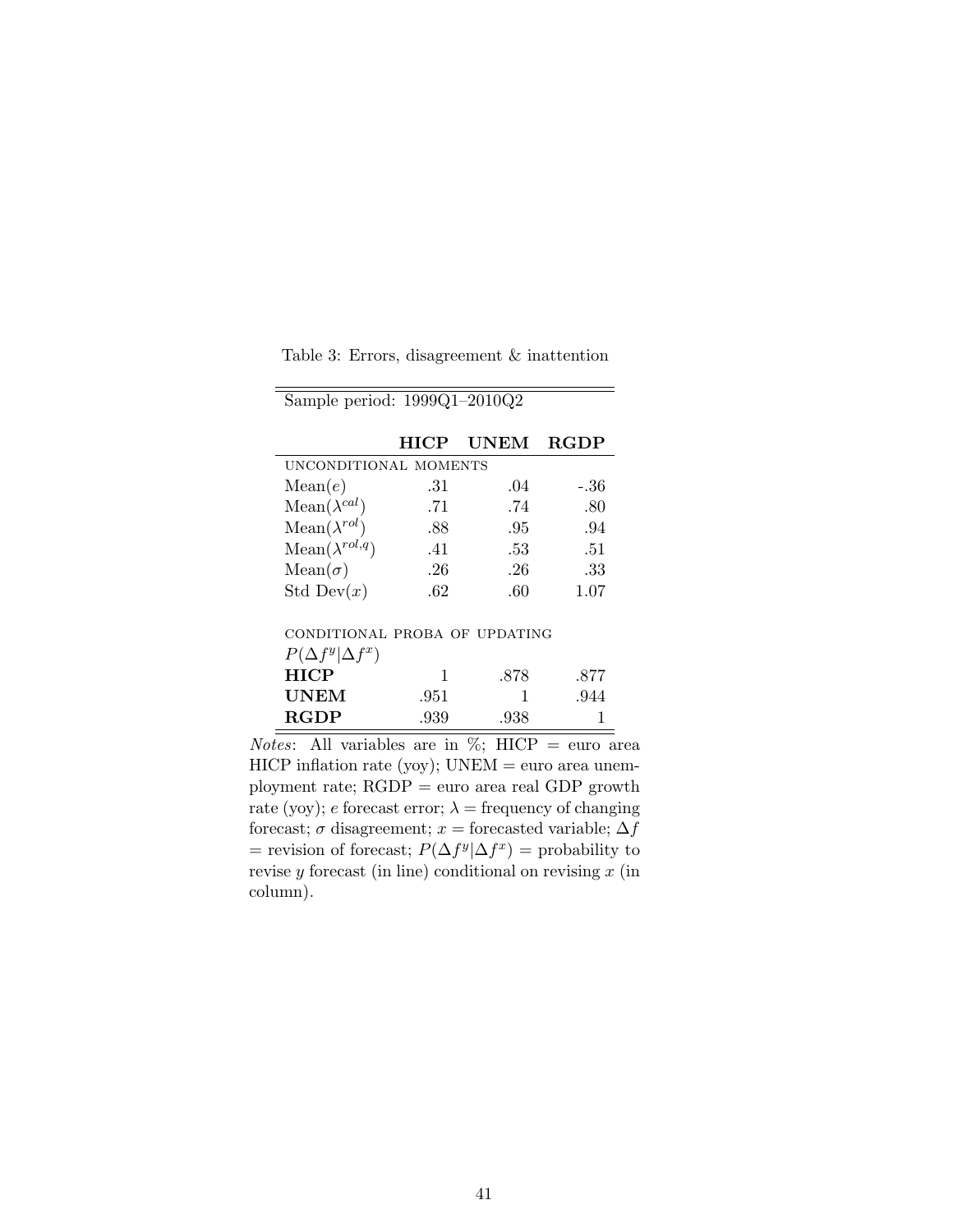|             |                       | Cross-section bivariate regressions |                |
|-------------|-----------------------|-------------------------------------|----------------|
|             | HICP                  | UNEM                                | <b>RGDP</b>    |
|             |                       | DEPENDENT VARIABLE:                 | $ e_i $        |
| $\lambda_i$ | $.581**$<br>$(.245)$  | $1.92***$<br>(.672)                 | 1.01<br>(1.06) |
|             |                       | DEPENDENT VARIABLE: $ \Delta f_i $  |                |
| $\lambda_i$ | $.721***$<br>$(.154)$ | $3.17**$<br>(1.34)                  | .989<br>(.577) |

Table 4: Individual errors, revision & inattention

*Notes*: All variables are in  $\%$ ; HICP = euro area  $HICP$  inflation rate (yoy);  $UNEM = euro$  area unemployment rate; RGDP = euro area real GDP growth rate (yoy);  $\lambda_i$  = individual probability to update its forecast;  $e_i$  = average forecast errors;  $\Delta f_i$  = average forecast revision; all regressions include a constant term; numbers in brackets are std error of estimates; ∗∗∗ , ∗∗ , ∗ indicates significance at the 1, 5 and 10% levels respectively.

Table 5: Minimum Distance Estimation and Tests

| Selected moments                    |                |                |                |                |                |  |
|-------------------------------------|----------------|----------------|----------------|----------------|----------------|--|
|                                     | (1)            | $\mathbf{2)}$  | (3)            | (4)            | (5)            |  |
|                                     | .054<br>(.028) | .052<br>(.080) | .023<br>(.046) | .064<br>(.176) | .023<br>(.048) |  |
| $\widehat{\sigma}_v$                | .255<br>(.019) | -221<br>(.040) | .563<br>(.099) | .631<br>(.244) | .441<br>(.139) |  |
| TEST: Over-identifying restrictions |                |                |                |                |                |  |
| J-stat                              | 135.2          | 29.5           | .22            |                |                |  |
| p-value                             | -04            |                | .96            |                |                |  |

Notes: Table reports MDE estimates (with standard errors in brackets) & test statistics.  $e_t$  denotes date t average error,  $\rho_e(1)$  its first-order autocorrelation and  $\sigma_t$  the date t disagreement across forecasters. Matched moments are (1):  $E(e_t^2), \rho_e(1), E(\sigma_t), V(\sigma_t)$  for  $\pi$  and  $\Delta y$ ; (2):  $E(e_t^2), \rho_e(1),$  $E(\sigma_t)$ ,  $V(\sigma_t)$  for  $\pi$ ; (3):  $E(e_t^2)$ ,  $\rho_e(1)$ ,  $E(\sigma_t)$ ,  $V(\sigma_t)$  for  $\Delta y$ ; (4):  $E(\sigma_t)$ ,  $V(\sigma_t)$  for  $\pi$ ; (5):  $E(\sigma_t)$ ,  $V(\sigma_t)$  for  $\Delta y$ .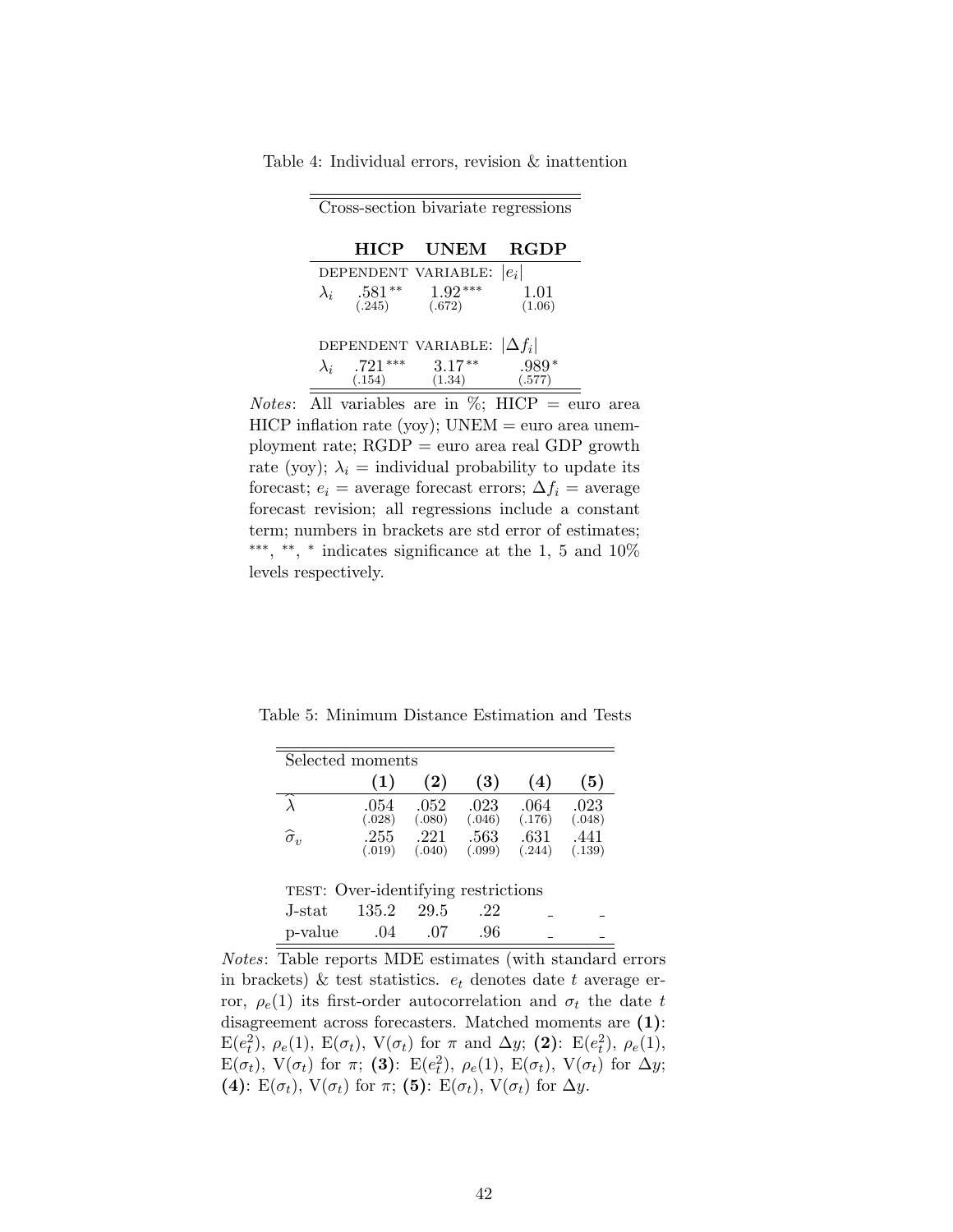| Moments under various configurations |       |                             |                             |                     |  |  |
|--------------------------------------|-------|-----------------------------|-----------------------------|---------------------|--|--|
|                                      | (1)   | (2)                         | (3)                         | (4)                 |  |  |
|                                      | Data  | $\lambda = \lambda$         | $\lambda=.75$               | $\lambda = \lambda$ |  |  |
|                                      |       | $\sigma = \widehat{\sigma}$ | $\sigma = \widehat{\sigma}$ | $\sigma=1$          |  |  |
| INFLATION, $\pi$                     |       |                             |                             |                     |  |  |
| $E(e_t^2)$                           | .819  | .529                        | .145                        | .599                |  |  |
| $\rho_e(1)$                          | .781  | .806                        | .537                        | .822                |  |  |
| $E(\sigma_t)$                        | .272  | .278                        | .228                        | .235                |  |  |
| $V(\sigma_t)$                        | .624  | .880                        | .458                        | .421                |  |  |
|                                      |       |                             |                             |                     |  |  |
| REAL GDP, $\Delta y$                 |       |                             |                             |                     |  |  |
| $E(e_t^2)$                           | 2.722 | 2.194                       | .413                        | 2.539               |  |  |
| $\rho_e(1)$                          | .873  | .783                        | .431                        | .786                |  |  |
| $E(\sigma_t)$                        | .362  | .484                        | .443                        | .406                |  |  |
| $V(\sigma_t)$                        | 2.685 | 6.238                       | 3.653                       | 1.481               |  |  |

Table 6: Model generated moments

*Notes*: Table reports various moments of inflation,  $\pi$ , and real GDP growth rate,  $\Delta y$ , obtained with MDE estimates or alternate parameters values.  $\,e_{t}$  denotes date  $t$  average error,  $\rho_e(1)$  its first-order autocorrelation and  $\sigma_t$  the date t disagreement across forecasters.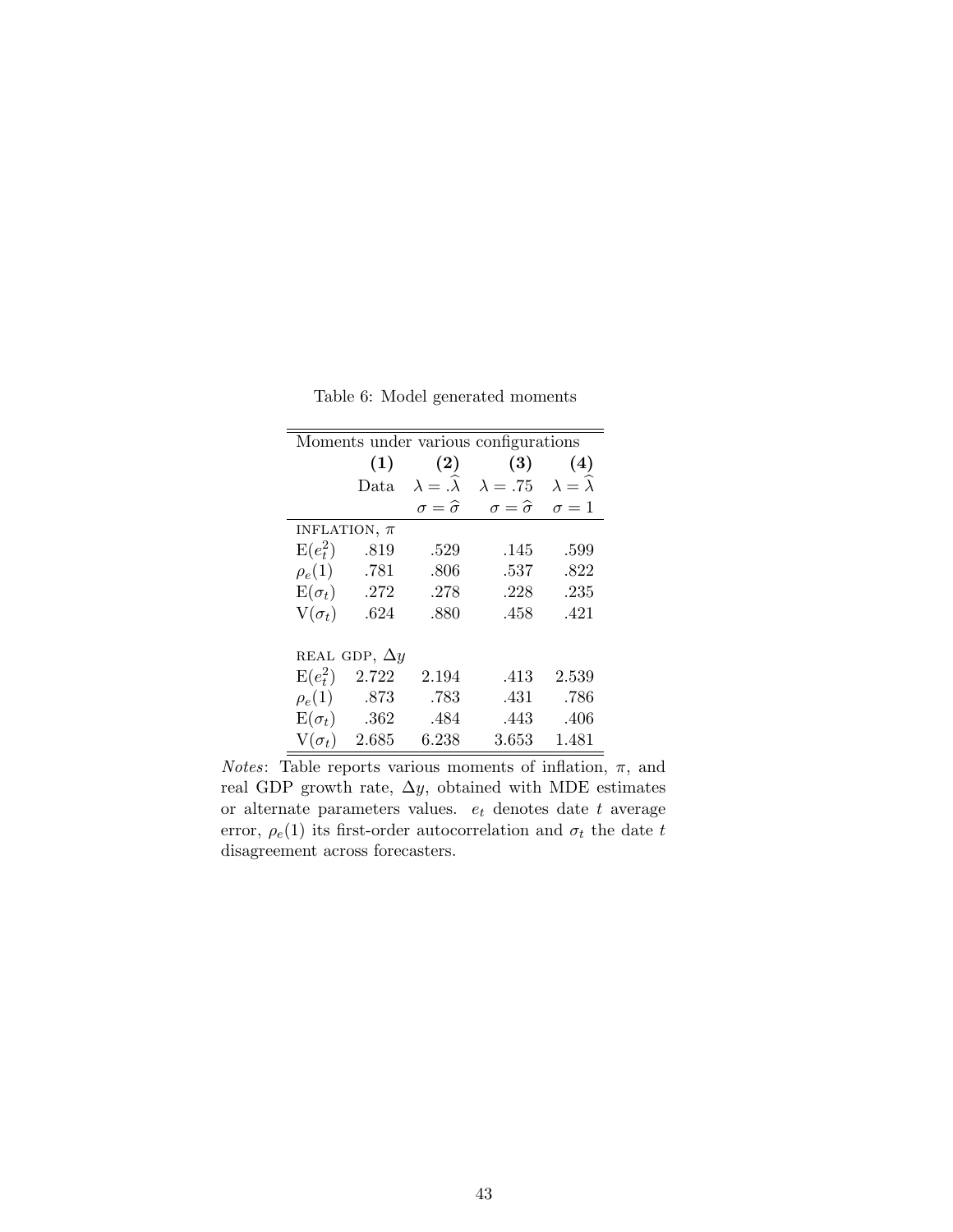

Figure 1: Consensus forecast & realizations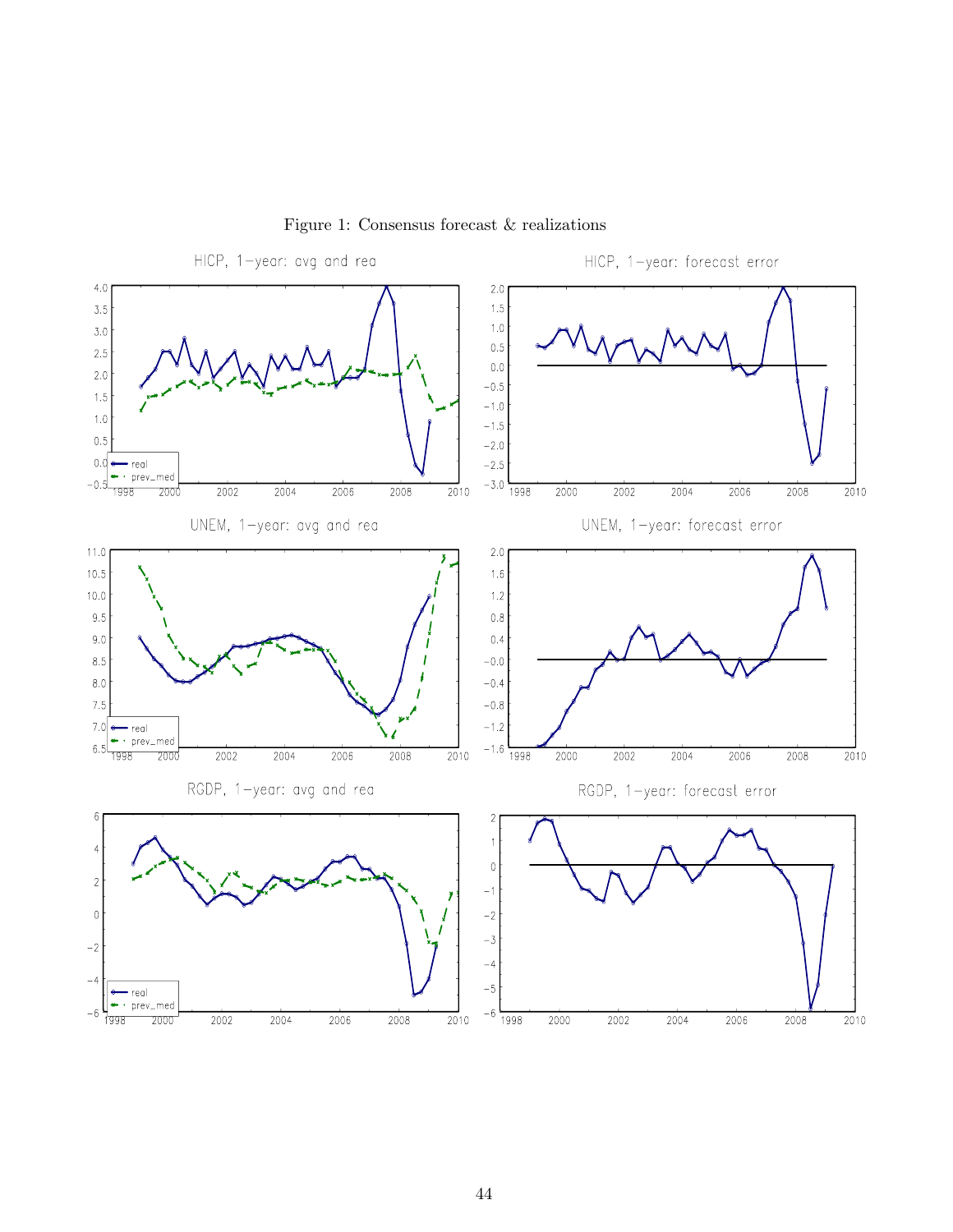

Figure 2: Cross-section distribution of RGDP 1-year forecasts (1999:Q1–2003:Q4)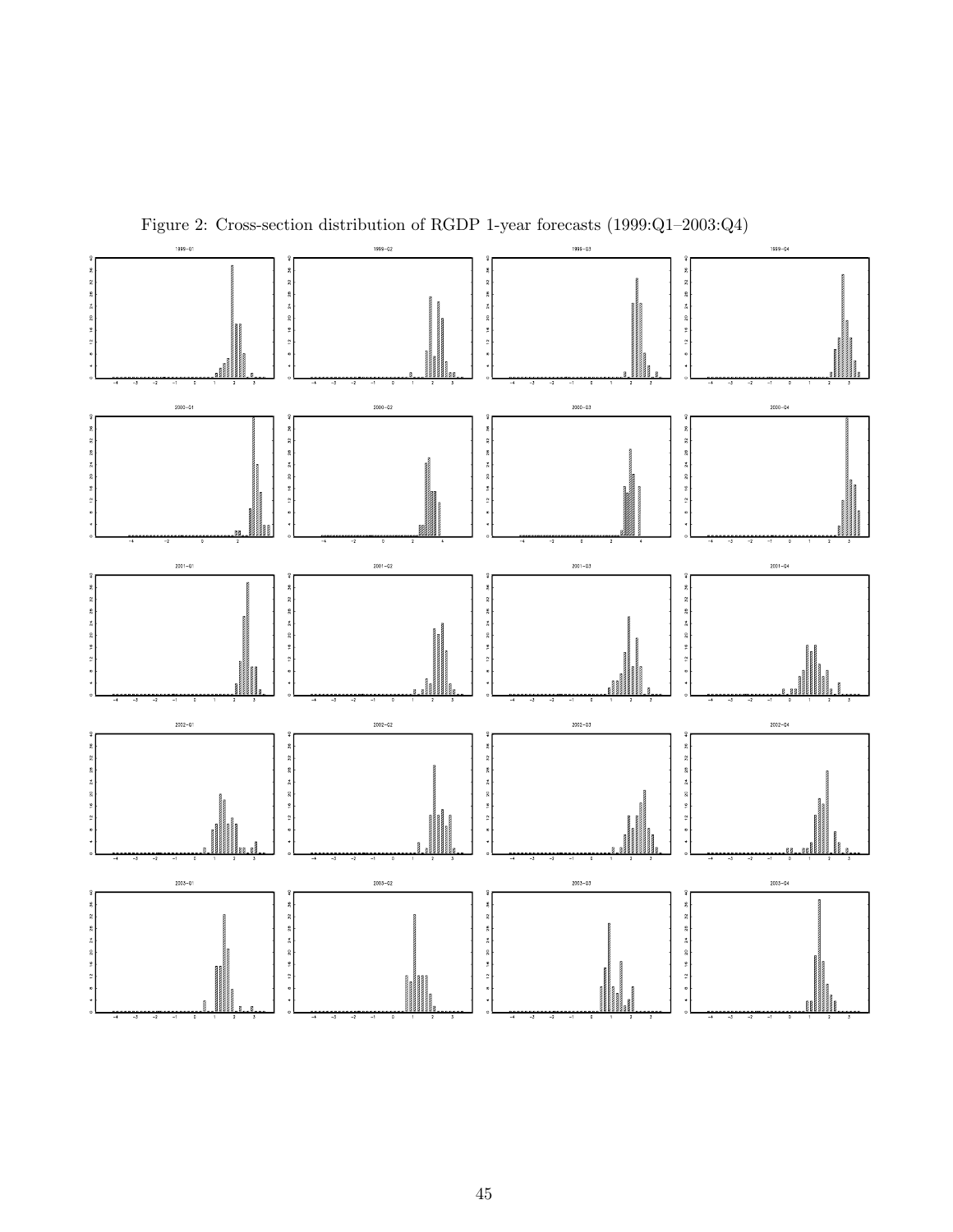

Figure 2: Cross-section distribution of RGDP 1-year forecasts (2004:Q1–2008:Q4)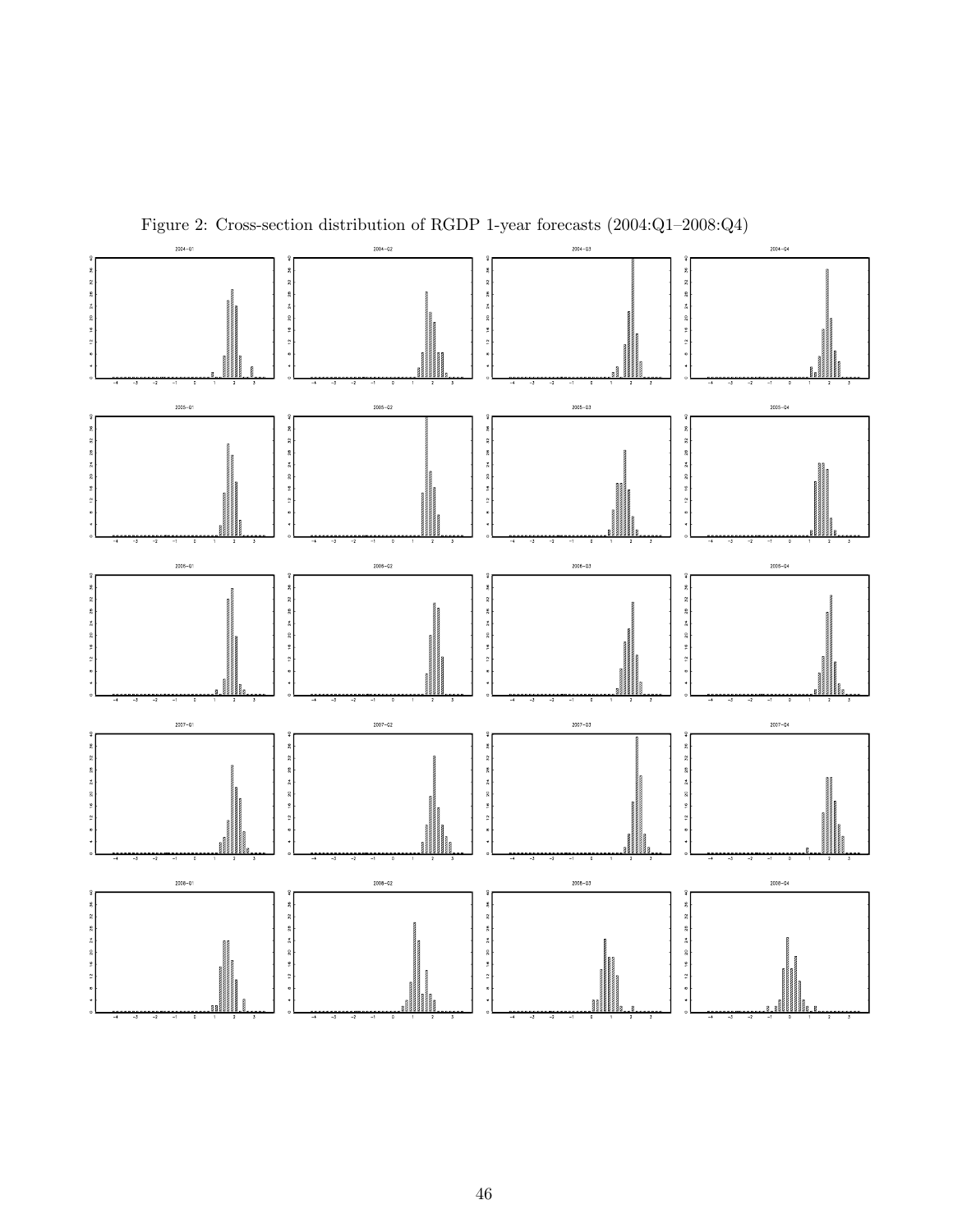

Figure 2: Cross-section distribution of RGDP 1-year forecasts (2009:Q1–2010:Q2)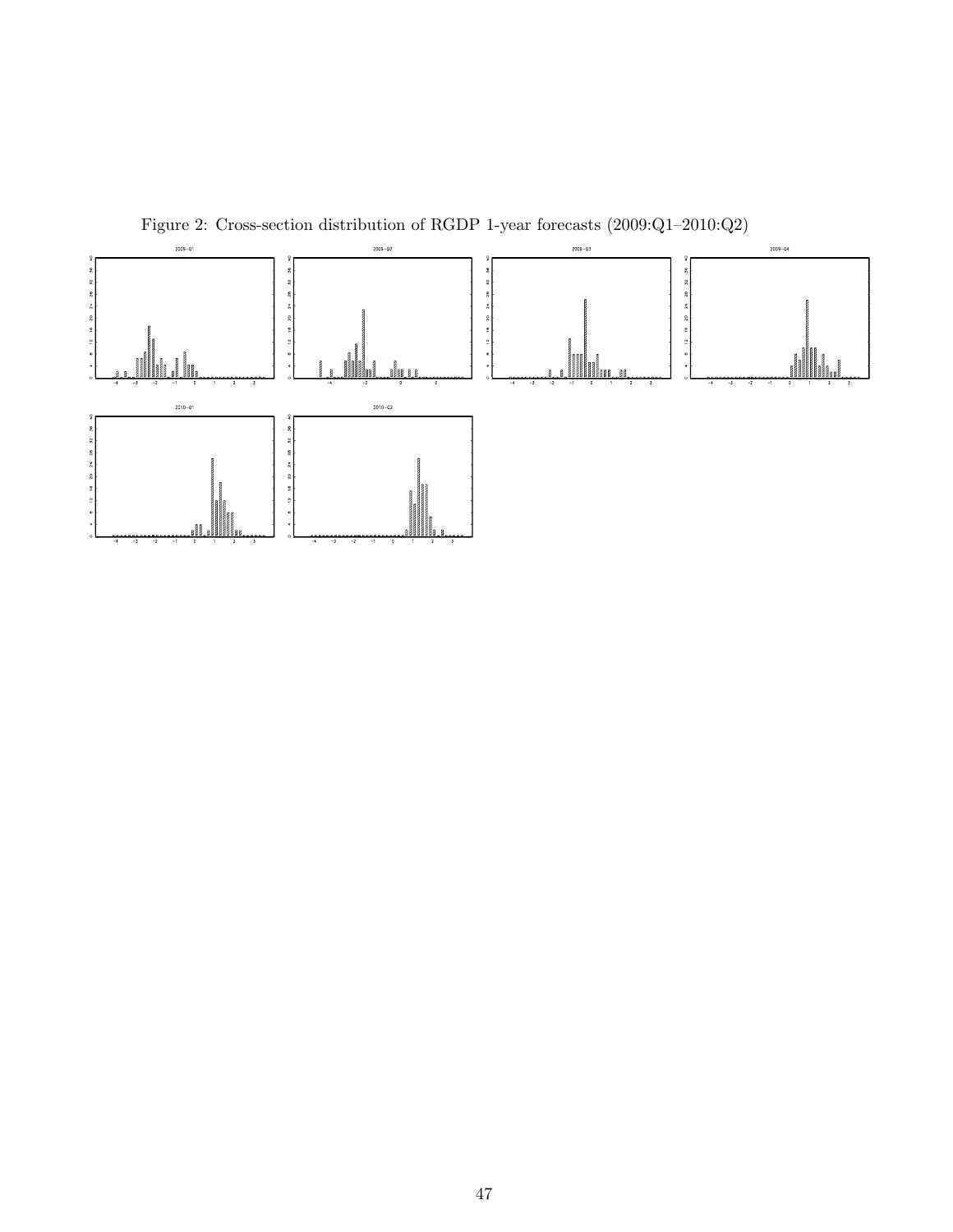Figure 3: Evolution of disagreement

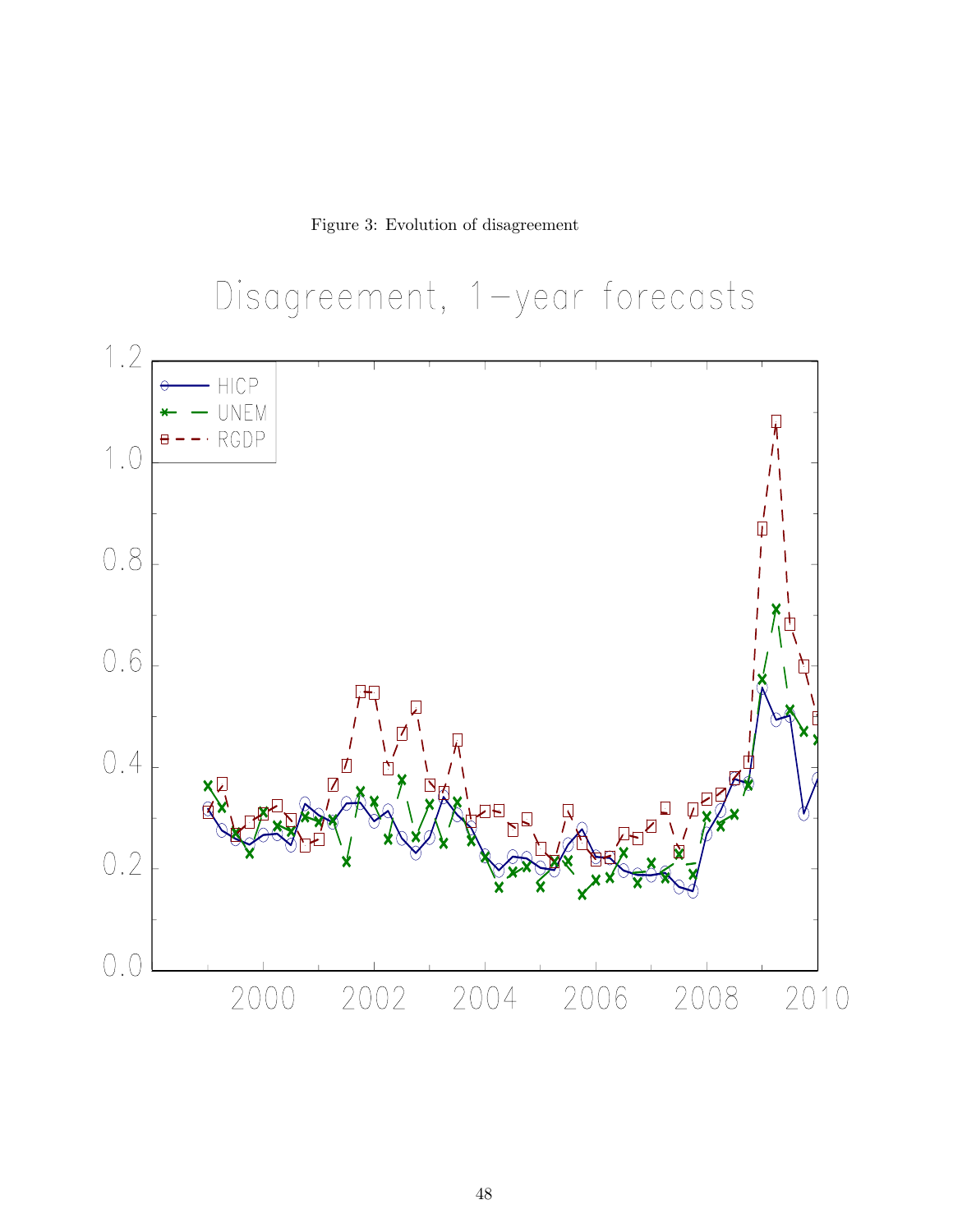Figure 4: Evolution of attention



Attention degree (calendar forecasts)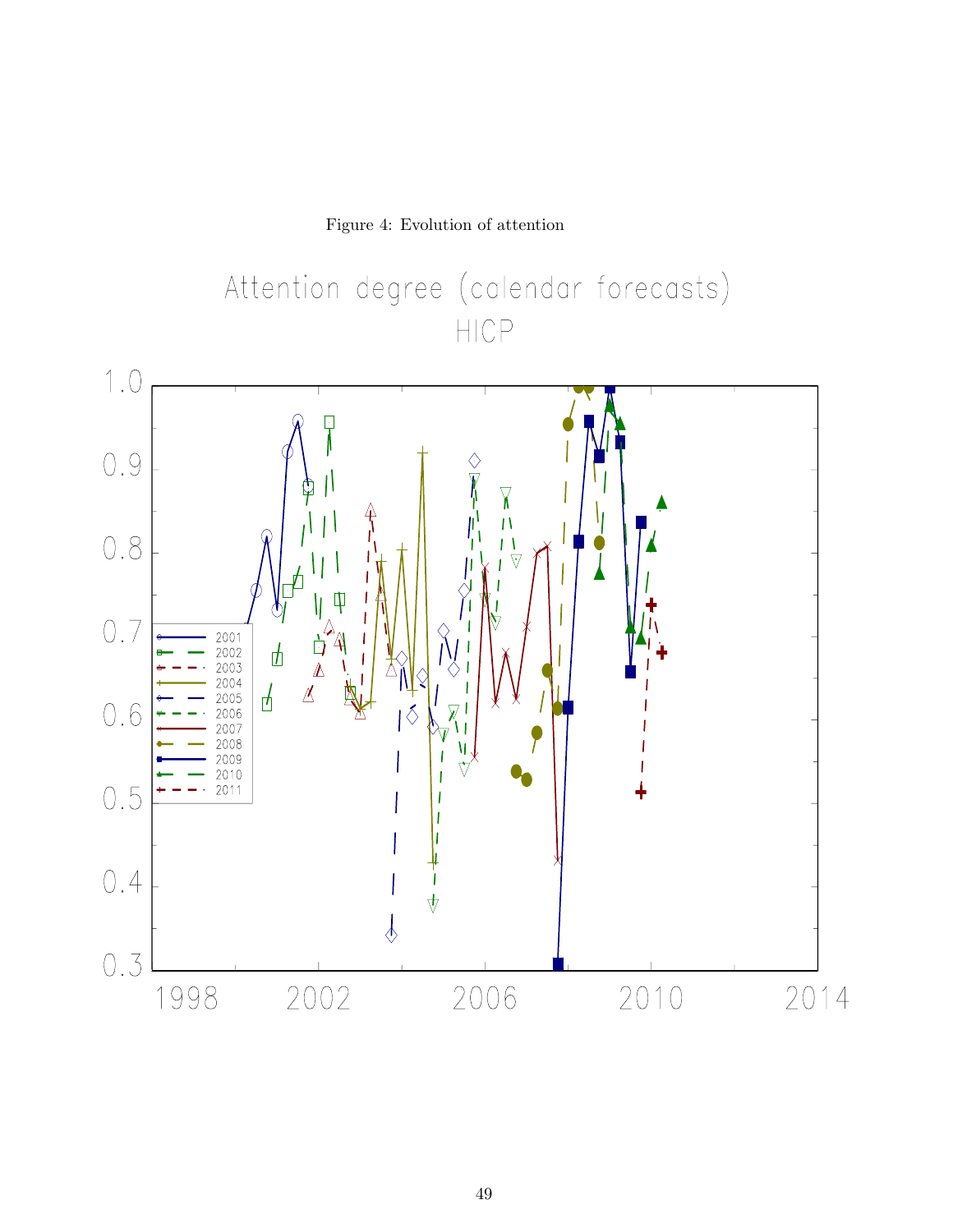Figure 5: Evolution of attention

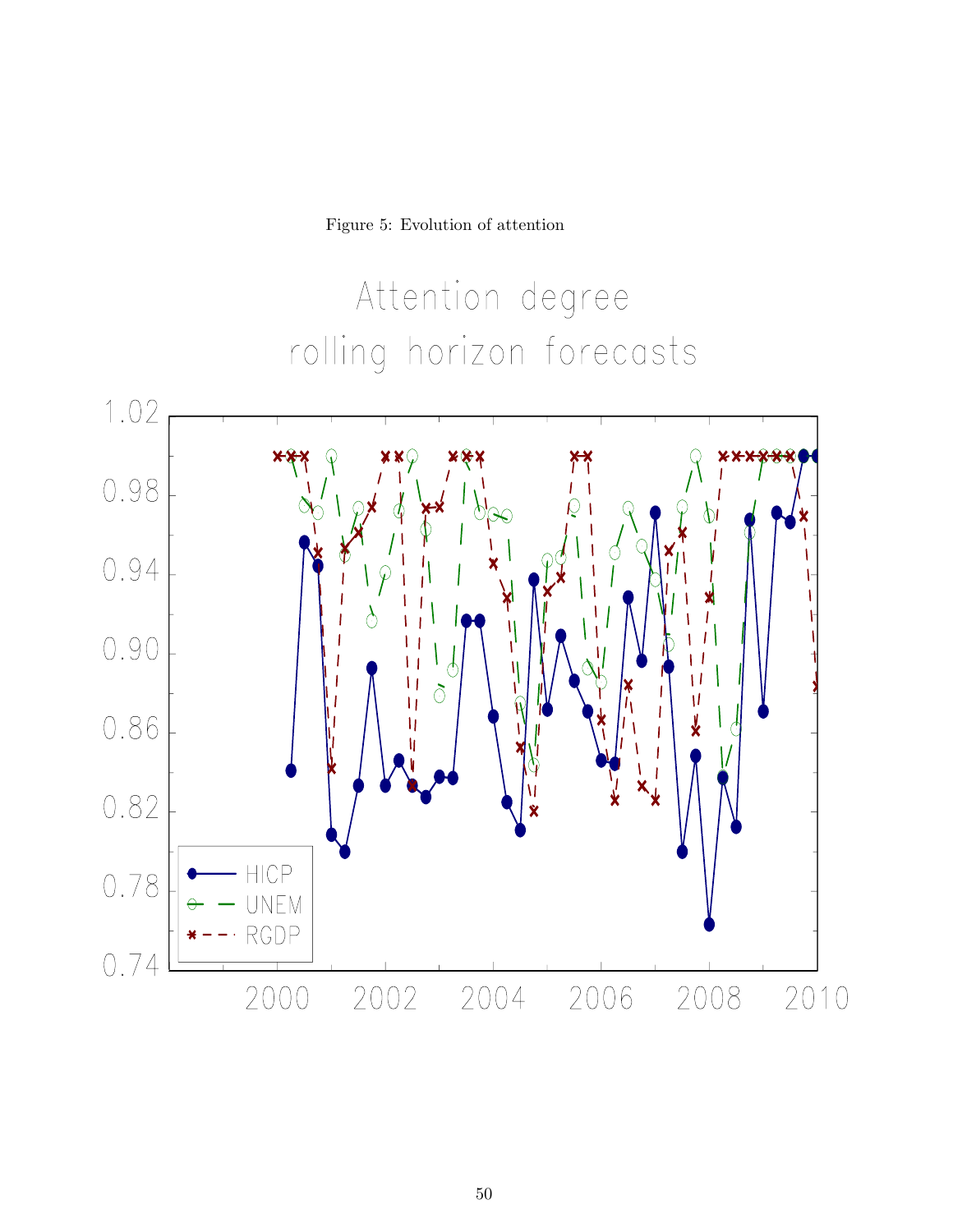Figure 6: The effect of rounding: 1-year, HICP

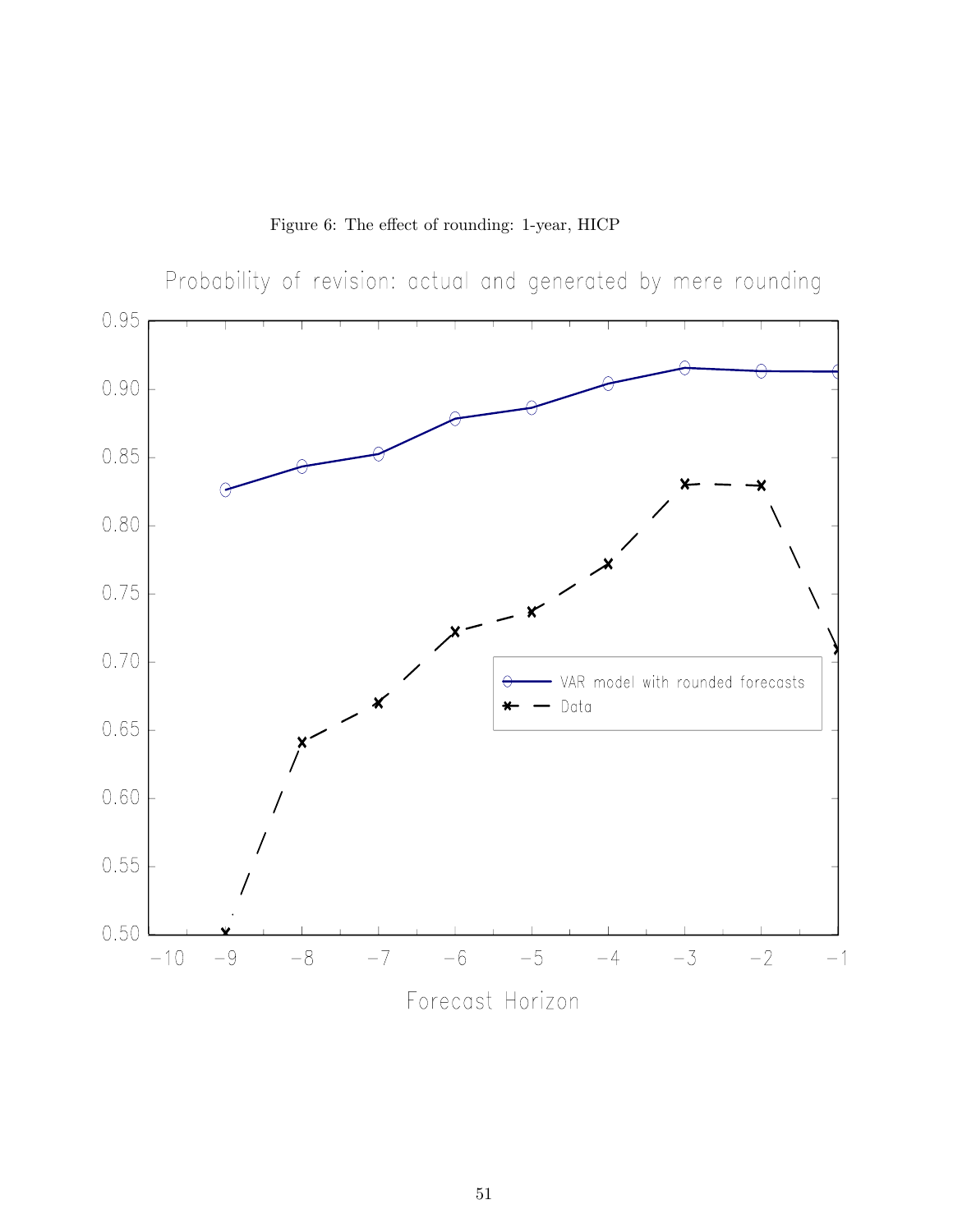Figure 7: Disagreement among revisers



Disagreement and disagreement among revisers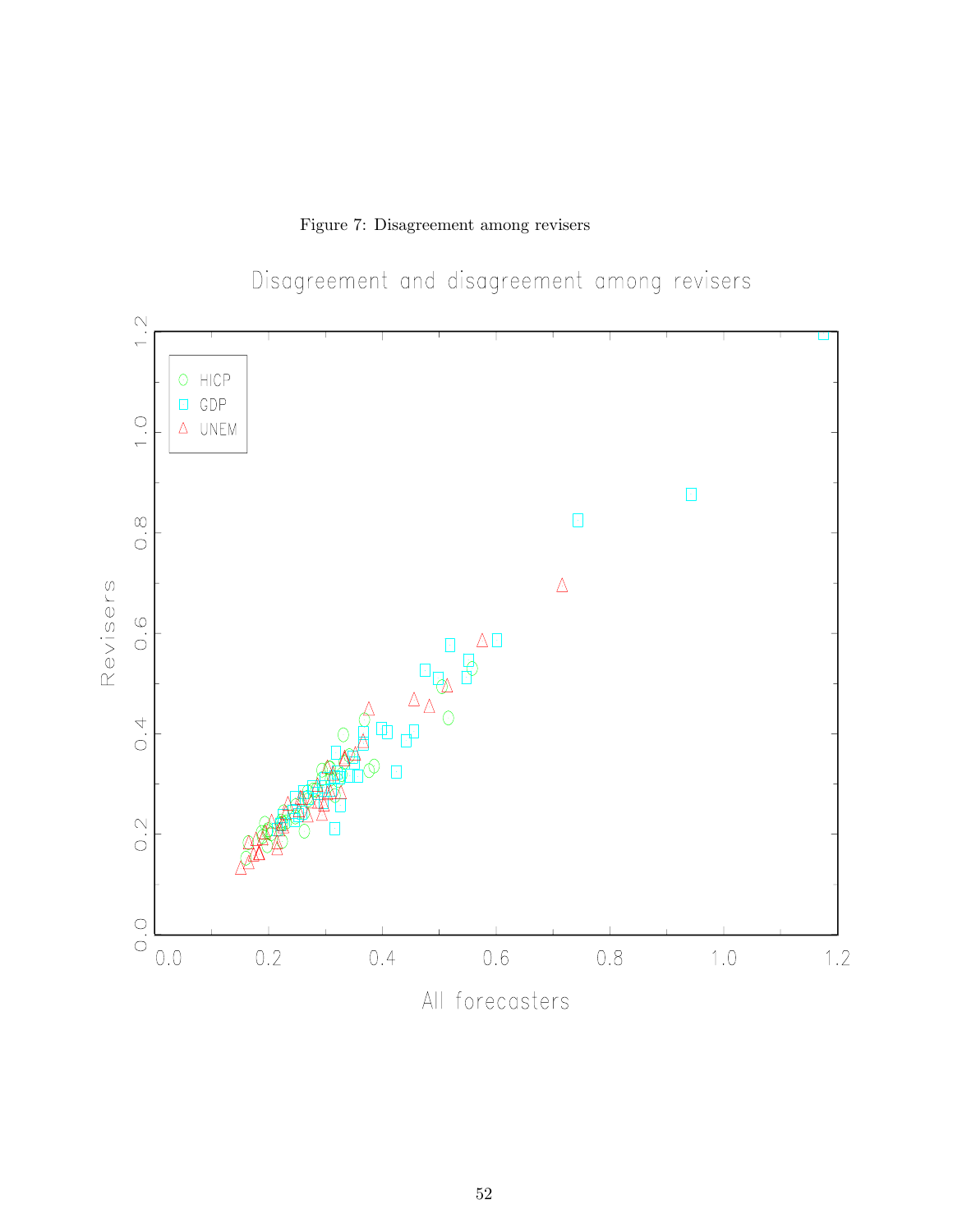

Figure 8: Cross-section distribution of errors, attention rates & revisions; HICP, 1-year